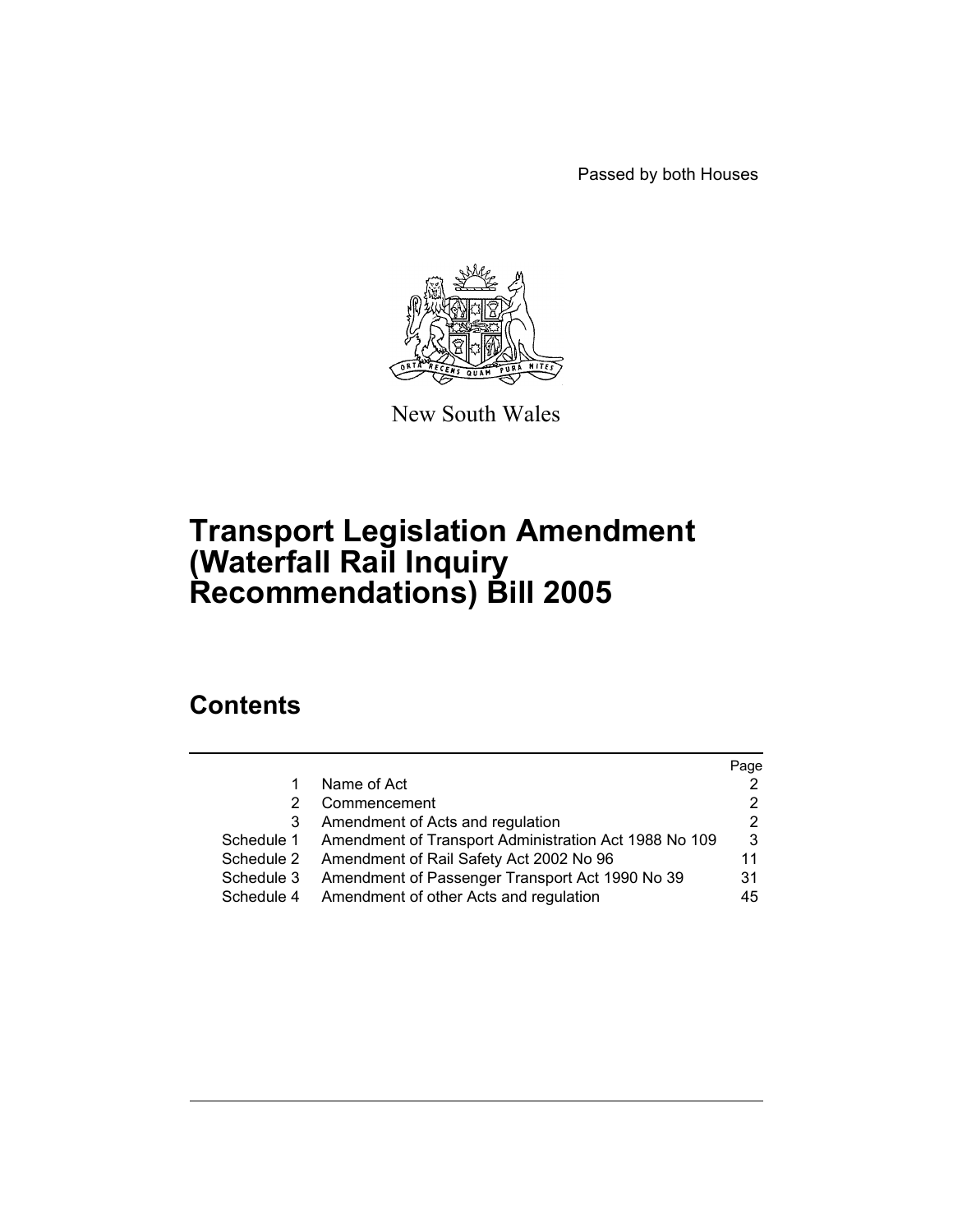*I certify that this PUBLIC BILL, which originated in the LEGISLATIVE ASSEMBLY, has finally passed the LEGISLATIVE COUNCIL and the LEGISLATIVE ASSEMBLY of NEW SOUTH WALES.*

> *Clerk of the Legislative Assembly. Legislative Assembly, Sydney, , 2005*



New South Wales

# **Transport Legislation Amendment (Waterfall Rail Inquiry Recommendations) Bill 2005**

Act No , 2005

An Act to amend the *Transport Administration Act 1988*, the *Rail Safety Act 2002* and the *Passenger Transport Act 1990* with respect to implementing recommendations of the Waterfall Rail Inquiry and the safety of rail and other public transport services; and for other purposes.

*I have examined this Bill, and find it to correspond in all respects with the Bill as finally passed by both Houses.*

*Chairman of Committees of the Legislative Assembly.*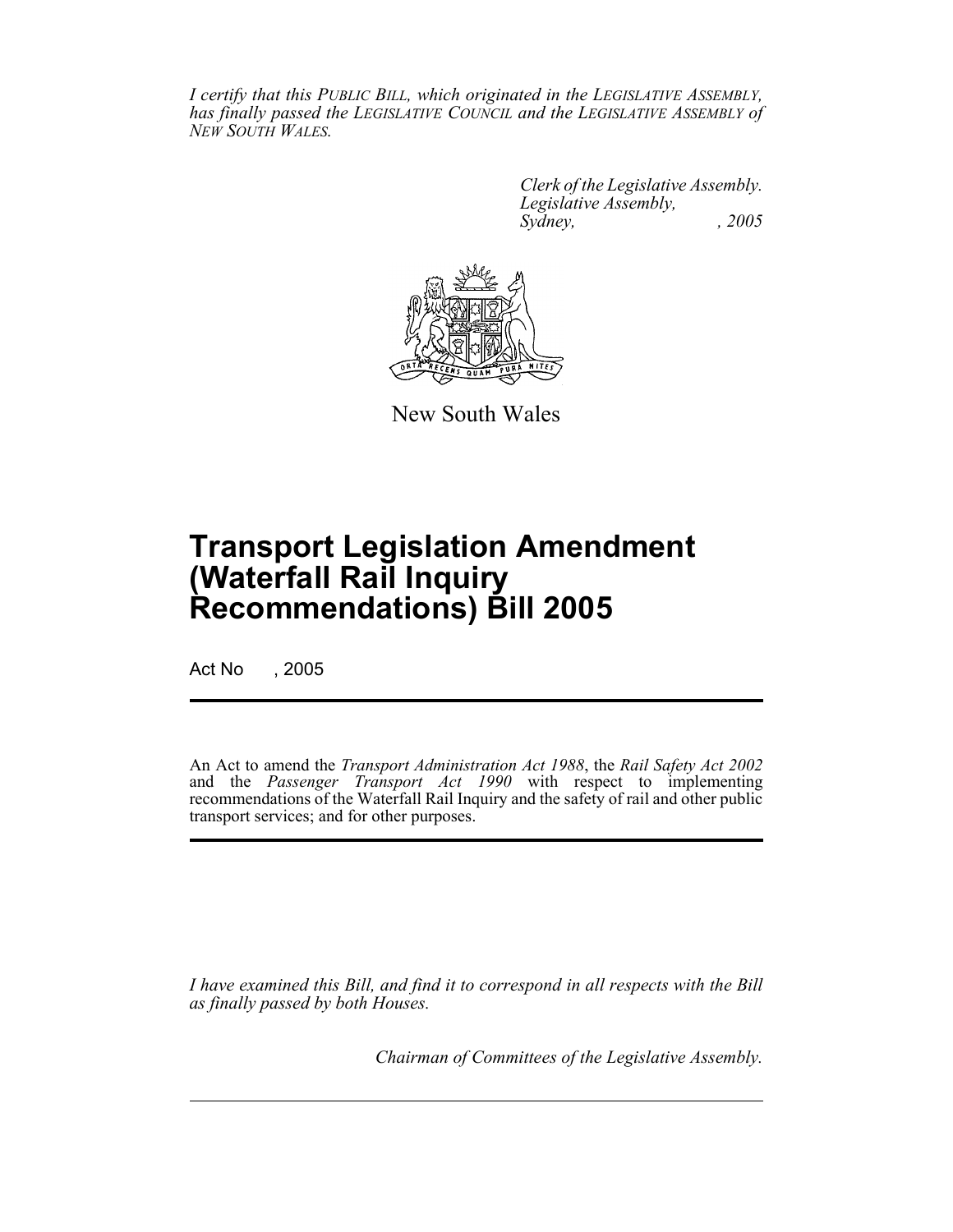#### **The Legislature of New South Wales enacts:**

#### **1 Name of Act**

This Act is the *Transport Legislation Amendment (Waterfall Rail Inquiry Recommendations) Act 2005*.

#### **2 Commencement**

- (1) This Act commences on the date of assent except as provided by subsection (2).
- (2) The following provisions of this Act commence on a day or days to be appointed by proclamation:
	- (a) Schedule 1 [1]–[4], [6], [9] and [13]–[16],
	- (b) Schedule 2 [1], [3], [4], [30]–[44], [46], [47], [49]–[51] and [56]–[58],
	- (c) Schedule 2 [2] in so far as it inserts a definition of *Chief Investigator*,
	- (d) Schedule 3 [1], [4], [11], [12], [15], [17], [24], [29], [32], [36] and [37],
	- (e) Schedule 3 [2] in so far as it inserts a definition of *Chief Investigator*,
	- (f) Schedule 3 [3] in so far as it inserts a definition of *transport safety inquiry*,
	- (g) Schedule 4.1, 4.2 and 4.3.

## **3 Amendment of Acts and regulation**

The Acts and regulation specified in Schedules 1–4 are amended as set out in those Schedules.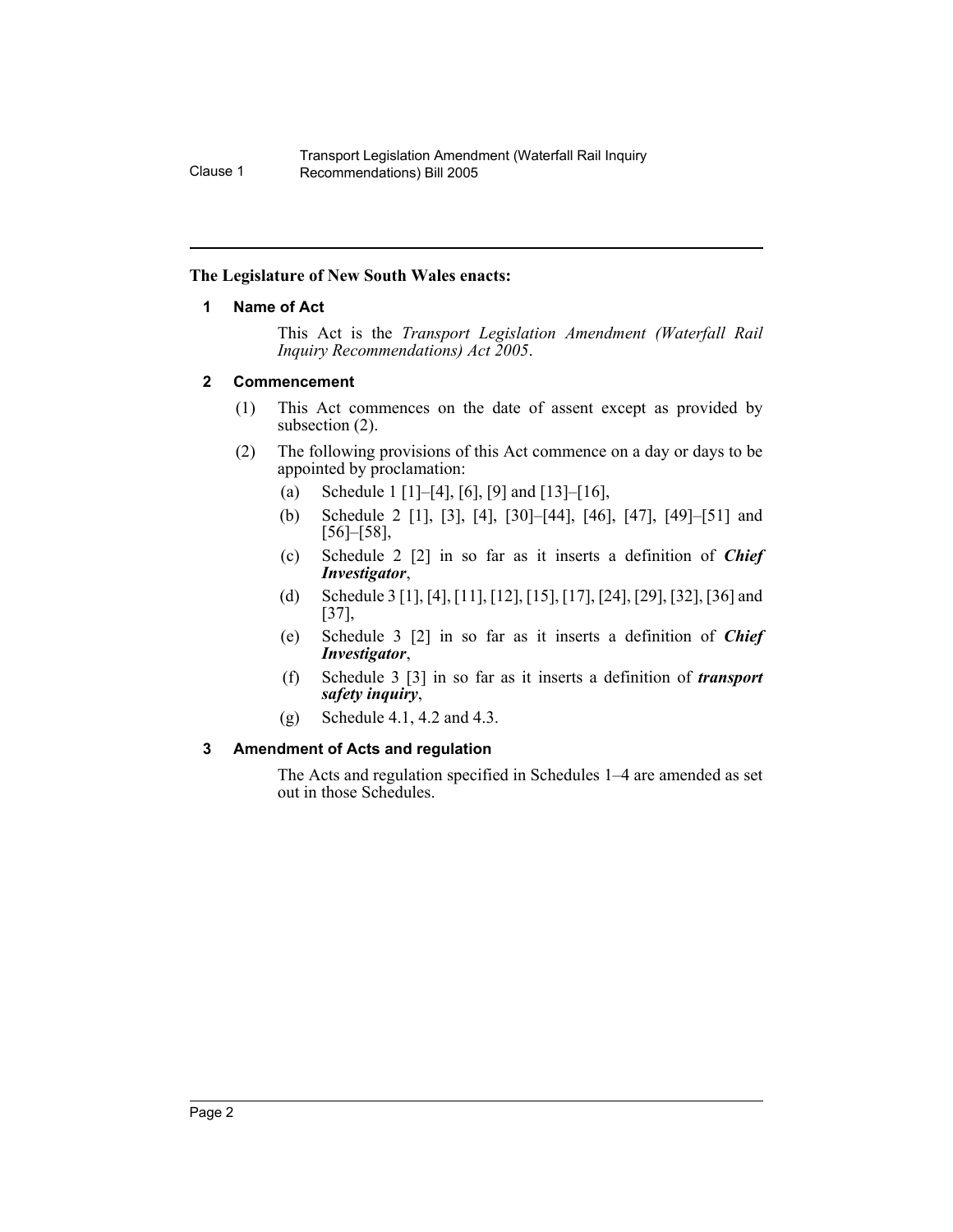Amendment of Transport Administration Act 1988 No 109 Schedule 1

# **Schedule 1 Amendment of Transport Administration Act 1988 No 109**

(Section 3)

#### **[1] Section 3 Definitions**

Insert in alphabetical order in section 3 (1):

*Chief Investigator* means the Chief Investigator of the Office of Transport Safety Investigations appointed under section 45.

#### **[2] Section 42A Definitions**

Omit the definition of *Chief Investigator*.

#### **[3] Section 42A, definitions of "rail safety inquiry" and "transport safety inquiry"**

Omit the definitions. Insert instead:

*rail safety inquiry* has the same meaning that it has in the *Rail Safety Act 2002*.

*transport safety inquiry* has the same meaning that it has in the *Passenger Transport Act 1990*.

## **[4] Section 42E ITSRR may advise on and monitor safety and reliability**

Omit section 42E (2) (c). Insert instead:

(c) the compliance by transport authorities with any recommendations relating to the safe operation of transport services contained in any report by the Chief Investigator under this or any other Act or in a report of a rail safety inquiry or a transport safety inquiry,

#### **[5] Section 42H Referral of reports to Independent Transport Safety and Reliability Advisory Board**

Omit the section.

#### **[6] Part 4A, Division 5 Office of Transport Safety Investigations and Chief Investigator**

Omit the Division.

#### **[7] Section 42T Independent Transport Safety and Reliability Advisory Board**

Insert after section 42T (4):

(4A) For the purposes of exercising its functions, the Board may arrange for the use of any staff or facilities of the ITSRR.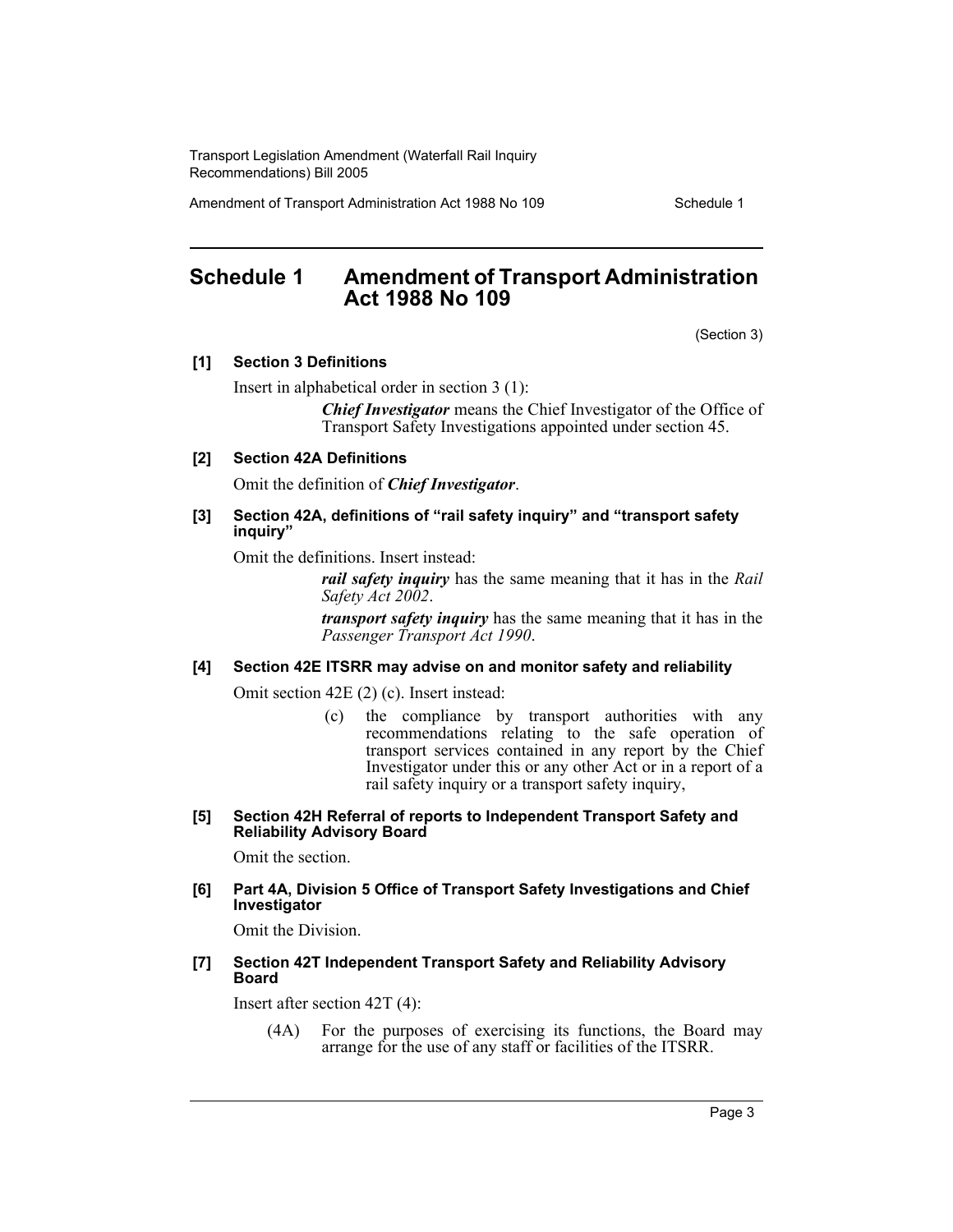Schedule 1 Amendment of Transport Administration Act 1988 No 109

#### **[8] Section 42U General functions of Board**

Omit section 42U (2). Insert instead:

(2) The principal function of the Board is to advise and make recommendations to the Minister or the ITSRR about any matter.

#### **[9] Section 42V Functions of Chairperson of Board**

Omit the section.

#### **[10] Section 43 Constitution of Transport Advisory Group**

Omit section 43 (2) (a). Insert instead:

(a) a member of staff of the Ministry of Transport, nominated by the Director-General, who is to be the Chairperson of the Group,

#### **[11] Section 43 (2) (c)**

Omit the paragraph.

#### **[12] Section 44 Functions of Transport Advisory Group**

Omit "Independent Transport Safety and Reliability Advisory Board" wherever occurring in section 44 (1) and (3).

Insert instead "Director-General".

## **[13] Part 5A**

Insert after Part 5:

# **Part 5A Chief Investigator of the Office of Transport Safety Investigations**

## **45 Chief Investigator**

- (1) The Governor, on the recommendation of the Minister, may appoint a Chief Investigator of the Office of Transport Safety Investigations.
- (2) The employment of a Chief Investigator is subject to Part 3.1 of the *Public Sector Employment and Management Act 2002*, but is not subject to Chapter 2 of that Act.
- (3) The Chief Investigator may be removed from office under section 77 of the *Public Sector Employment and Management Act 2002* only for incapacity, incompetence or misbehaviour.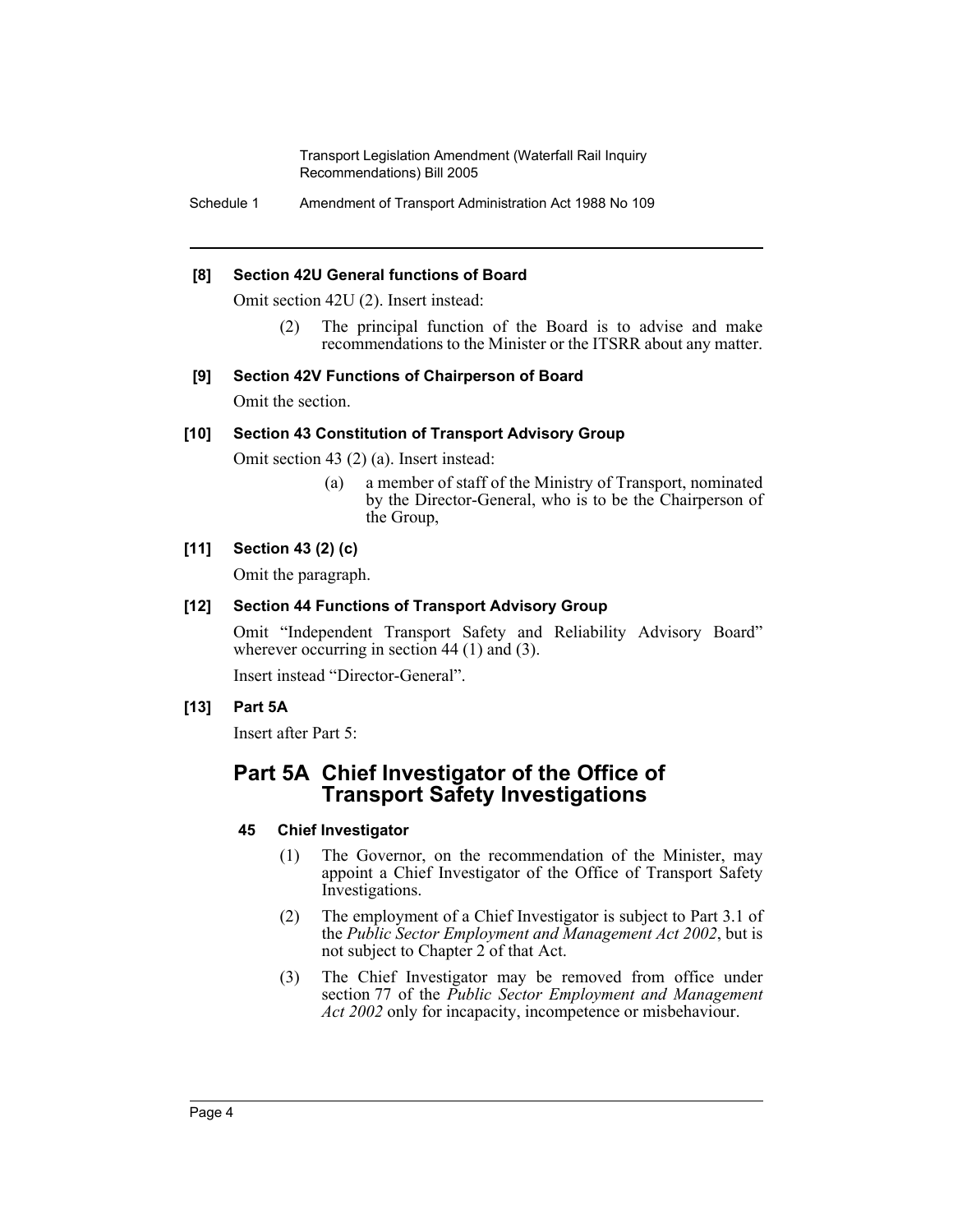Amendment of Transport Administration Act 1988 No 109 Schedule 1

(4) The office of the Chief Investigator may be known as the Office of Transport Safety Investigations.

## **45A General functions of Chief Investigator**

- (1) The Chief Investigator has the functions conferred or imposed on the Chief Investigator by or under this or any other Act.
- (2) The principal functions of the Chief Investigator are:
	- (a) to conduct investigations into rail and passenger transport accidents or incidents under the *Rail Safety Act 2002* and the *Passenger Transport Act 1990*, and
	- (b) to determine the causes of those accidents or incidents, and
	- (c) to report on the outcome of any investigation to the Minister, and
	- (d) to review investigation reports prepared by transport authorities and other transport operators.
- (3) The Chief Investigator may, to the extent necessary to carry out his or her functions in this State, exercise the Chief Investigator's functions within or outside this State.

## **45B No Ministerial control of Chief Investigator**

- (1) The Chief Investigator is not subject to the direction and control of the Minister in the exercise of the Chief Investigator's investigative and reporting functions.
- (2) Despite subsection (1), the Chief Investigator is to investigate and report on a particular rail or passenger transport accident or incident when given a written direction to do so by the Minister.

## **45C Disclosure of information by Chief Investigator**

- (1) The Chief Investigator may, if he or she thinks it necessary for the safe operation of a transport service, disclose information acquired by the Chief Investigator in the performance of the Chief Investigator's functions under this or any other Act to any other person.
- (2) The Chief Investigator may, if the Chief Investigator thinks it desirable for the promotion of the safe operation of a transport service, publish any information.
- (3) A publication under subsection (2) must not identify a person by name.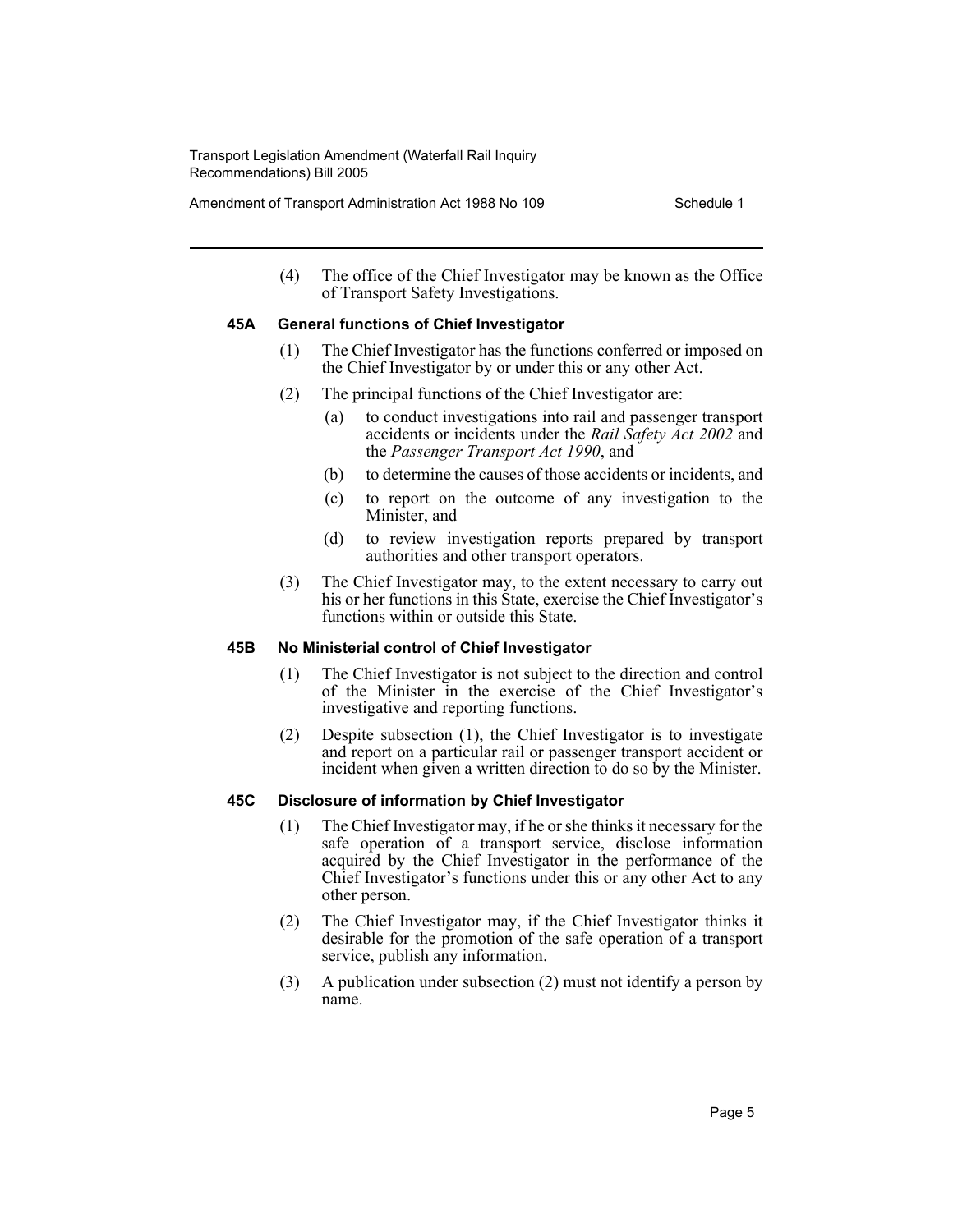- Schedule 1 Amendment of Transport Administration Act 1988 No 109
	- (4) This section does not apply to the disclosure of the whole or part of a train safety record to the Commonwealth or an authority of the Commonwealth under the *Rail Safety Act 2002*.
	- (5) This section does not permit the disclosure of information in contravention of section 65A of the *Rail Safety Act 2002* or section 46E of the *Passenger Transport Act 1990*.
	- (6) Sections 72 and 73 of the *Rail Safety Act 2002* do not apply to a disclosure permitted under this section.

#### **45D Acting Chief Investigator**

- (1) The Minister may, from time to time, appoint a person to act in the office of the Chief Investigator during the illness or absence of the Chief Investigator, and the person, while so acting, has all the functions of the Chief Investigator and is taken to be the Chief Investigator.
- (2) The Minister may, at any time, remove any person from an office to which the person was appointed under this section.
- (3) A person while acting in the office of the Chief Investigator is entitled to be paid such remuneration (including travelling and subsistence allowances) as the Minister may from time to time determine in respect of the person.
- (4) For the purposes of this section, a vacancy in the office of the Chief Investigator is to be regarded as an absence from office of the Chief Investigator.

#### **45DA Delegation of functions of Chief Investigator**

- (1) The Chief Investigator may delegate to an authorised person any of the functions of the Chief Investigator under this or any other Act, other than this power of delegation.
- (2) A delegate may sub-delegate to an authorised person any function delegated by the Chief Investigator, if the delegate is authorised to do so by the Chief Investigator.
- (3) In this section:

#### *authorised person* means:

- (a) a person appointed by the Chief Investigator under section 65F $(1)$ , or
- (b) a member of a class of persons prescribed by the regulations.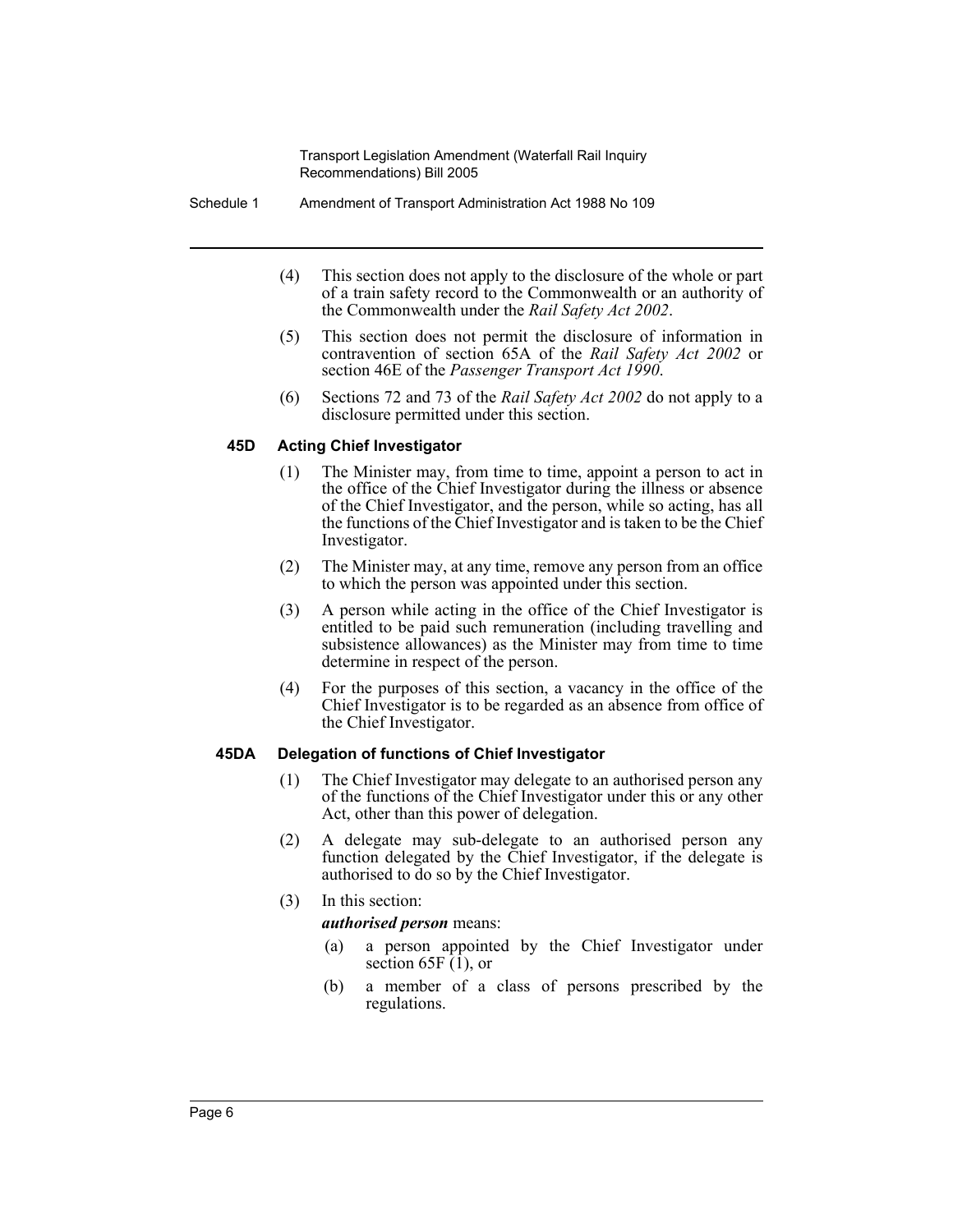Amendment of Transport Administration Act 1988 No 109 Schedule 1

## **[14] Part 7, heading**

Omit the heading to the Part. Insert instead:

# **Part 7 Staff of Authorities, ITSRR and Chief Investigator**

#### **[15] Part 7, Division 3B**

Insert after Division 3A:

## **Division 3B Staff of Chief Investigator**

#### **65F Employment of staff**

- (1) The Chief Investigator may appoint such staff as the Chief Investigator requires to exercise the Chief Investigator's functions.
- (2) Those members of staff are taken to be employed by the Government of New South Wales in the service of the Crown, except as provided by subsection (3).
- (3) The Chief Investigator is, for the purposes of any proceedings relating to those members of staff held before a competent tribunal having jurisdiction to deal with industrial matters, taken to be the employer of the staff.
- (4) The Chief Investigator may enter into an agreement with any association or organisation representing a group or class of those members of staff with respect to industrial matters.
- (5) Any such agreement binds all persons in the class or group affected by the agreement, and no such person (whether a member of the association or organisation with which the agreement was entered into or not) has any right of appeal against the terms of the agreement.
- (6) An agreement under this section is not an enterprise agreement within the meaning of the *Industrial Relations Act 1996*. However, the Chief Investigator may enter into such an enterprise agreement as the employer of the members of staff concerned.

#### **65G Salary, wages and conditions of staff**

The Chief Investigator may fix the salary, wages and conditions of employment of any staff appointed under section 65F (1) in so far as they are not fixed by or under any other Act or law.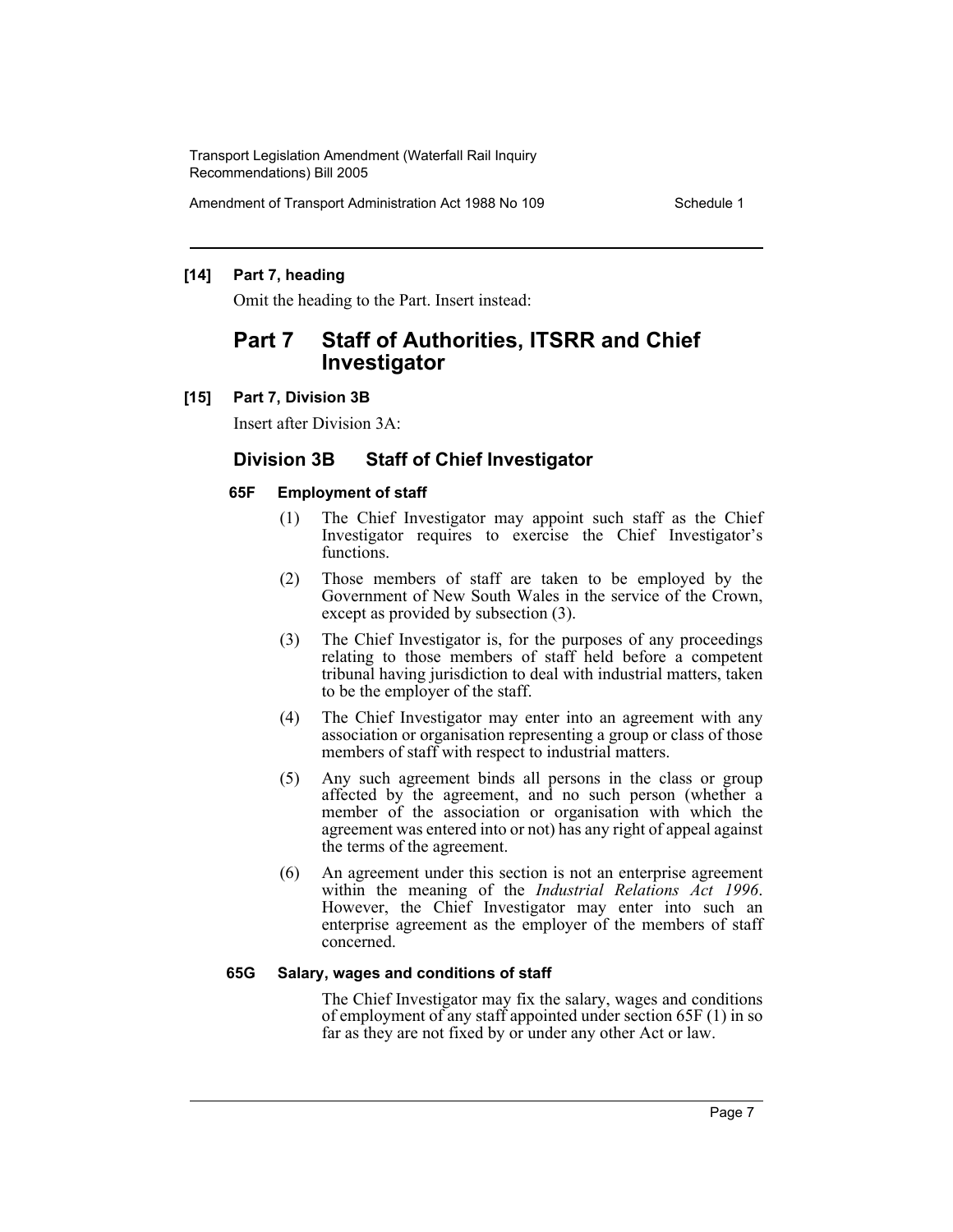Schedule 1 Amendment of Transport Administration Act 1988 No 109

#### **65H Regulations relating to staff**

- (1) The regulations may make provision for or with respect to the employment of staff appointed under section 65F (1), including the conditions of employment and the discipline of any such staff.
- (2) Any such regulations relating to the conditions of employment or the discipline of staff:
	- (a) have effect subject to any relevant award made by a competent industrial tribunal and to any industrial agreement to which the Chief Investigator is a party, and
	- (b) have effect despite any determination of the Chief Investigator under section 65G, and
	- (c) have effect subject to Part 3.1 of the *Public Sector Employment and Management Act 2002*.

#### **65I Application of Division 4**

Division 4 (other than section 68) applies to the Chief Investigator in the same way as it applies to an Authority.

#### **[16] Section 112 Personal liability of certain persons**

Insert after paragraph (a2) of the definition of *transport authority* in section 112 $(\hat{2})$ :

(a3) the Chief Investigator, and

## **[17] Schedule 7 Savings, transitional and other provisions**

Insert at the end of clause 2 (1):

*Transport Legislation Amendment (Waterfall Rail Inquiry Recommendations) Act 2005* (but only in relation to the amendments made to this Act)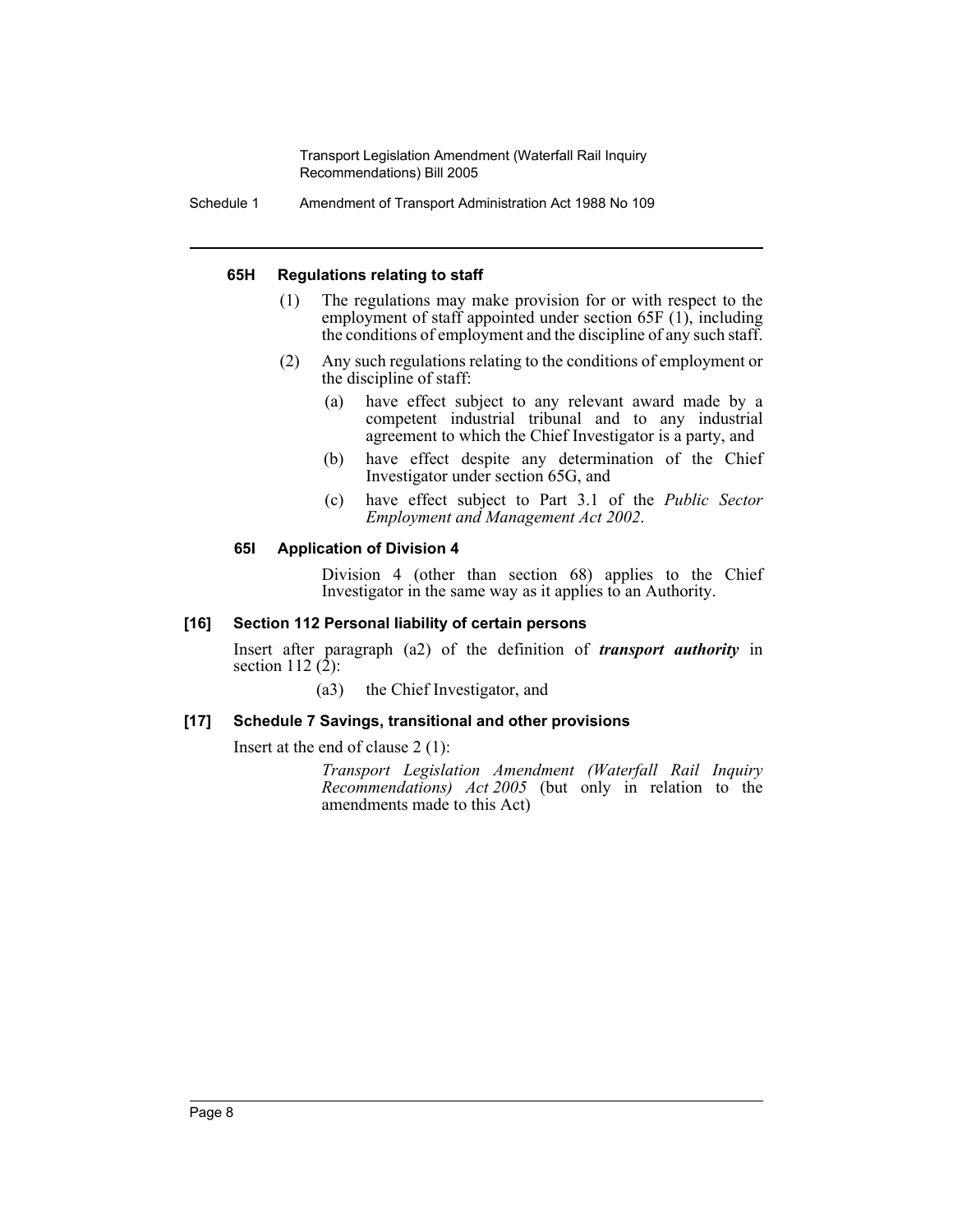Amendment of Transport Administration Act 1988 No 109 Schedule 1

## **[18] Schedule 7, Part 13**

Insert after Part 12:

# **Part 13 Provisions consequent on enactment of Transport Legislation Amendment (Waterfall Rail Inquiry Recommendations) Act 2005**

## **148 Definition**

In this Part:

*the amending Act* means the *Transport Legislation Amendment (Waterfall Rail Inquiry Recommendations) Act 2005*.

#### **149 Chief Investigator**

- (1) The person holding office as the Chief Investigator under section 42S immediately before the repeal of that section by the amending Act is appointed as the Chief Investigator under section  $\overline{45}$  as inserted by the amending Act.
- (2) The person appointed under subclause (1) holds office for the residue of the person's term of office as, and subject to the same conditions (including conditions as to remuneration and duration of employment) as, those of the person's appointment as Chief Investigator under section 42S.
- (3) Part 3.1 of the *Public Sector Employment and Management Act 2002* applies to and in respect of the employment of the Chief Investigator under this clause.

## **150 Staff of Office of Transport Safety Investigations**

- (1) On the repeal of Division 5 of Part 4A by the amending Act, each member of staff of the Office of Transport Safety Investigations is transferred to the employment of the Government of New South Wales in the service of the Crown, subject to section 65F (3).
- (2) Each such member of staff is taken to have been appointed under section 65F (1) and continues (until other provision is duly made) to be employed in accordance with the awards, agreements and determinations applying, immediately before the transfer, to members of the staff of the Office of Transport Safety Investigations.
- (3) Neither the contract of employment nor the period of employment of each member of staff concerned is taken to have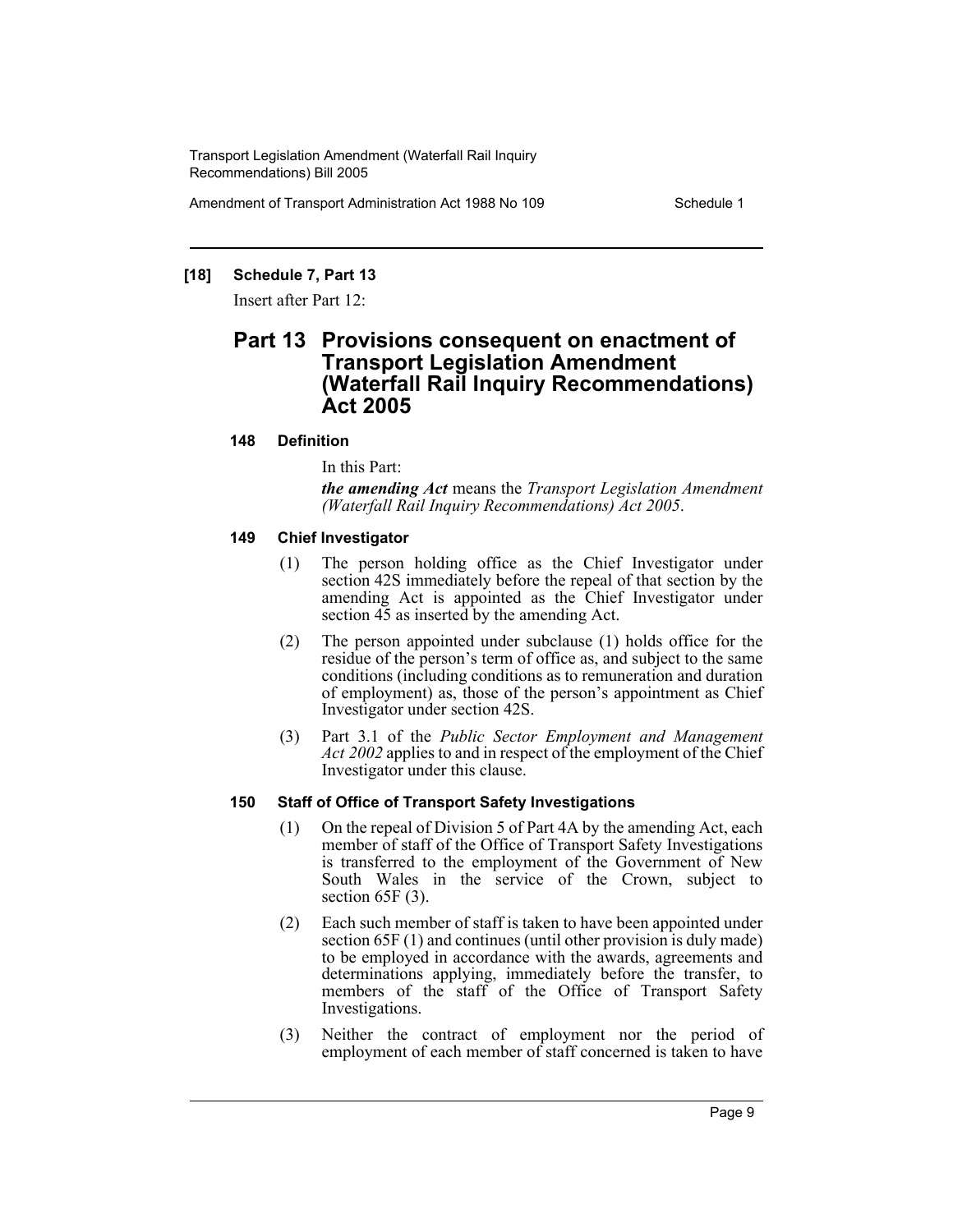Schedule 1 Amendment of Transport Administration Act 1988 No 109

been broken by the operation of this Act for the purposes of any law, award or agreement relating to the employment of that member of staff.

- (4) Without limiting this clause, this Act does not affect any accrued rights that the member of staff concerned had immediately before the transfer in relation to any kind of leave.
- (5) A member of staff concerned is not entitled to receive any payment or other benefit merely because the member ceases to be an employee of the Office of Transport Safety Investigations.
- (6) A member of staff concerned is not entitled to claim, both under this Act and under any other Act, dual benefits of the same kind for the same period of service.

## **151 Transport safety investigators**

- (1) A member of staff who is transferred under clause 150 and who, immediately before the transfer was an authorised officer within the meaning of the *Rail Safety Act 2002* or the *Passenger Transport Act 1990*, is taken to be a person to whom the Chief Investigator has delegated his functions under section 67A of the *Rail Safety Act 2002* or section 46BB of the *Passenger Transport Act 1990*.
- (2) This clause does not prevent the variation or revocation of any such delegation.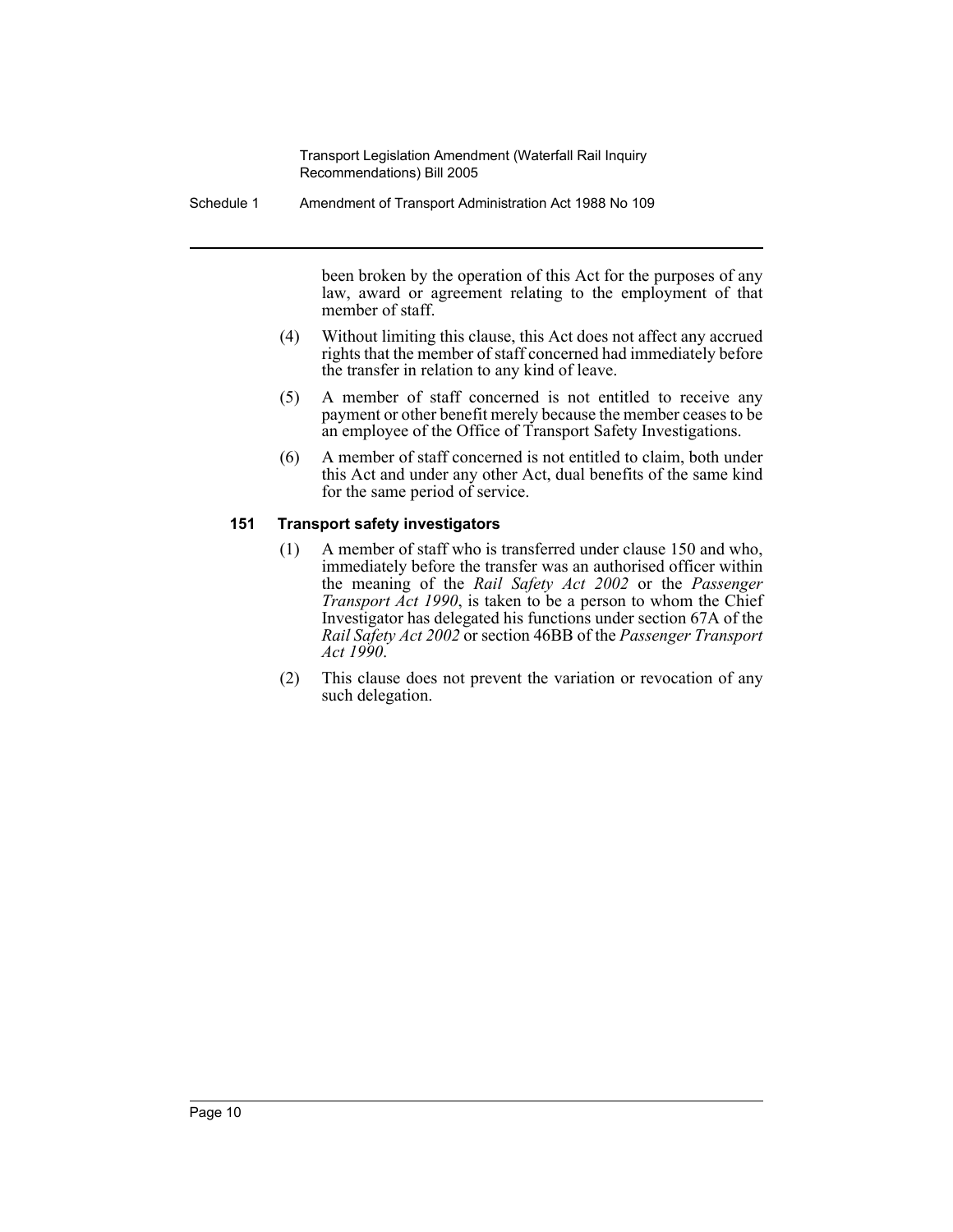Amendment of Rail Safety Act 2002 No 96 Schedule 2

## **Schedule 2 Amendment of Rail Safety Act 2002 No 96**

(Section 3)

#### **[1] Section 4 Definitions**

Omit the definition of *authorised officer* from section 4 (1). Insert instead:

*assessor* means an assessor appointed by the Minister under section 67D.

*authorised officer* means an authorised officer appointed by the ITSRR under section 111.

*Board of Inquiry* means a Board of Inquiry constituted by the Minister under section 67B.

#### **[2] Section 4 (1)**

Insert in alphabetical order:

*Chief Investigator* means the Chief Investigator of the Office of Transport Safety Investigations appointed under the *Transport Administration Act 1988*.

*safety management system*—see section 48A.

#### **[3] Section 4 (1), definition of "Independent Transport Safety and Reliability Advisory Board"**

Omit the definition.

#### **[4] Section 4 (1), definitions of "notifiable occurrence" and "rail safety inquiry"**

Omit the definitions. Insert instead:

*notifiable occurrence* means an occurrence that is required to be reported in accordance with section 64. *rail safety inquiry*—see section 67B.

#### **[5] Section 9**

Omit the section. Insert instead:

#### **9 Purpose of accreditation**

The purpose of accreditation is to attest:

(a) that the accredited person is (or, in the case of an accredited corporation, the directors and managers of the corporation designated in accordance with section 17 are) considered to be of good repute and in all other respects fit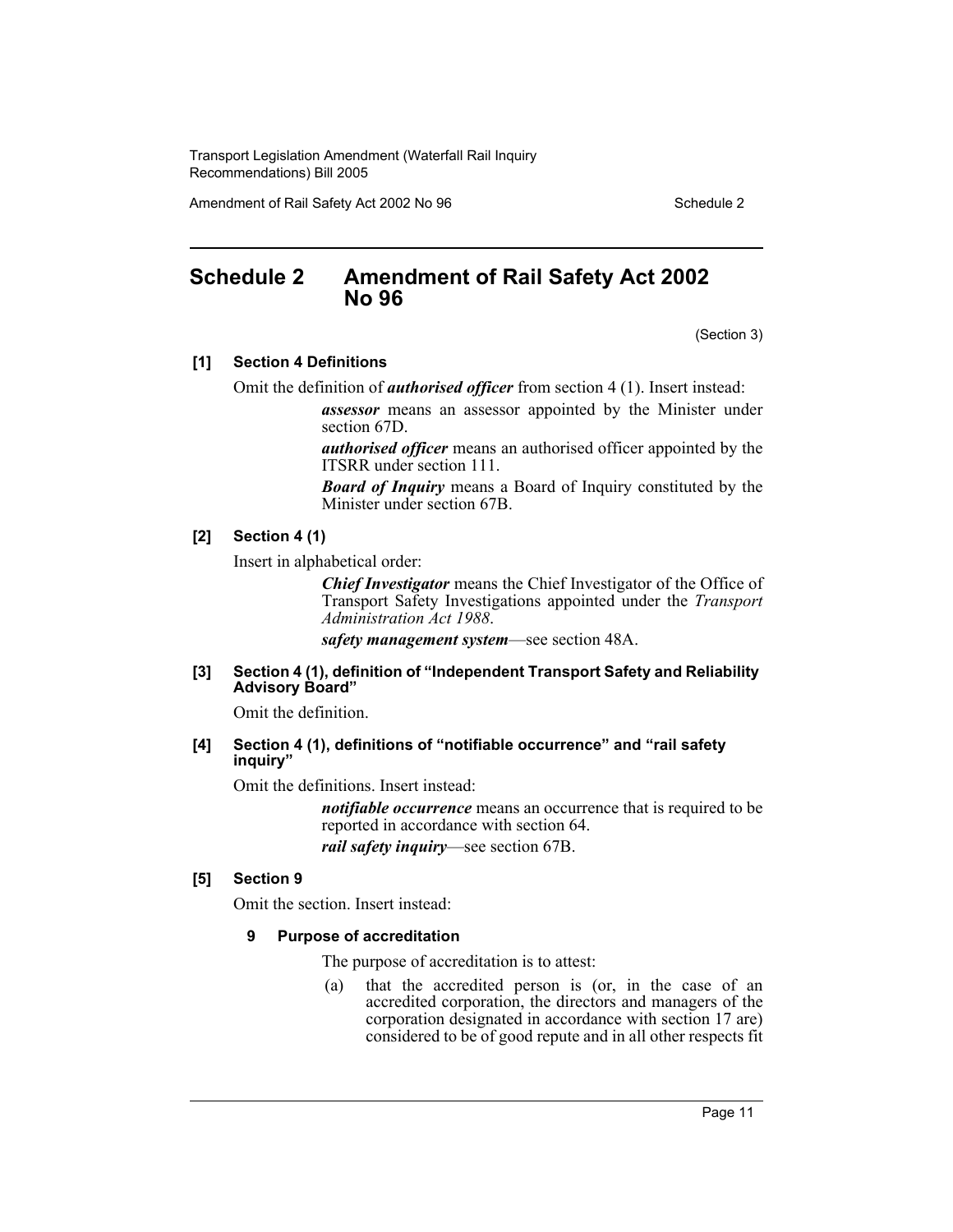Schedule 2 Amendment of Rail Safety Act 2002 No 96

and proper to be responsible for the safe carrying out of the railway operations for which the person is accredited, and

- (b) that the accredited person's safety management system has been accepted by the ITSRR, and
- (c) that the accredited person has demonstrated, to the degree and in the manner required by the ITSRR, the competency and capacity to implement that safety management system.

#### **[6] Section 11 Safety management systems**

Omit the section.

#### **[7] Section 14**

Omit the section. Insert instead:

#### **14 Safety management systems and capacity to safely carry out railway operations**

- (1) An applicant for accreditation must submit to the ITSRR documentation, in a form approved by the ITSRR, that describes the applicant's safety management system, being a safety management system that satisfies the requirements of section 48A.
- (2) An applicant for accreditation must demonstrate, to the satisfaction of the ITSRR, that the applicant possesses the competency and capacity to implement and comply with its safety management system and to otherwise safely carry out the railway operations for which the applicant is seeking accreditation.
- (3) The ITSRR may require an applicant for accreditation to submit additional information and standards in relation to the applicant's safety management system.

#### **[8] Section 18 Grant of accreditation**

Insert "prescribed by the regulations or" after "(if any) as are" in section  $18(3)$ .

#### **[9] Section 18 (3A)**

Insert after section 18 (3):

(3A) A condition or restriction of accreditation that is prescribed by the regulations cannot be varied or revoked by the ITSRR.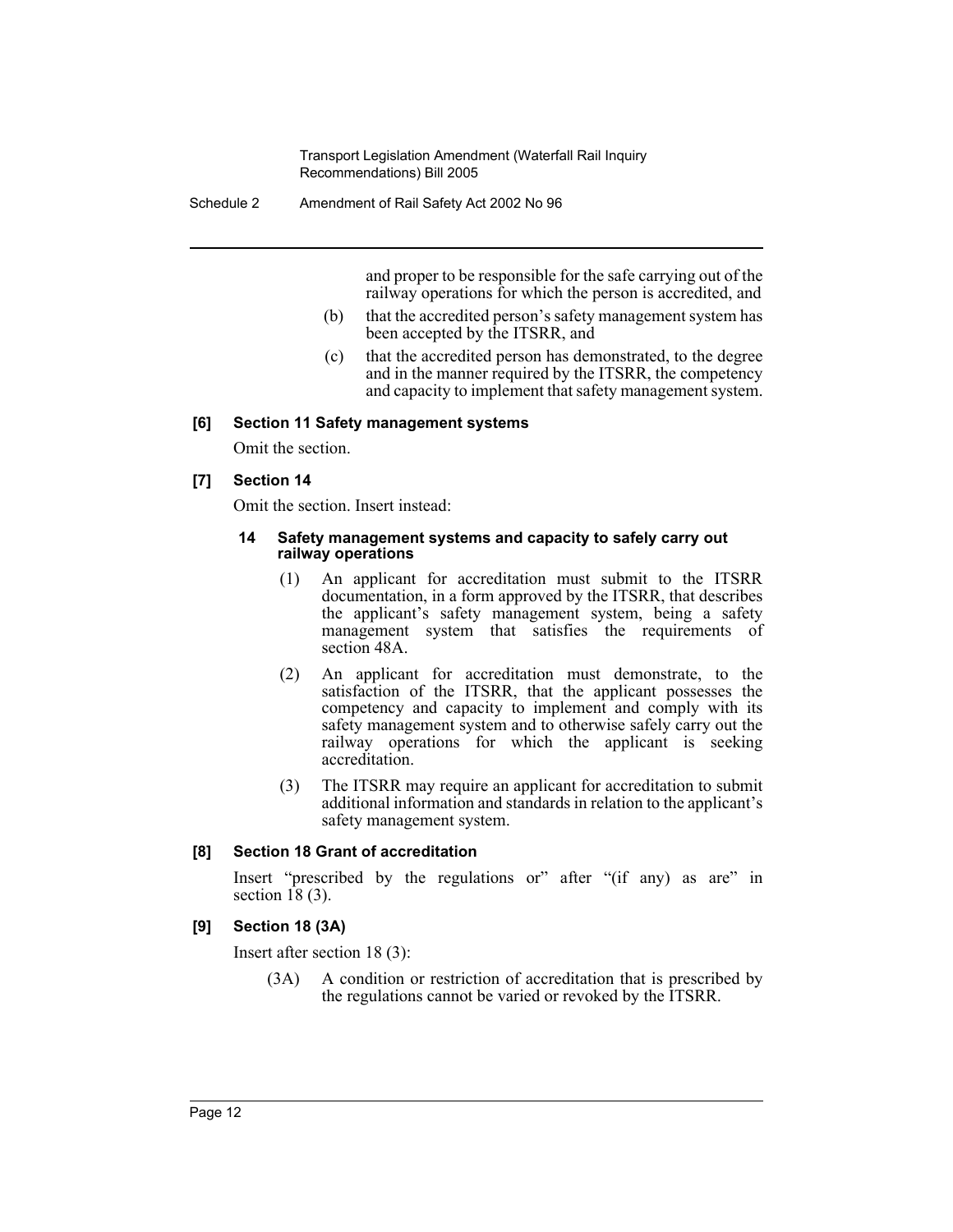Amendment of Rail Safety Act 2002 No 96 Schedule 2

#### **[10] Section 18 (6)**

Insert after section 18 (5):

(6) It is a condition of any accreditation that the accredited person comply with any applicable guidelines issued by the ITSRR under this Act.

#### **[11] Section 18A Referral to Independent Transport Safety and Reliability Advisory Board**

Omit the section.

#### **[12] Section 21 Exemptions from accreditation and accreditation requirements**

Omit section 21 (2). Insert instead:

(2) An exemption may be subject to such conditions and restrictions (if any) as are prescribed by the regulations or specified by the ITSRR in the notice.

#### **[13] Section 21 (4)**

Omit the subsection. Insert instead:

(4) Without limiting subsection (2), a person may be exempted from a requirement under section 14 to submit documentation describing the applicant's safety management system or to demonstrate the competency and capacity to implement and comply with a safety management system if the person demonstrates, to the satisfaction of the ITSRR, that those matters are covered, or are to be covered, by the provision of services to the person by another accredited person.

## **[14] Section 21 (6)**

Insert after section 21 (5):

(6) The ITSRR may at any time, by written notice, revoke an exemption under this section or revoke or vary a condition or restriction to which an exemption is subject.

#### **[15] Section 27 Requests by accredited persons for variation or surrender of accreditations**

Omit section 27 (3). Insert instead:

(3) Without limiting subsection (2), an accredited person may apply at any time for approval of a variation to a safety management system in respect of railway operations for which the person is accredited.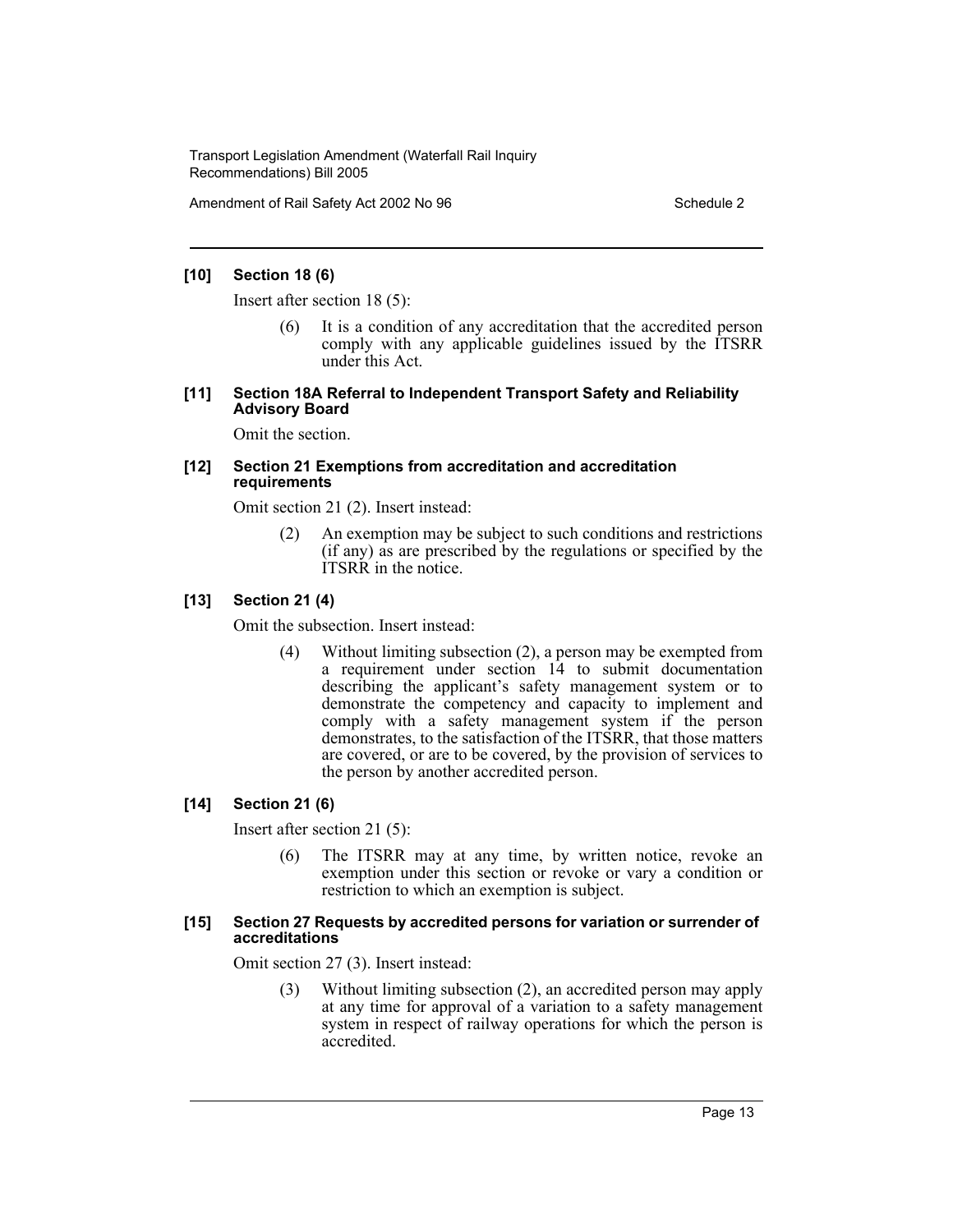Schedule 2 Amendment of Rail Safety Act 2002 No 96

(3A) The regulations may, unconditionally or subject to conditions, specify variations, or classes of variation, that may be made to an accredited person's railway operations or safety management system without the need to apply to the ITSRR for a variation or an approval of a variation.

## **[16] Section 30 Requirements for variation, suspension or cancellation**

Omit section 30 (2). Insert instead:

(2) The ITSRR is not required to comply with sections 31–34 in relation to an application or variation under section 27 or 48A.

## **[17] Section 31**

Omit the section. Insert instead:

#### **31 Safety management system to be considered before action taken**

Before varying, suspending and cancelling or cancelling an accreditation, the ITSRR must take into consideration the accredited person's safety management system.

#### **[18] Section 31A Referral to Independent Transport Safety and Reliability Advisory Board**

Omit the section.

# **[19] Section 36 Employees to be issued with certificates of competency**

Omit "and published in the Gazette" from section 36 (6).

## **[20] Section 41 Health and fitness of railway employees**

Insert at the end of the section:

- (2) An accredited person must not employ a person as a railway employee unless:
	- (a) the employee meets any standard contained in guidelines issued under this section that are applicable to the employee, and
	- (b) the accredited person complies with any standard contained in guidelines issued under this section that are applicable to the accredited person.

Maximum penalty:

- (a) in the case of a corporation—250 penalty units, or
- (b) in the case of an individual—50 penalty units.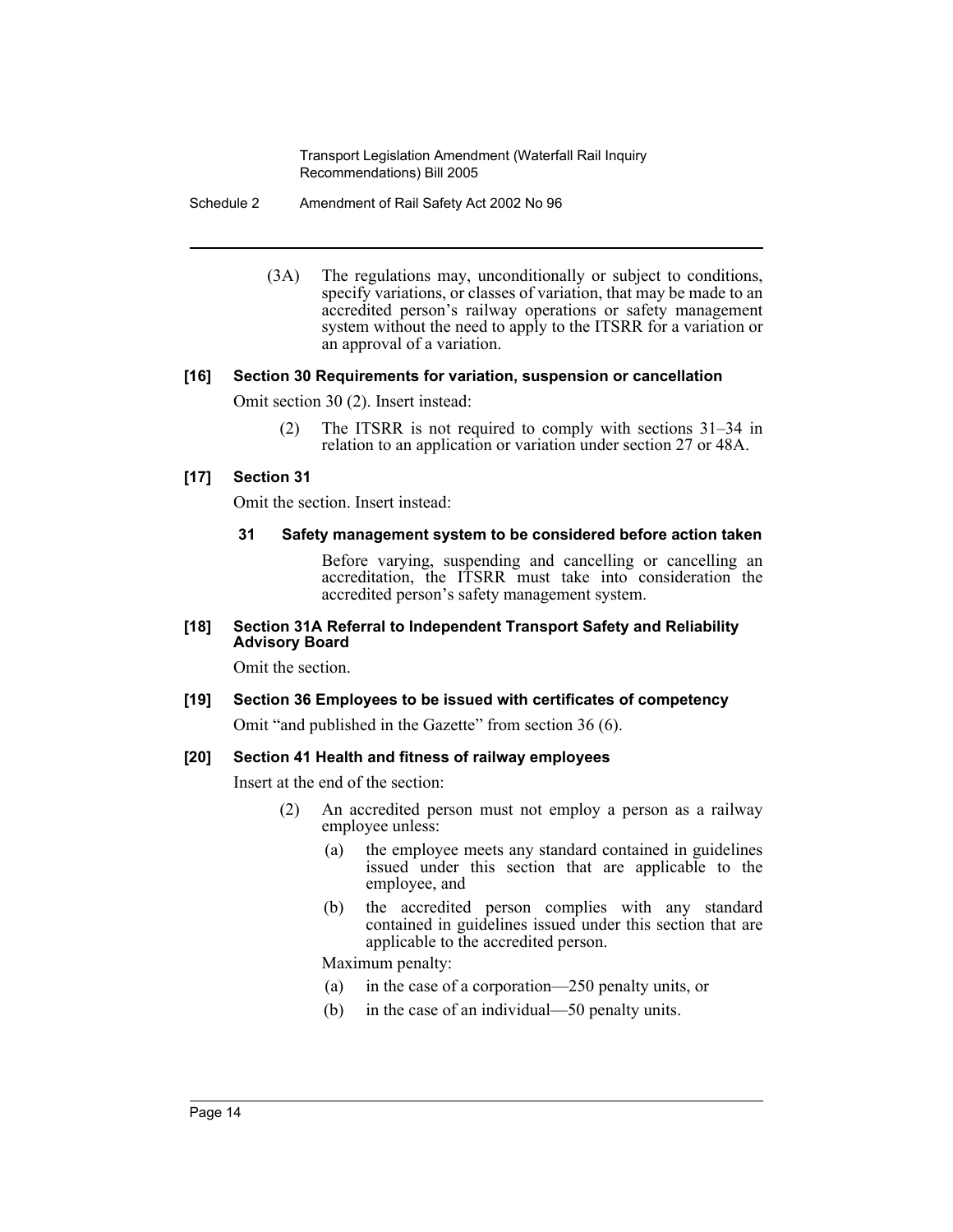Amendment of Rail Safety Act 2002 No 96 Schedule 2

(3) The ITSRR may issue guidelines containing standards for or with respect to the employment of railway employees, including, but not limited to, the health and fitness of those employees.

## **[21] Sections 42 (1) (a) and 43 (1)**

Omit "and published in the Gazette" wherever occurring.

#### **[22] Part 3 Safety measures**

Omit the heading to Division 1. Insert instead:

## **Division 1 Safety management systems and annual safety reports**

## **48A Safety management systems**

- (1) It is a condition of any accreditation that the accredited person:
	- (a) has a system for identifying, managing and controlling the risks of carrying out the railway operations for which that person is accredited (a *safety management system*), and
	- (b) ensures that the safety management system complies with any requirements that may be prescribed by or under this Act, and
	- (c) ensures that the railway operations for which that person is accredited comply with the safety management system.
- (2) A safety management system must:
	- (a) identify any significant risks that have arisen or may arise from the carrying out of railway operations by or on behalf of the accredited person, and
	- (b) specify the controls (including audits, expertise, resources and staff) that are to be employed by the accredited person to manage the risks and to monitor safety outcomes in relation to those railway operations, and
	- (c) be documented in an approved form, subject to any requirements prescribed by or under this Act.
- (3) An accredited person must, if directed to do so in writing by the ITSRR and within any period required by the ITSRR, vary its safety management system and amend or resubmit the relevant documentation to the ITSRR.
- (4) The ITSRR may issue guidelines with respect to safety management systems and the documentation of any such system.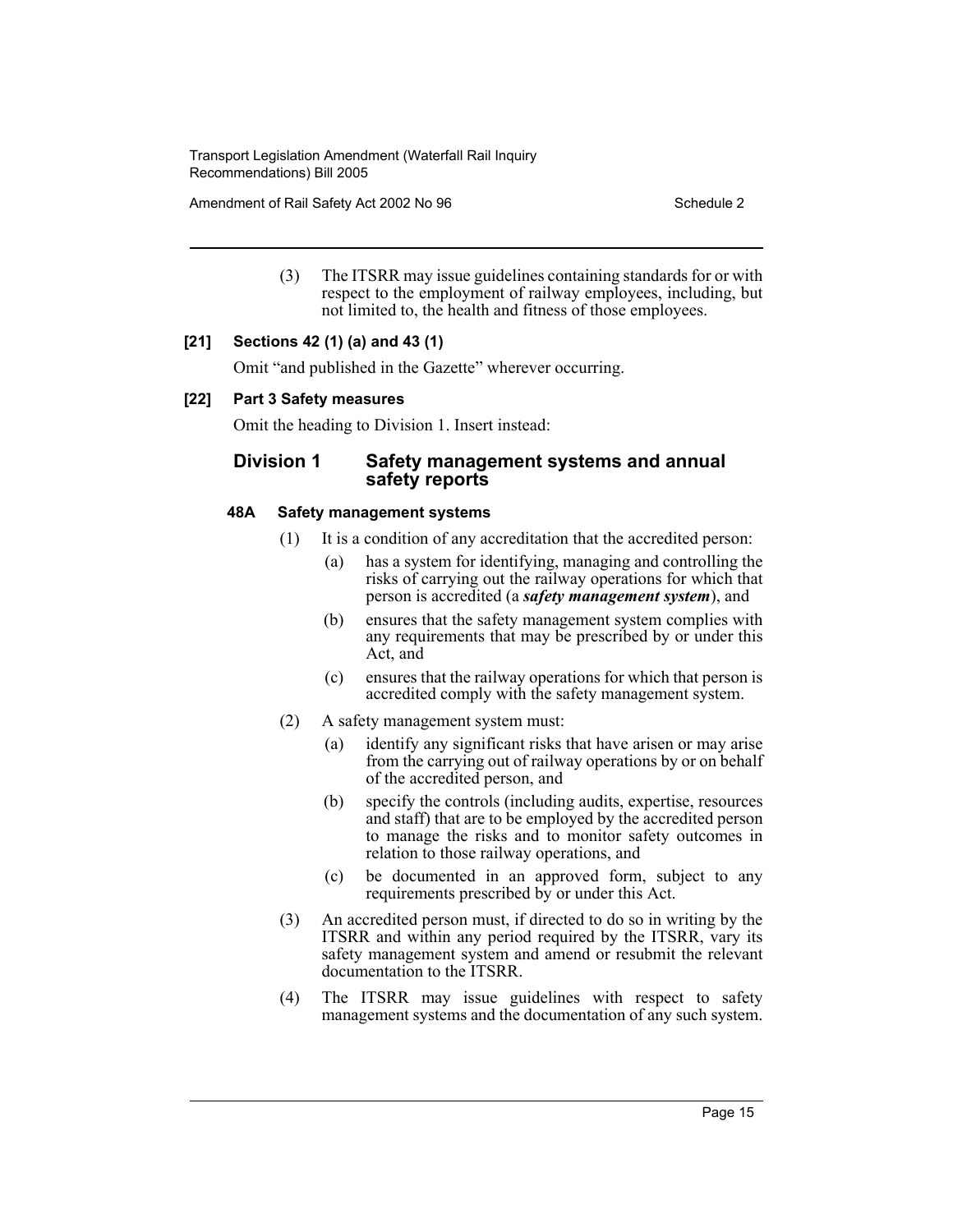Schedule 2 Amendment of Rail Safety Act 2002 No 96

## **48B Annual safety report**

- (1) An accredited person must, not later than 28 days before each anniversary of the person's accreditation or such other date as may be approved, give to the ITSRR an annual safety report.
- (2) The annual safety report must:
	- (a) describe and assess the safety performance of the railway operations for which the person was accredited during the preceding 12 months, and
	- (b) review any significant developments relating to the safety of those railway operations during that period, and
	- (c) set out any safety initiatives proposed to be undertaken in relation to the railway operations in the next 12 months, and
	- (d) comply with any requirements prescribed by the regulations or contained in guidelines issued by the ITSRR under this section.
- (3) An accredited person must, if directed to do so by the ITSRR and within any period required by the ITSRR, amend or resubmit an annual safety report given to the ITSRR.
- (4) The ITSRR may issue guidelines with respect to annual safety reports.

## **Division 1A Inspections**

## **[23] Section 49 Safety inspections**

Omit section 49 (1). Insert instead:

- (1) The ITSRR must cause inspections to be carried out to ensure that operators of railways:
	- (a) carry out railway operations safely, and
	- (b) comply with any applicable conditions or restrictions of accreditation or conditions or restrictions of exemptions from accreditation.

## **[24] Section 49 (2) (a)**

Omit "for which the person is accredited".

## **[25] Section 49 (2) (b)**

Omit "by the accredited person".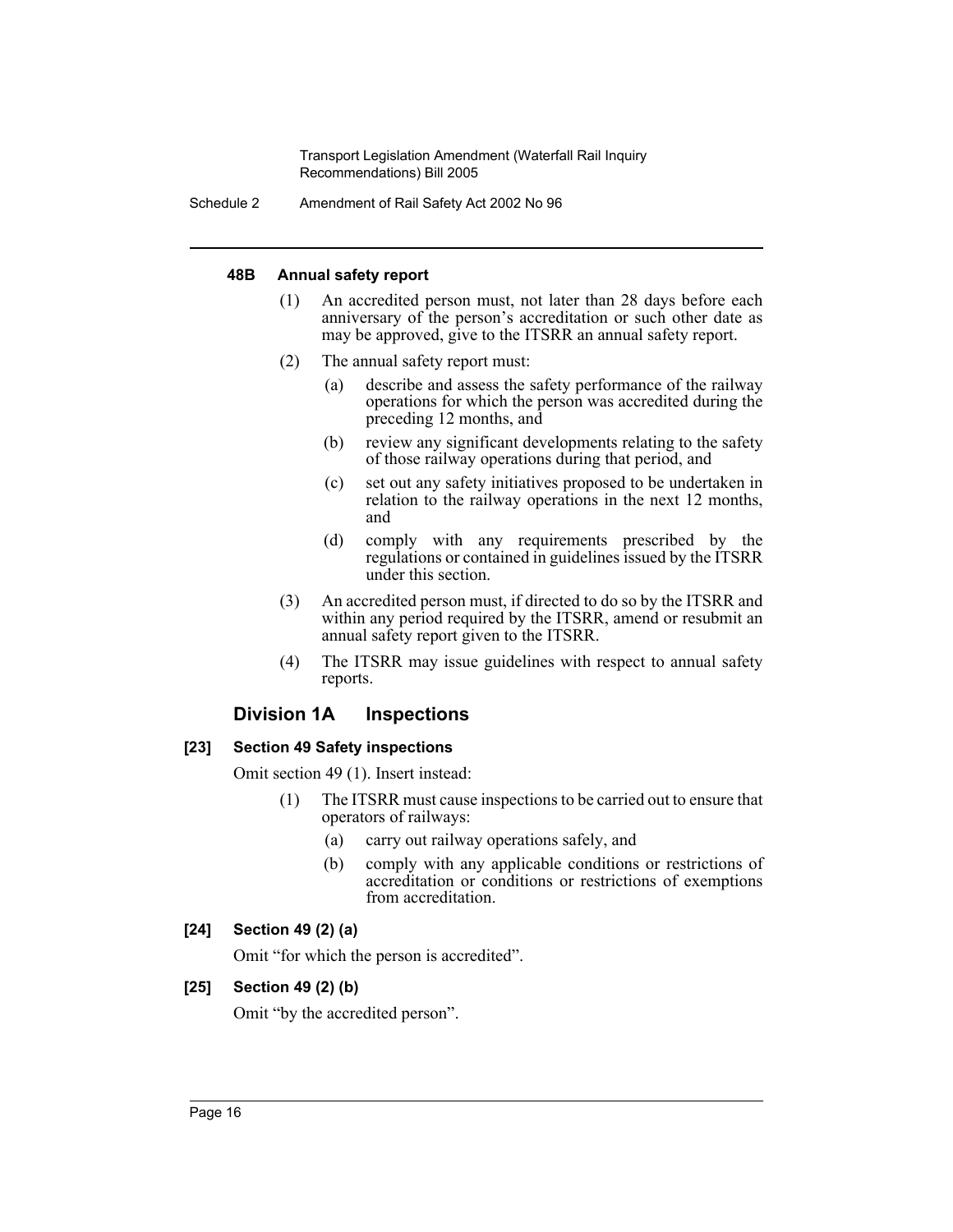Amendment of Rail Safety Act 2002 No 96 Schedule 2

#### **[26] Section 49 (2) (e)**

Omit "in relation to which the person is accredited".

#### **[27] Section 49 (3) (b)**

Omit "in any other case".

Insert instead "in the case of any other accredited person".

#### **[28] Section 49 (4)**

Omit "an accredited person". Insert instead "an operator of a railway".

## **[29] Section 50 Regulations**

Omit "accredited persons" from section 50 (b).

Insert instead "operators of railways".

#### **[30] Section 61 Definitions**

Insert "or an investigation under section 67" after "rail safety inquiry" in paragraph (a) of the definition of *train safety record*.

#### **[31] Section 61, definition of "train safety record"**

Insert after paragraph (d):

(e) any information collected for the purposes of a rail safety inquiry or an investigation under section 67 that is prescribed by the regulations.

## **[32] Section 64**

Omit the section. Insert instead:

#### **64 Accredited persons must report notifiable occurrences**

- (1) It is a condition of accreditation that an accredited person must report any occurrence, of a kind prescribed by the regulations as a notifiable occurrence, that occurs on railway premises relating to railway operations for which the person is accredited.
- (2) A report under subsection (1) is to be made to the Chief Investigator, or such other person or persons as may be prescribed, within the time and manner prescribed.
- (3) The regulations may prescribe different reporting requirements in respect of different occurrences.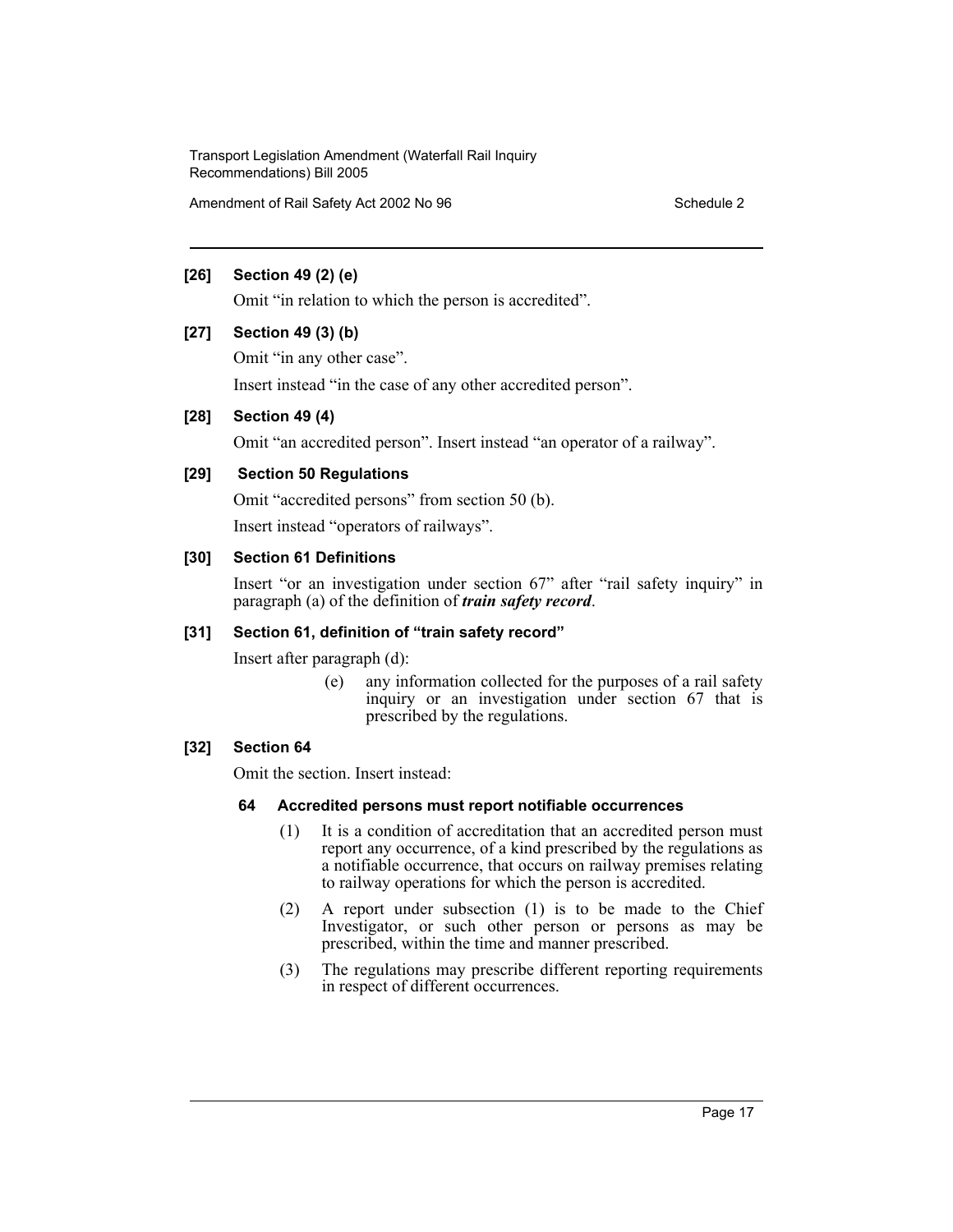Schedule 2 Amendment of Rail Safety Act 2002 No 96

#### **[33] Section 65A Confidential reporting of safety information by railway employees**

Omit section 65A (5).

#### **[34] Sections 66–67F**

Omit sections 66 and 67. Insert instead:

#### **66 Investigation into railway accidents and incidents by railway operators**

- (1) An operator of a railway must, if required to do so by the Chief Investigator, investigate, and report to the Chief Investigator on:
	- (a) any railway accident or incident that may affect the safe carrying out of railway operations for which the person is responsible, or
	- (b) any matter that may be prescribed by the regulations.
- (2) A requirement under this section is to be imposed by notice in writing.
- (3) An investigation is to be conducted in a manner approved, and within the time required, by the Chief Investigator.
- (4) A report of an investigation is to be provided to the Chief Investigator and the ITSRR in a form and within the time required by the Chief Investigator.
- (5) An operator of a railway must, if required to do so by the Chief Investigator, review and resubmit a report prepared under this section.
- (6) The Chief Investigator must, on the 15th day of each month, forward to the Minister a list of any reports provided to the Chief Investigator under this section in the preceding month.
- (7) An operator of a railway who contravenes this section is guilty of an offence.

Maximum penalty:

- (a) in the case of a corporation (being a previous offender)— 750 penalty units, or
- (b) in the case of a corporation (not being a previous offender)—500 penalty units, or
- (c) in the case of an individual (being a previous offender)— 375 penalty units, or
- (d) in the case of an individual (not being a previous offender)—250 penalty units.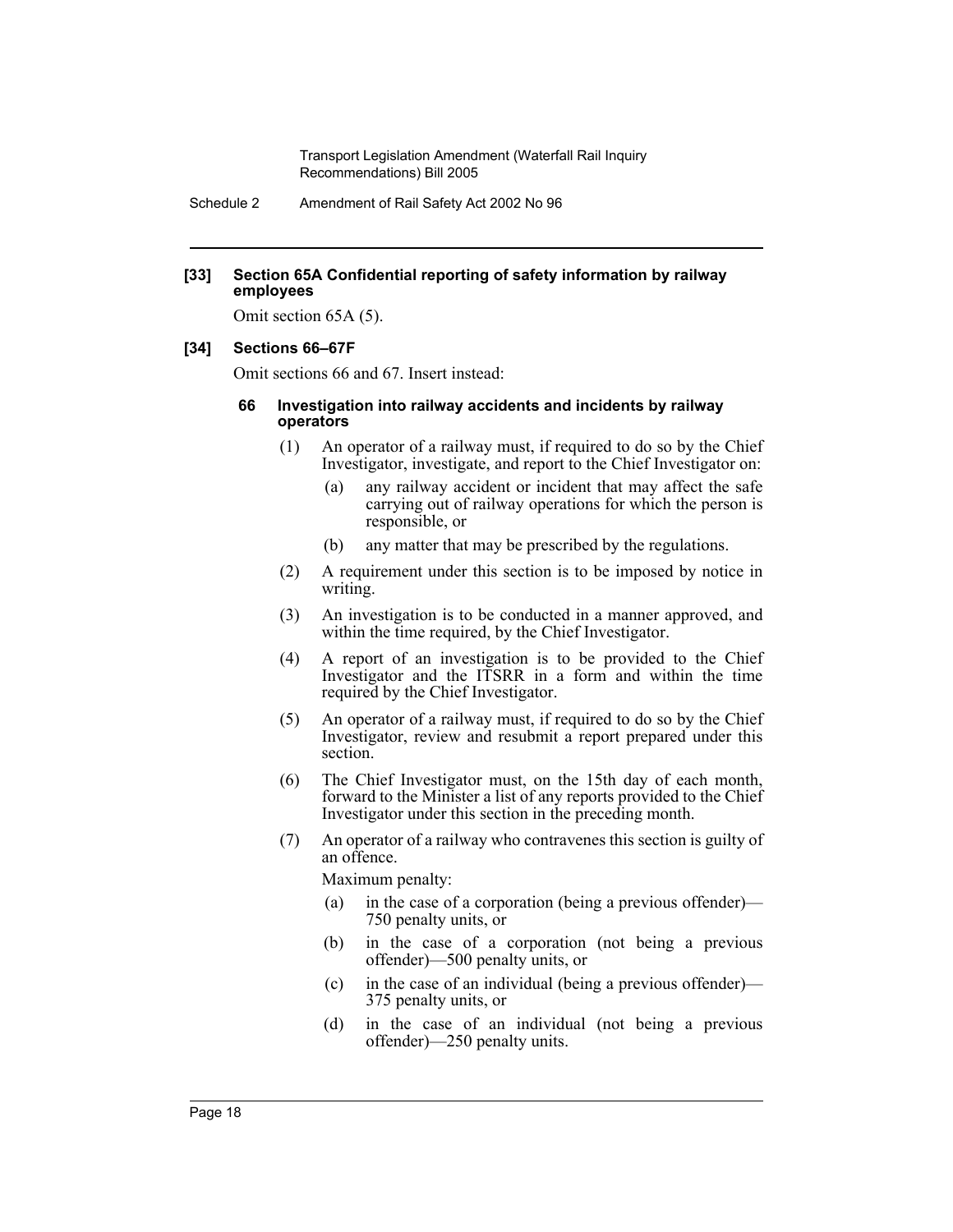Amendment of Rail Safety Act 2002 No 96 Schedule 2

#### **66A Information may not be used in certain proceedings**

- (1) Information that the Chief Investigator or ITSRR obtains by way of a report under section 66 cannot be used in evidence in any criminal or civil proceedings against the operator of a railway that provided the report.
- (2) However, the information may be relied on in any administrative action under this or any other Act if the action is taken for the purpose of the safe carrying out of railway operations.
- (3) A court may direct, if it is of the opinion that it is in the public interest to do so, that information referred to in subsection (1) may be used in evidence in particular criminal or civil proceedings, subject to the rules of evidence.
- (4) In determining the public interest under this section, a court is to take into account the adverse impact that use of the information may have on future disclosures by operators of railways under section 66.
- (5) This section does not apply:
	- (a) to a train safety recording, or
	- (b) in relation to criminal proceedings for an offence under Division 3 of Part 5 of the *Crimes Act 1900*, or **Note.** Division 3 of Part 5 of the *Crimes Act 1900* contains

offences dealing with the provision of false or misleading information.

(c) to information, or in circumstances, that may be prescribed by the regulations.

## **67 Investigations by the Chief Investigator**

- (1) The Chief Investigator may investigate any railway accident or incident that may affect the safe carrying out of railway operations.
- (2) The Chief Investigator must provide to the Minister a written report on an investigation under this section.
- (3) The Minister may require the Chief Investigator to investigate and report to the Minister on any railway accident or incident that may affect the safe carrying out of railway operations or the personal security of any railway employee or member of the public using a railway or in or on railway premises.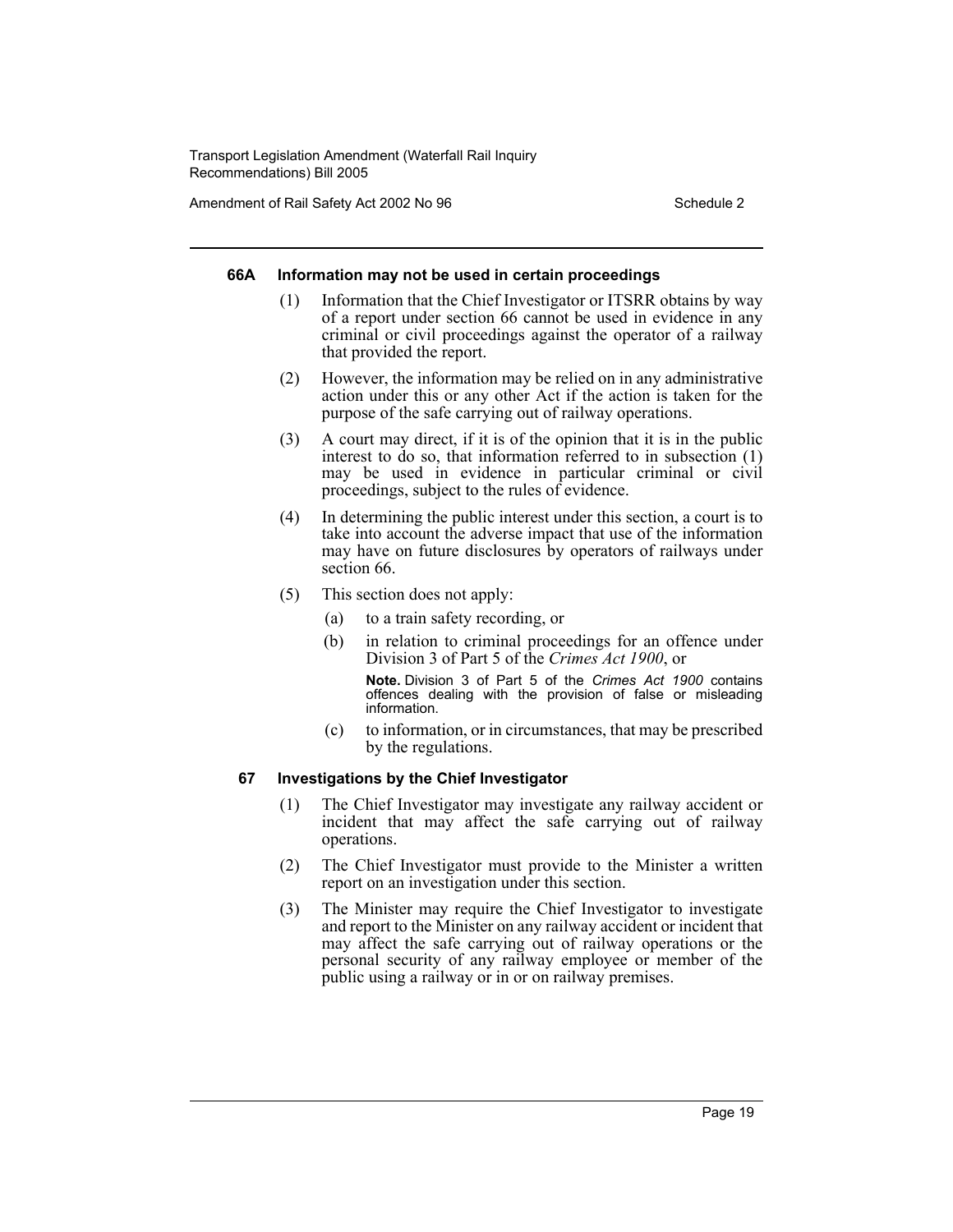Schedule 2 Amendment of Rail Safety Act 2002 No 96

- (4) The Chief Investigator may recover the reasonable costs of conducting an investigation under this section as a debt due to the Crown in a court of competent jurisdiction. The costs are recoverable jointly or severally from any one or more operators of railways responsible for the railway operations concerned.
- (5) An investigation under this section may be carried out and a report provided under this section whether or not:
	- (a) an investigation is being, or has been, conducted under any other Act or law (including any law of the Commonwealth) relating to the same matter, or
	- (b) the matter is or may be subject to any criminal or civil proceedings, or
	- (c) the matter is the subject of an inquest or inquiry under the *Coroners Act 1980*, or
	- (d) the matter is or may be the subject of a rail safety inquiry.

#### **67A Chief Investigator and transport safety investigator's functions**

- (1) The Chief Investigator may, by notice in writing, require either or both of the following:
	- (a) the attendance of any person at any place to answer questions in relation to an investigation under section 67,
	- (b) the production of any documents or other things required for the purposes of any such investigation.
- (2) The Chief Investigator may require a person to answer questions in relation to an investigation under section 67.
- (3) A person must not, without reasonable excuse, fail to comply with a requirement made of the person under this section. Maximum penalty: 100 penalty units. **Note.** Section 89 provides protection in relation to self-incriminating

evidence.

- (4) A person attending at a place to answer questions is to be paid expenses of the amount or at the rate approved by the Minister for the purposes of this section.
- (5) The Chief Investigator may appoint an authorised person (within the meaning of section 45DA of the *Transport Administration Act 1988*) as a transport safety investigator for the purposes of conducting an investigation under section 67.

**Note.** Section 45DA of the *Transport Administration Act 1988* permits the Chief Investigator to delegate any of his or her functions.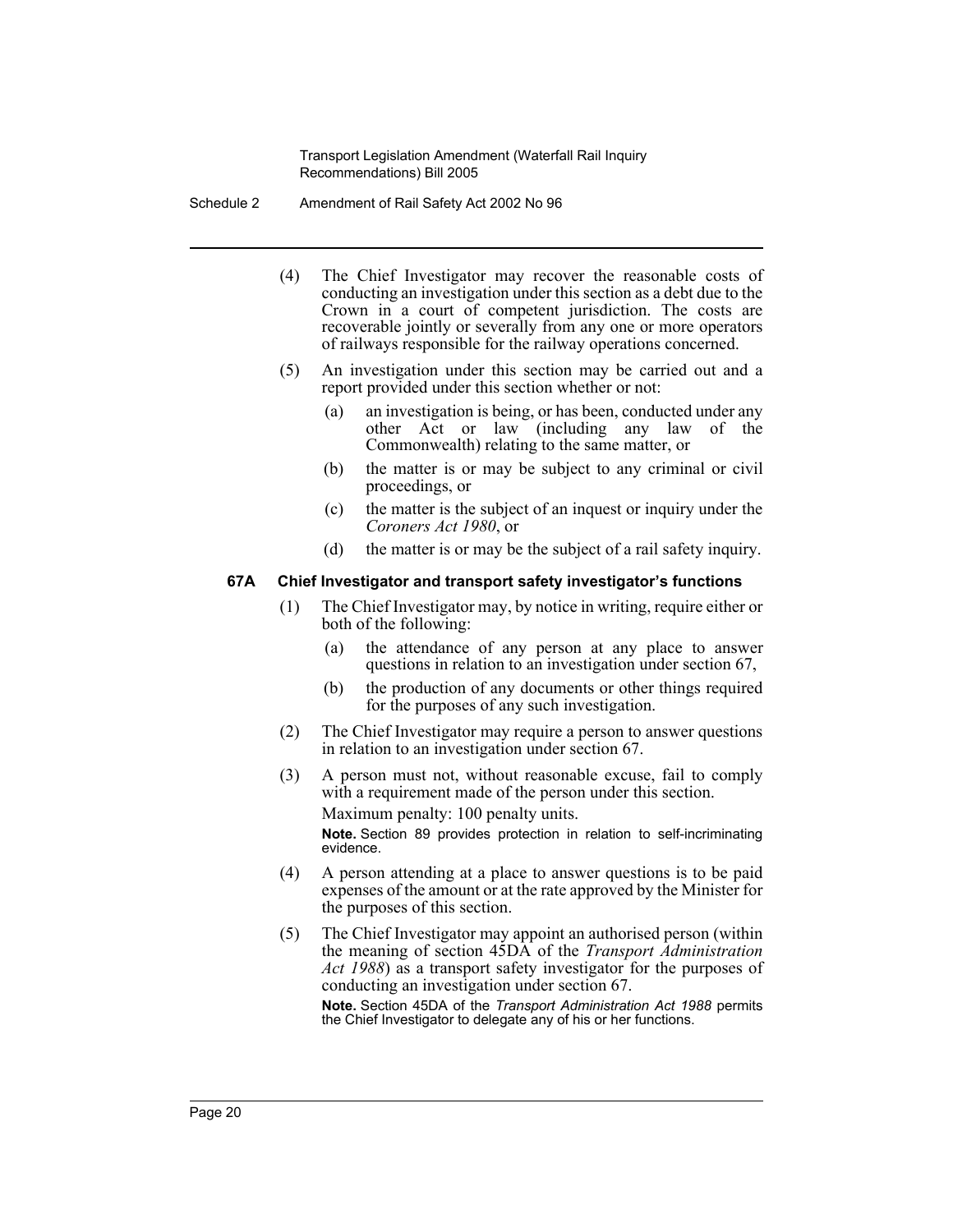Amendment of Rail Safety Act 2002 No 96 Schedule 2

(6) The Chief Investigator and each transport safety investigator have, in respect of any investigation under section 67, all the functions and immunities of an authorised officer and in the exercise of those functions, any reference in Division 1 of Part 4 to the ITSRR is taken to be a reference to the Chief Investigator.

#### **67B Rail safety inquiries**

- (1) The Minister may constitute one or more persons as a Board of Inquiry to conduct an inquiry (a *rail safety inquiry*) into any railway accident or incident or any other event, occurrence, practice or matter that may affect the safe carrying out of railway operations.
- (2) A rail safety inquiry may be carried out and a report provided whether or not:
	- (a) an investigation is being, or has been, conducted under any other Act or law (including a law of the Commonwealth) relating to the same matter, or
	- (b) the matter is or may be subject to any criminal or civil proceedings, or
	- (c) the matter is the subject of an inquest or inquiry under the *Coroners Act 1980*.
- (3) The Minister may not terminate a rail safety inquiry.
- (4) A Board of Inquiry may, at a rail safety inquiry conducted by it, take evidence on oath or affirmation and, for that purpose, the person constituting the Board:
	- (a) may require a person appearing at the inquiry to give evidence, to take an oath or to make an affirmation in a form approved by the person presiding, and
	- (b) may administer an oath to, or take an affirmation from, a person appearing at the inquiry.
- (5) In conducting a rail safety inquiry, a Board of Inquiry:
	- (a) is not bound to act in a formal manner, and
	- (b) is not bound by the rules of evidence and may inform itself on any matter in any way that it considers appropriate.
- (6) If the Board of Inquiry agrees, an agent (including a legal practitioner) may represent a person or body at a rail safety inquiry.
- (7) A Board of Inquiry is to determine its own procedure, except as provided by this Act or the regulations.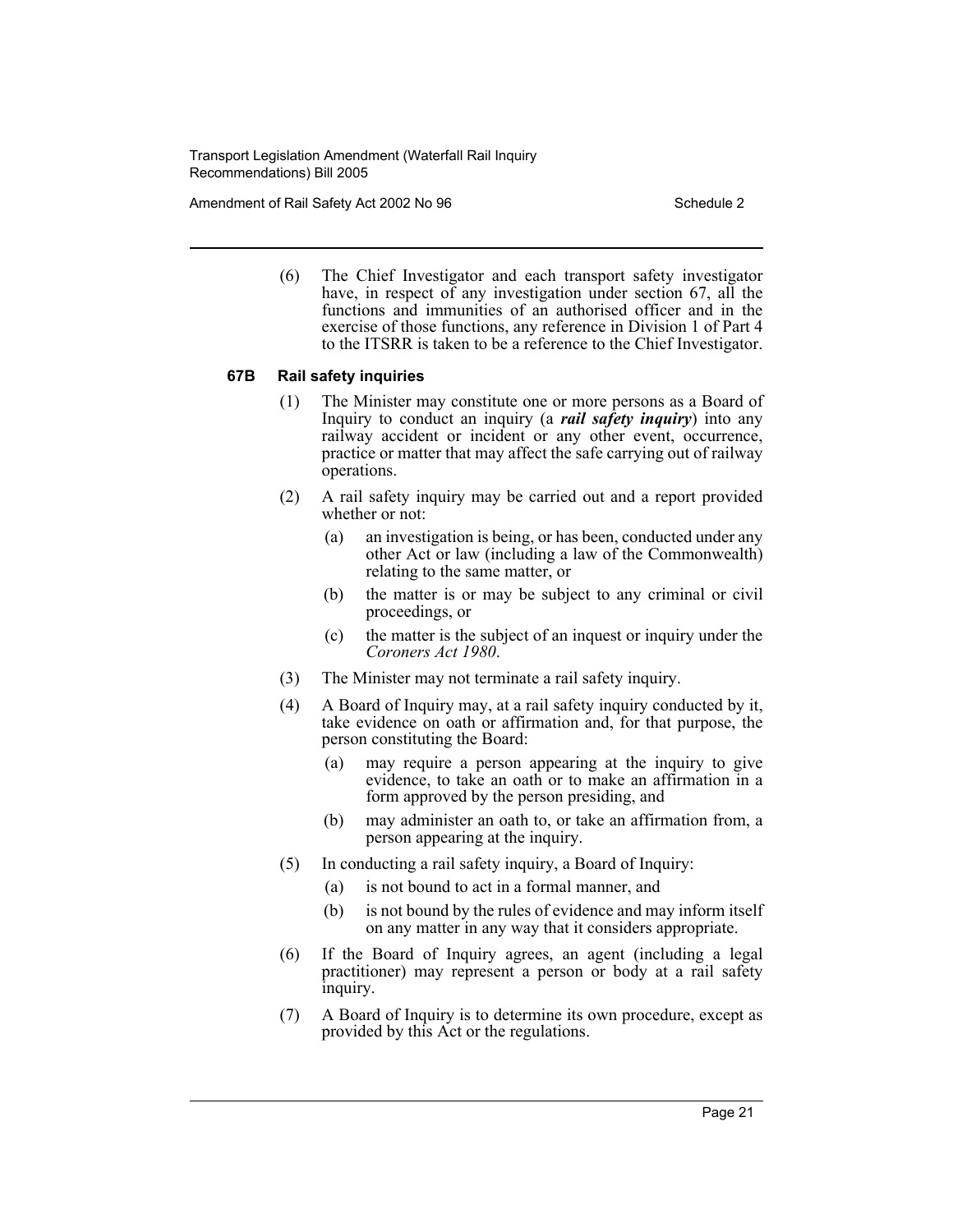Schedule 2 Amendment of Rail Safety Act 2002 No 96

#### **67C Chief Investigator may request rail safety inquiry**

- (1) The Chief Investigator may, if he or she considers it to be appropriate in the circumstances, give a written notice to the Minister requesting that any railway accident or incident or any other event, occurrence, practice or matter that may affect the safe carrying out of railway operations be the subject of a rail safety inquiry.
- (2) If the Minister receives a written notice under subsection (1) from the Chief Investigator, the Minister is to:
	- (a) constitute a Board of Inquiry to conduct a rail safety inquiry into the accident, incident, event, occurrence, practice or matter, or
	- (b) within one month after receiving the notice, provide the Chief Investigator with written reasons for not doing so and table the notice and the reasons in each House of Parliament.

#### **67D Assessors**

- (1) A Board of Inquiry, when conducting, and making a determination in respect of, a rail safety inquiry is to sit with any assessors that may be appointed by the Minister for the purposes of the inquiry.
- (2) An assessor sitting with a Board of Inquiry has the power to advise the Board of Inquiry but not to adjudicate on any matter before the Board of Inquiry.
- (3) A Board of Inquiry has the right to consult, either collectively or individually, and either in public or in private, with assessors sitting with it.

#### **67E Witnesses and evidence at rail safety inquiries**

- (1) A Board of Inquiry may summon a person to appear at a rail safety inquiry conducted by the Board to give evidence and to produce any documents that are specified in the summons.
- (2) A Board of Inquiry may require a person appearing at a rail safety inquiry to do any one or more of the following:
	- (a) be sworn or affirmed,
	- (b) produce a document,
	- (c) answer a question.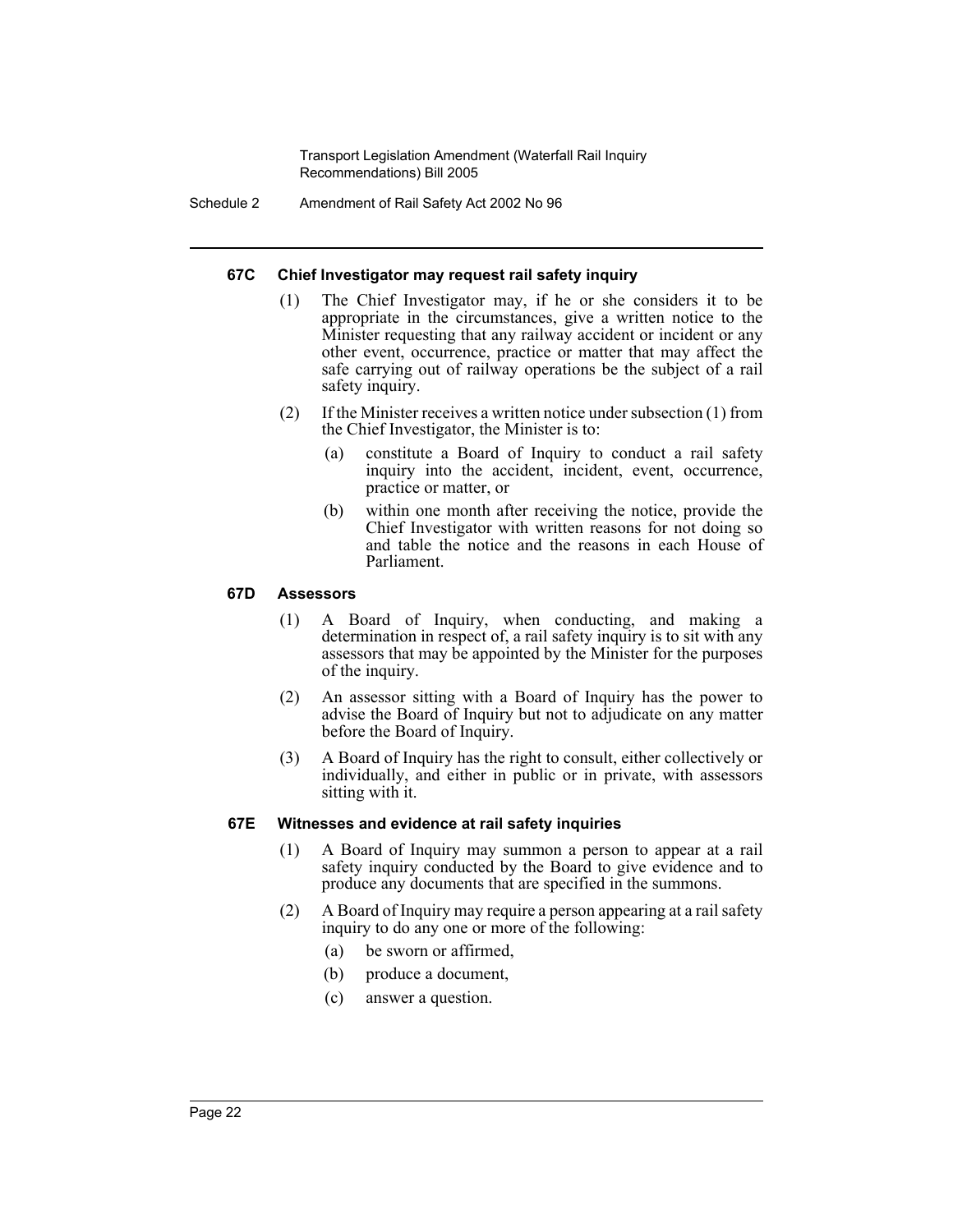Amendment of Rail Safety Act 2002 No 96 Schedule 2

- (3) A person attending as a witness before a Board of Inquiry is to be paid expenses of the amount or at the rate approved by the Minister for the purposes of this section.
- (4) A person must not, without reasonable excuse, fail to comply with a requirement made of the person under this section. Maximum penalty:
	- (a) in the case of a corporation (being a previous offender)— 750 penalty units, or
	- (b) in the case of a corporation (not being a previous offender)—500 penalty units, or
	- (c) in the case of an individual (being a previous offender)— 375 penalty units, or
	- (d) in the case of an individual (not being a previous offender)—250 penalty units.

#### **67F Report on rail safety inquiry**

A Board of Inquiry must, within the period required by the Minister, prepare a report as to the causes of the accident or incident or prepare a report on the other event, occurrence, practice or matter the subject of the rail safety inquiry and provide a copy of the report to the Minister.

#### **[35] Section 68 Tabling of reports**

Omit "or 67" from section 68 (1). Insert instead ", 67 (2) or 67F".

#### **[36] Section 68 (1)**

Omit "not later than 28 days".

Insert instead "as soon as reasonably practicable, but not later than 7 days,".

#### **[37] Section 69 Power to require persons to attend to answer questions or produce documents or other things**

Omit the section.

#### **[38] Section 71 Disclosure of train safety record to Commonwealth or Commonwealth authority**

Omit "Chairperson of the Independent Transport Safety and Reliability Advisory Board" from section  $71(1)$ .

Insert instead "Chief Investigator, a member of a Board of Inquiry".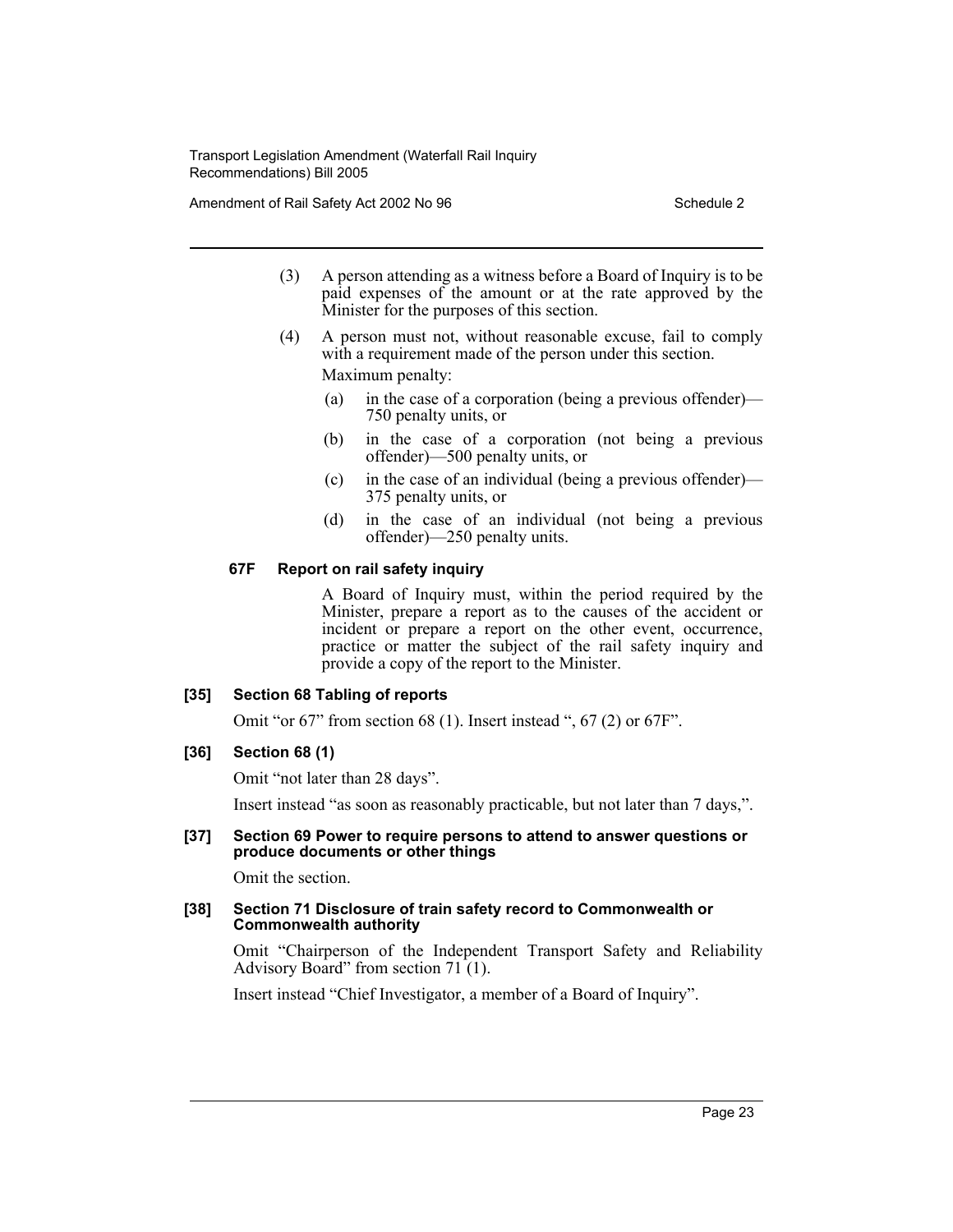Schedule 2 Amendment of Rail Safety Act 2002 No 96

#### **[39] Section 72 Disclosure of train safety records (other than train safety recordings) to a court or person**

Omit "Chairperson of the Independent Transport Safety and Reliability Advisory Board" from section  $72(1)$ .

Insert instead "Chief Investigator, a member of a Board of Inquiry".

## **[40] Section 72 (4)**

Omit "to which the record relates or on any future inquiries".

Insert instead "or investigation to which the record relates or any future inquiries or investigations".

## **[41] Section 73 Disclosure of train safety recordings**

Omit "an inquiry". Insert instead "an inquiry or an investigation".

## **[42] Section 77 Compliance with subpoenas and other directions**

Omit "Chairperson of the Independent Transport Safety and Reliability Advisory Board" from section  $77(1)$ .

Insert instead "Chief Investigator, a member of a Board of Inquiry, an assessor".

## **[43] Section 77 (1) (a)**

Omit the paragraph. Insert instead:

(a) attend and answer questions relating to an accident or incident or other event, occurrence, practice or matter the subject of the rail safety inquiry or an investigation under section 67, or

## **[44] Section 78 Admissibility of other evidence and liability**

Omit "or the Chairperson of the Independent Transport Safety and Reliability Advisory Board" wherever occurring in section  $78(2)$  and  $(3)(a)$ .

Insert instead ", Chief Investigator or a member of a Board of Inquiry".

## **[45] Section 98 False or misleading information**

Omit the section.

## **[46] Section 108 Functions of ITSRR**

Omit section 108 (i).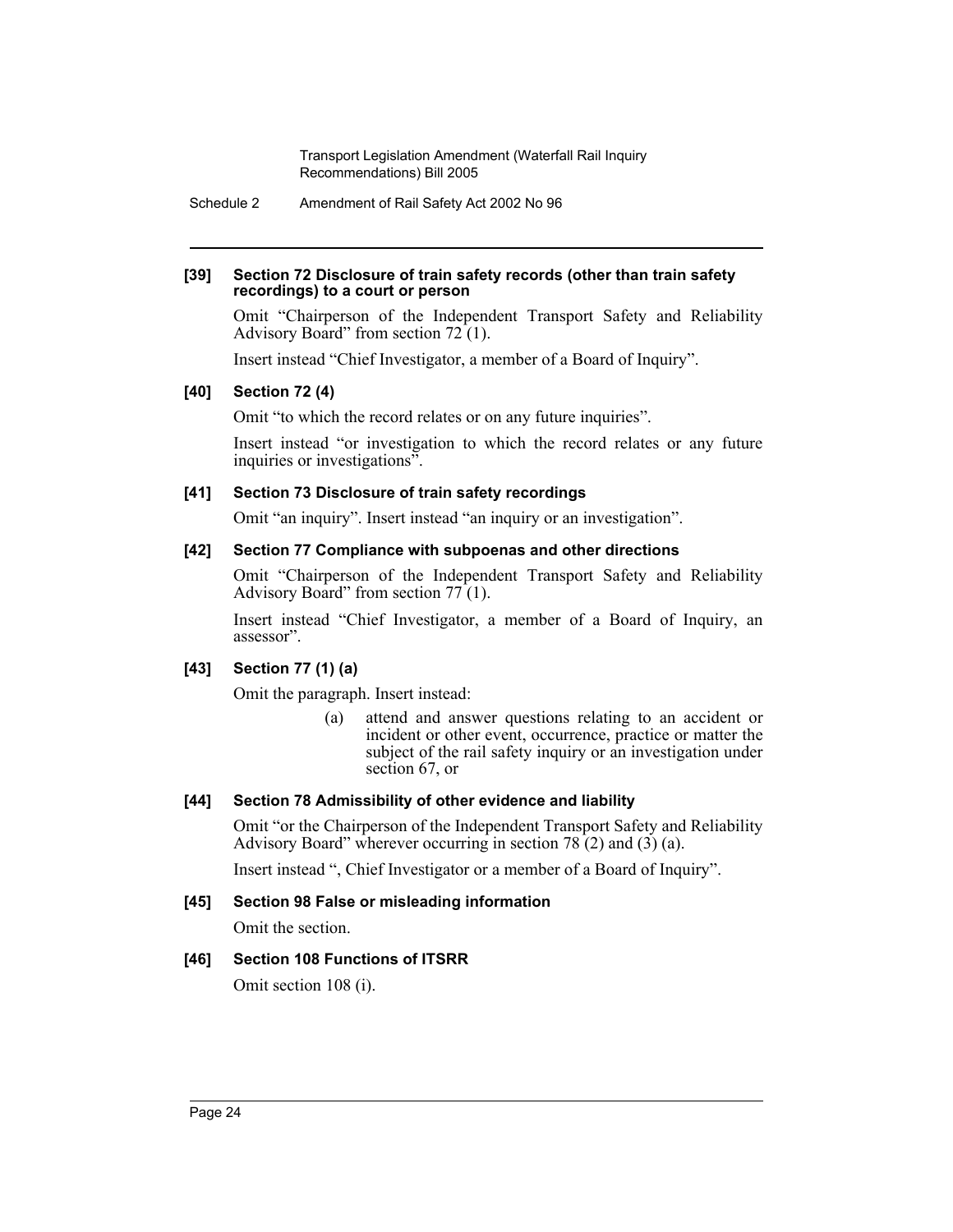Amendment of Rail Safety Act 2002 No 96 Schedule 2

#### **[47] Section 108A Functions of Independent Transport Safety and Reliability Advisory Board and Chairperson of Board**

Omit the section.

#### **[48] Section 109**

Insert after section 108:

#### **109 Exchange of information**

- (1) The ITSRR may enter into an arrangement (an *information sharing arrangement*) with a relevant agency for the purposes of sharing or exchanging information held by the ITSRR and the agency.
- (2) The information to which an information sharing arrangement may relate is limited to the following:
	- (a) information concerning possible breaches of this Act or the regulations,
	- (b) information concerning the safe carrying out of railway operations,
	- (c) any other information that may be prescribed by the regulations.
- (3) Under an information sharing arrangement, the ITSRR and the relevant agency are, despite any other Act or other law of the State, authorised:
	- (a) to request and receive information held by the other party to the arrangement, and
	- (b) to disclose information to the other party,

but only to the extent that the information is reasonably necessary to assist in the exercise of functions of the ITSRR under this Act (or any other Act administered by the Minister for Transport, whether solely or jointly with another Minister) or the functions of the relevant agency concerned.

- (4) This section does not limit the operation of any Act under which the ITSRR or a relevant agency is authorised or required to disclose information to another person or body.
- (5) This section does not permit the disclosure of information in contravention of section 65A.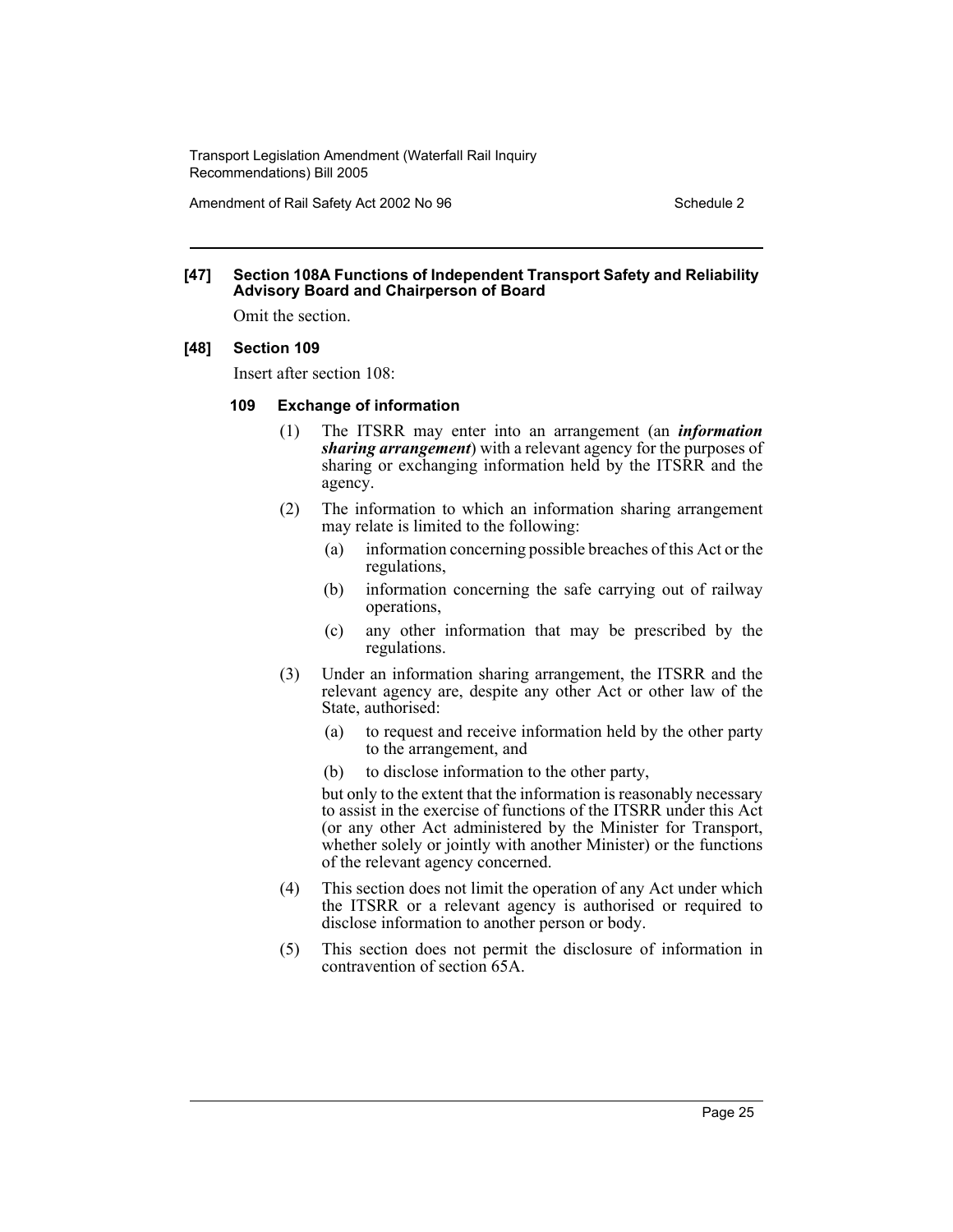Schedule 2 Amendment of Rail Safety Act 2002 No 96

(6) In this section:

*relevant agency* means:

- (a) the WorkCover Authority constituted by the *Workplace Injury Management and Workers Compensation Act 1998*, or
- (b) the Chief Investigator, or
- (c) any other person or body prescribed by the regulations.

## **[49] Section 111**

Omit the section. Insert instead:

## **111 Appointment of authorised officers**

- (1) The ITSRR may appoint a member of staff of the ITSRR, or a person of a class prescribed by the regulations, to be an authorised officer for the purposes of this Act.
- (2) An authorised officer appointed by the ITSRR may exercise the functions of an authorised officer under this Act.
- (3) The authority of an authorised officer may be limited by the relevant instrument of appointment to the functions specified in the instrument of appointment.
- (4) In addition to any other persons who may be appointed as authorised officers under this Act, the ITSRR may, for the purpose of the investigation or exercise of powers related to a specified railway accident or railway incident, appoint as an authorised officer a person exercising powers, or holding office under, a Commonwealth Act.

## **[50] Section 113 Exclusion of personal liability**

Omit "Chairperson or other member of the Independent Transport Safety and Reliability Advisory Board".

Insert instead "Chief Investigator, a member of, or an assessor for, a Board of Inquiry".

## **[51] Section 113**

Omit "the Chairperson" wherever occurring.

Insert instead "the Chief Investigator".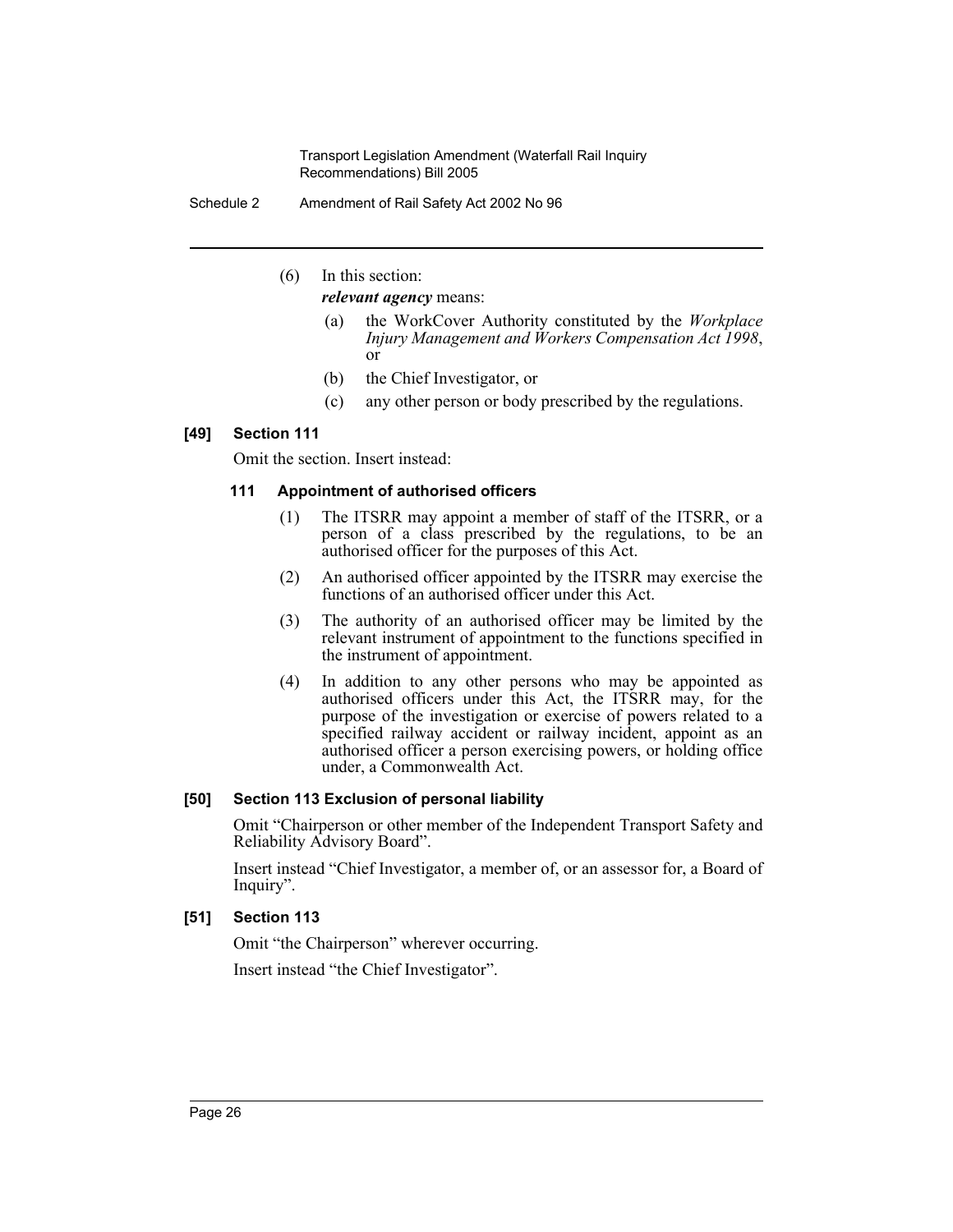Amendment of Rail Safety Act 2002 No 96 Schedule 2

#### **[52] Section 114 Exclusion of liability of the State**

Omit "Chairperson or member of the Independent Transport Safety and Reliability Advisory Board".

Insert instead "Chief Investigator, a member of, or an assessor for, a Board of Inquiry".

#### **[53] Section 116A**

Insert after section 116:

#### **116A Guidelines**

- (1) The ITSRR may issue guidelines for or with respect to any matter for which guidelines may be issued under this Act. The ITSRR may from time to time amend or replace the guidelines.
- (2) Guidelines issued by the ITSRR may apply, adopt or incorporate any publication as in force for the time being.
- (3) A guideline issued under this Act, or an amendment to or revocation of any such guideline, is to be published in the Gazette.
- (4) A guideline, or an amendment to, or revocation of, a guideline takes effect on the date of publication or any later date specified in the guideline.

## **[54] Section 117 Regulations**

Insert "(including private sidings)" after "sidings" in section 117 (2) (b).

## **[55] Section 117 (2) (q)–(u)**

Insert after section 117 (2) (p):

- (q) standards for railway operations, including standards for rolling stock, network control systems and any other infrastructure of a railway,
- (r) requirements for registers of information to be kept by operators of railways under this Act including, but not limited to, the information that is to be held on the register and access to the register,
- (s) passenger safety and security,
- (t) train safety recordings,
- (u) conditions of, or restrictions on, accreditation.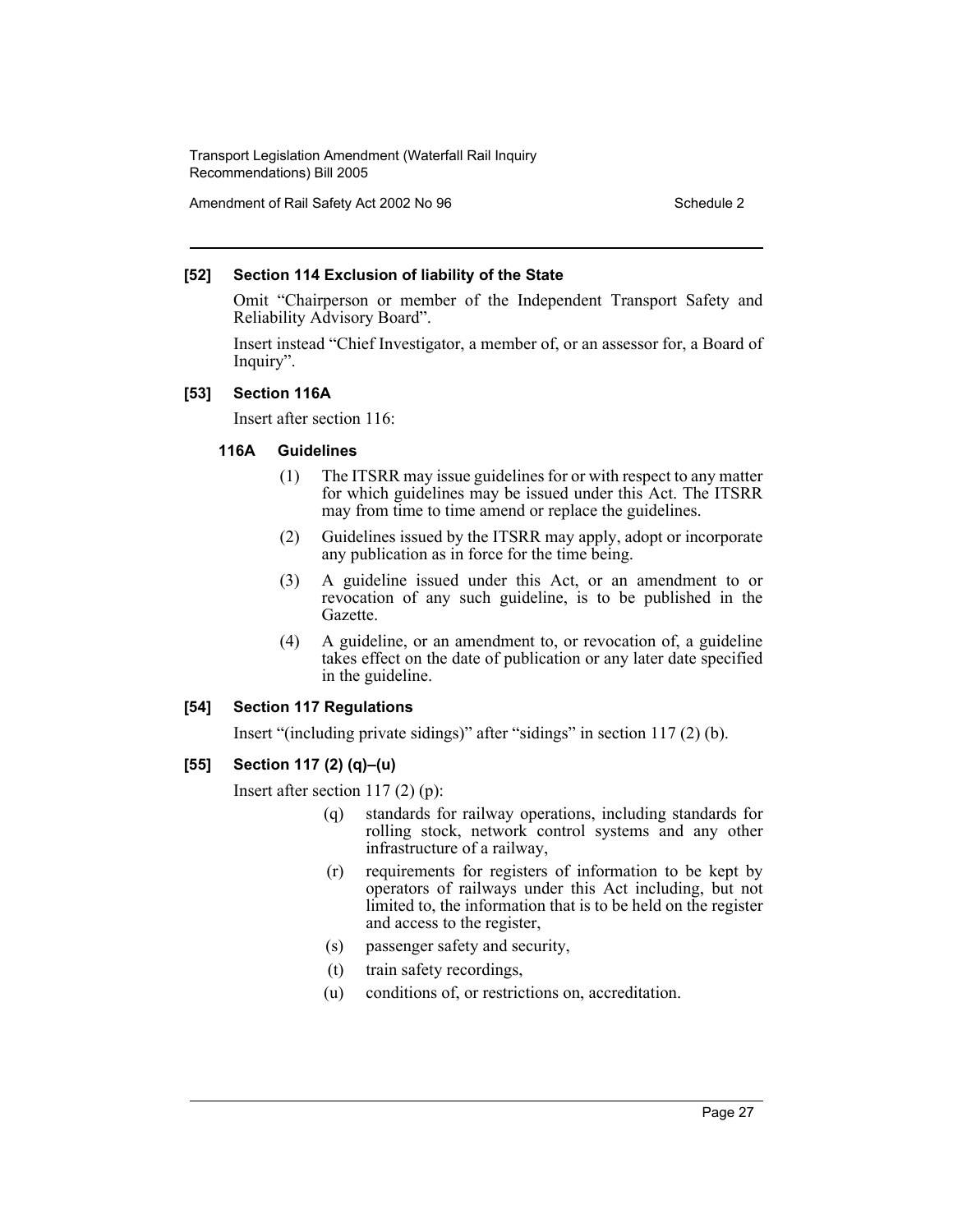Schedule 2 Amendment of Rail Safety Act 2002 No 96

#### **[56] Section 117 (3)**

Omit the subsection. Insert instead:

(3) Without limiting subsection (2), regulations made under that subsection may provide for the issue of guidelines by the ITSRR with respect to the matters referred to in that subsection.

#### **[57] Schedule 1 Railway employees—alcohol or other drugs**

Omit "the appointment of authorised officers and the authorisation of persons" from clause  $2(1)(a)$ .

Insert instead "the authorisation of persons (including authorised officers)".

#### **[58] Schedule 3 Notifiable occurrences**

Omit the Schedule.

#### **[59] Schedule 4 Rail safety inquiries**

Omit the Schedule.

#### **[60] Schedule 5 Savings and transitional provisions**

Insert at the end of clause 1 (1):

*Transport Legislation Amendment (Waterfall Rail Inquiry Recommendations) Act 2005* (but only to the extent that it amends this Act)

#### **[61] Schedule 5, Part 4**

Insert after Part 3:

## **Part 4 Provisions consequent on enactment of Transport Legislation Amendment (Waterfall Rail Inquiry Recommendations) Act 2005**

#### **21 Definition**

In this Part:

*the amending Act* means the *Transport Legislation Amendment (Waterfall Rail Inquiry Recommendations) Act 2005*.

#### **22 Exemptions from accreditation**

Section 21 (6), as inserted by the amending Act, applies to an exemption granted before, on or after the commencement of that subsection.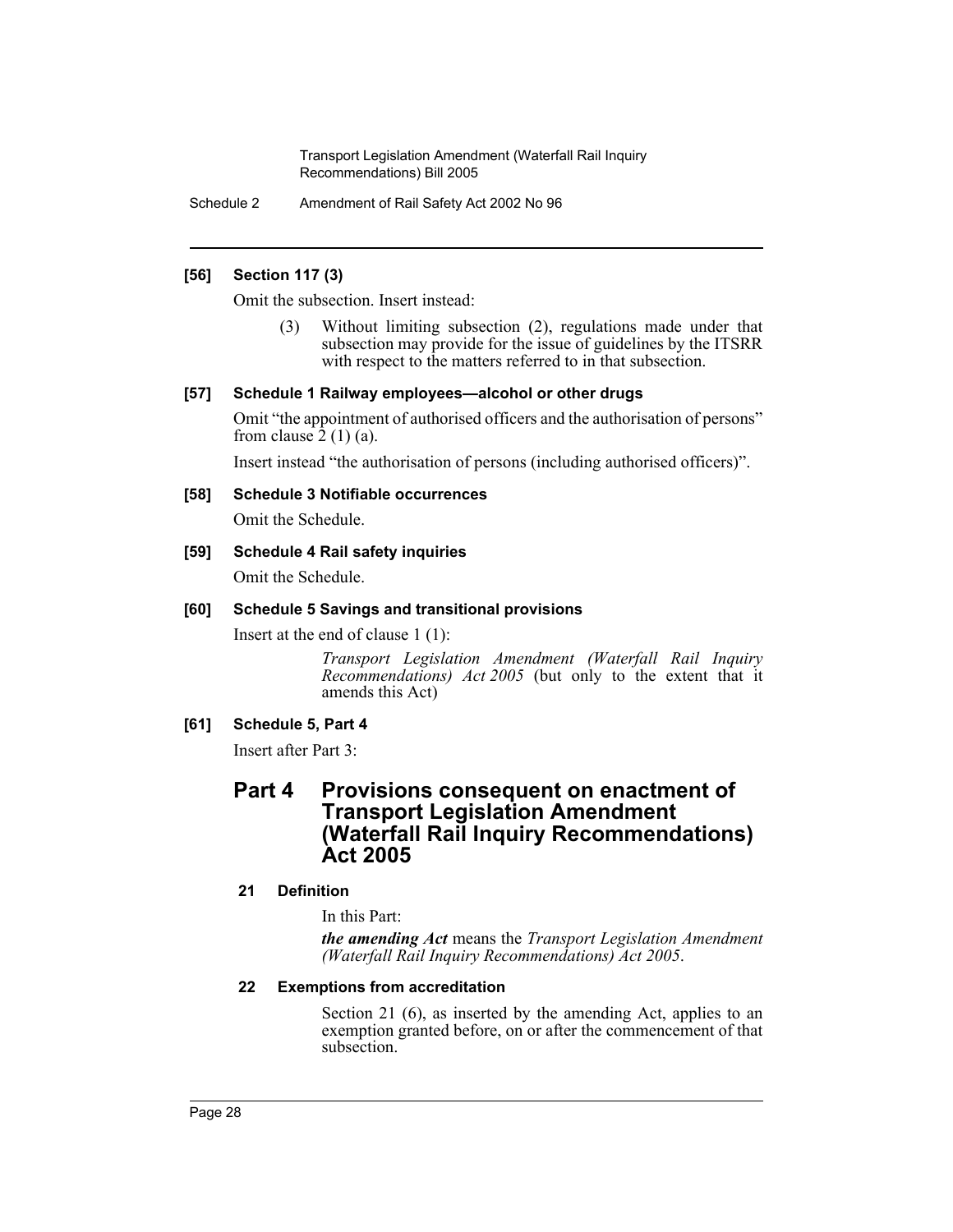Amendment of Rail Safety Act 2002 No 96 Schedule 2

#### **23 Health and fitness of railway employees**

Guidelines issued under clause 50 of the *Rail Safety (General) Regulation 2003* and in force on the commencement of section 41 (2), as inserted by the amending Act, are taken to have been issued under section 41.

#### **24 Investigation of rail accidents or incidents**

- (1) Section 67, as substituted by the amending Act, applies to an accident or incident that occurred before, on or after the commencement of that section.
- (2) Section 67B, as inserted by the amending Act, applies to an accident or incident or other event, occurrence, practice or matter that occurred before, on or after the commencement of that section.

#### **25 Existing inquiries**

- (1) Any inquiry being carried out by the ITSRR or the Chairperson of the Independent Transport Safety and Reliability Advisory Board under section 67 immediately before the substitution of that section by the amending Act is to be completed by the Chief Investigator as an investigation under section 67 as substituted by the amending Act.
- (2) For any inquiry to which subclause (1) applies, the ITSRR or the Chairperson of the Independent Transport Safety and Reliability Advisory Board is to provide all relevant information and documents to the Chief Investigator to permit the Chief Investigator to complete the investigation.

#### **26 Authorised officers**

- (1) A person who was an authorised officer immediately before section 111 was substituted by the amending Act is taken to have been:
	- (a) appointed as an authorised officer by the ITSRR under that section as substituted and subject to the limitations specified in the person's instrument of appointment, and
	- (b) authorised under clause 2 (1) (a) of Schedule 1, as amended by the amending Act.
- (2) This clause does not prevent the variation or revocation of any limitations specified in the person's instrument of appointment.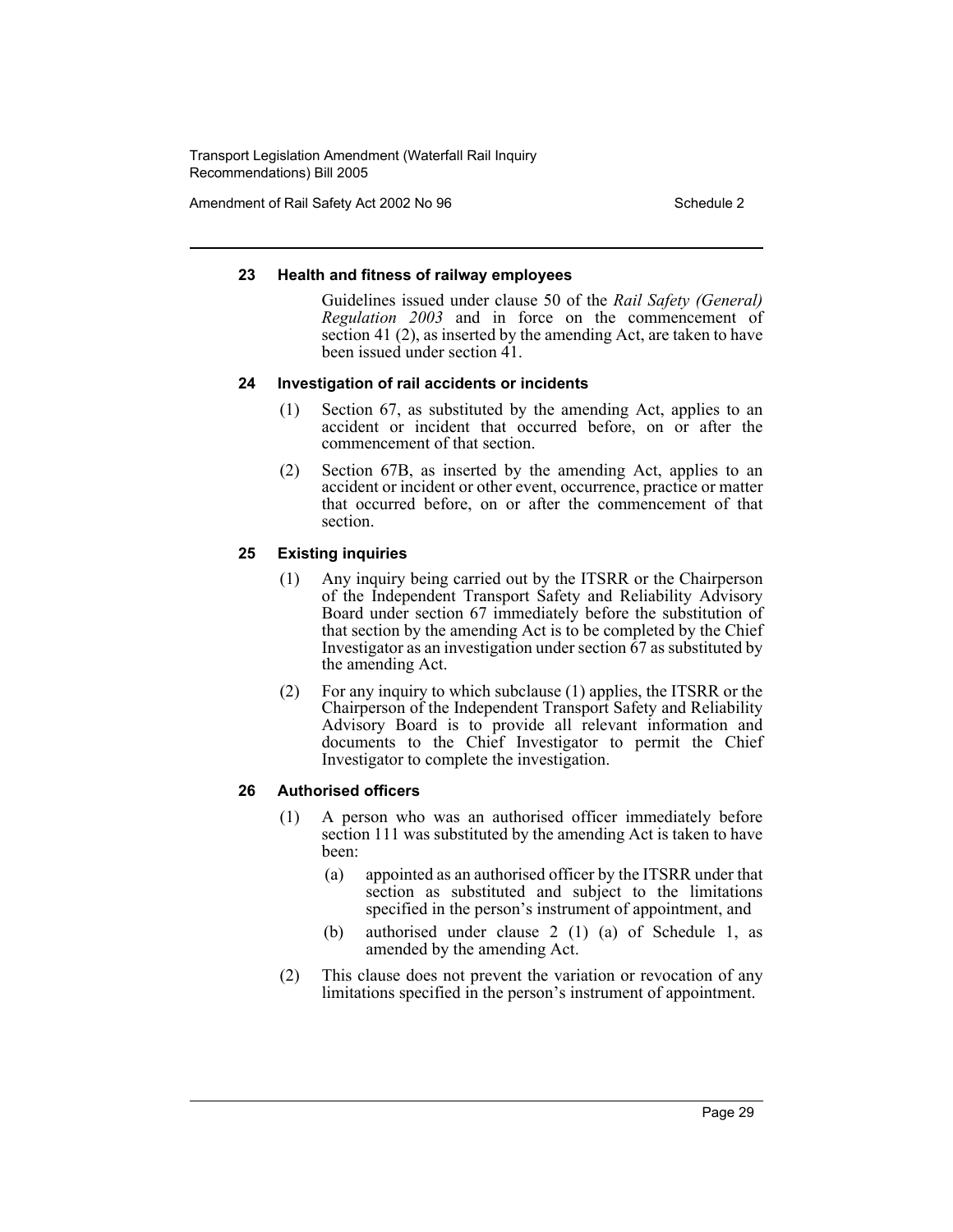Schedule 2 Amendment of Rail Safety Act 2002 No 96

## **27 Exclusion of liability**

Sections 113 and 114 continue to apply to the Chairperson and other members of the Independent Transport Safety and Reliability Advisory Board in relation to any act or omission occurring before those sections were amended by the amending Act.

## **28 Private sidings**

Section 117 (2) (b), as amended by the amending Act, applies to a regulation made before, on or after the amendment of that paragraph by the amending Act.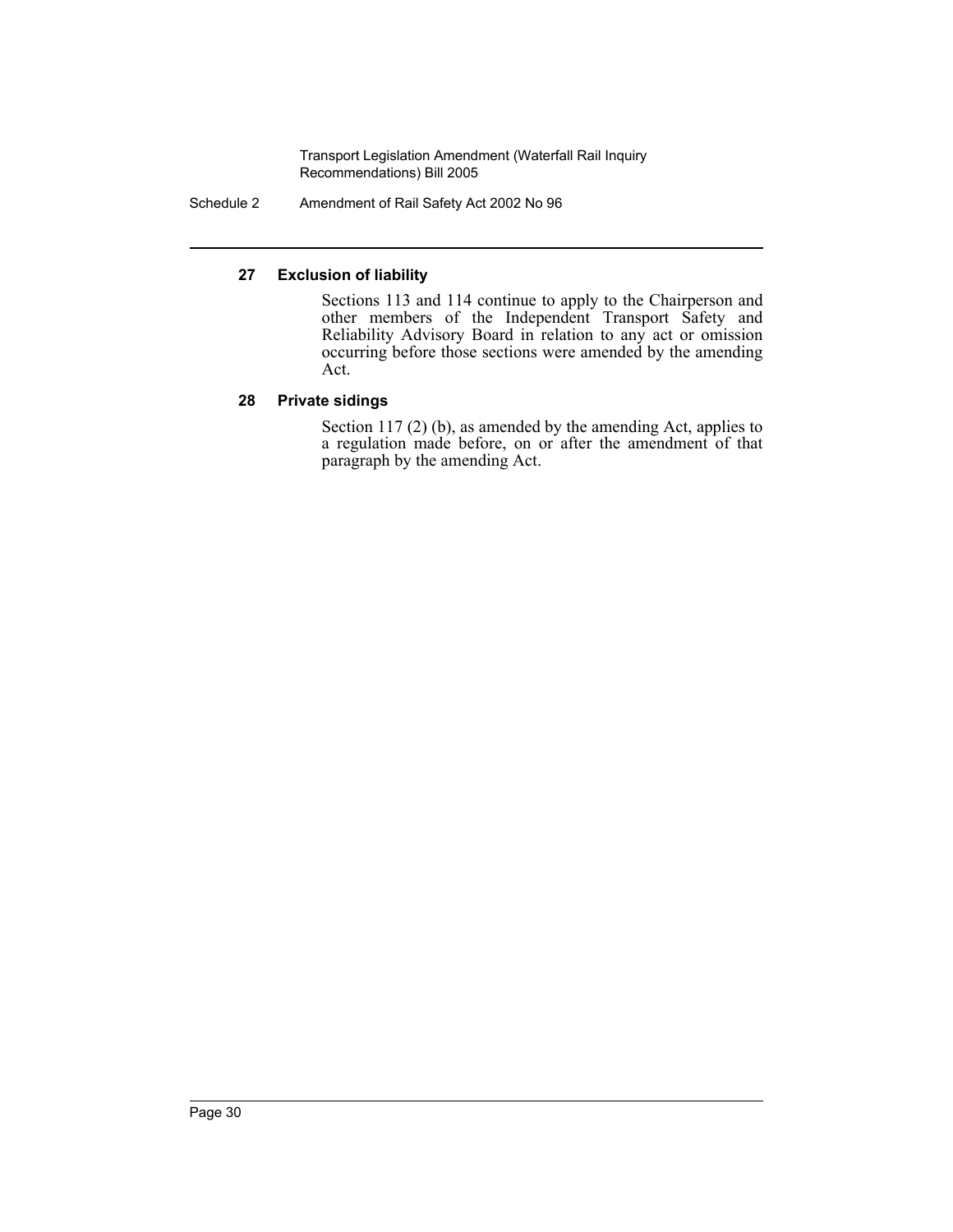Amendment of Passenger Transport Act 1990 No 39 Schedule 3

## **Schedule 3 Amendment of Passenger Transport Act 1990 No 39**

(Section 3)

#### **[1] Section 3 Definitions**

Omit the definition of *authorised officer*. Insert instead:

*authorised officer* means an authorised officer appointed under section 46W.

*Board of Inquiry* means a Board of Inquiry constituted by the Minister under section 46BC.

#### **[2] Section 3**

Insert in alphabetical order:

*bus safety work* means any of the following classes of work:

- (a) work relating to the driving or other operation of a bus, the loading or disembarking of passengers from a bus or the movement of buses,
- (b) work relating to the repair, maintenance or upgrading of buses, bus terminals or bus maintenance facilities,
- (c) work involving the development, management or monitoring of safe working systems for public passenger services carried on by means of buses,
- (d) any other work that is prescribed by the regulations as bus safety work.

*Chief Investigator* means the Chief Investigator of the Office of Transport Safety Investigations appointed under section 45 of the *Transport Administration Act 1988*.

*Department* means the Ministry of Transport.

*ferry safety work* means any of the following classes of work:

- (a) work relating to the driving or other operation of a ferry (including, but not limited to, the course, propulsion or berthing of a ferry), the loading or disembarking of passengers from a ferry or the movement of ferries,
- (b) work relating to the repair, maintenance or upgrading of ferries, ferry terminals, ferry wharves or ferry maintenance facilities,
- (c) work involving the development, management or monitoring of safe working systems for public passenger services carried on by means of ferries,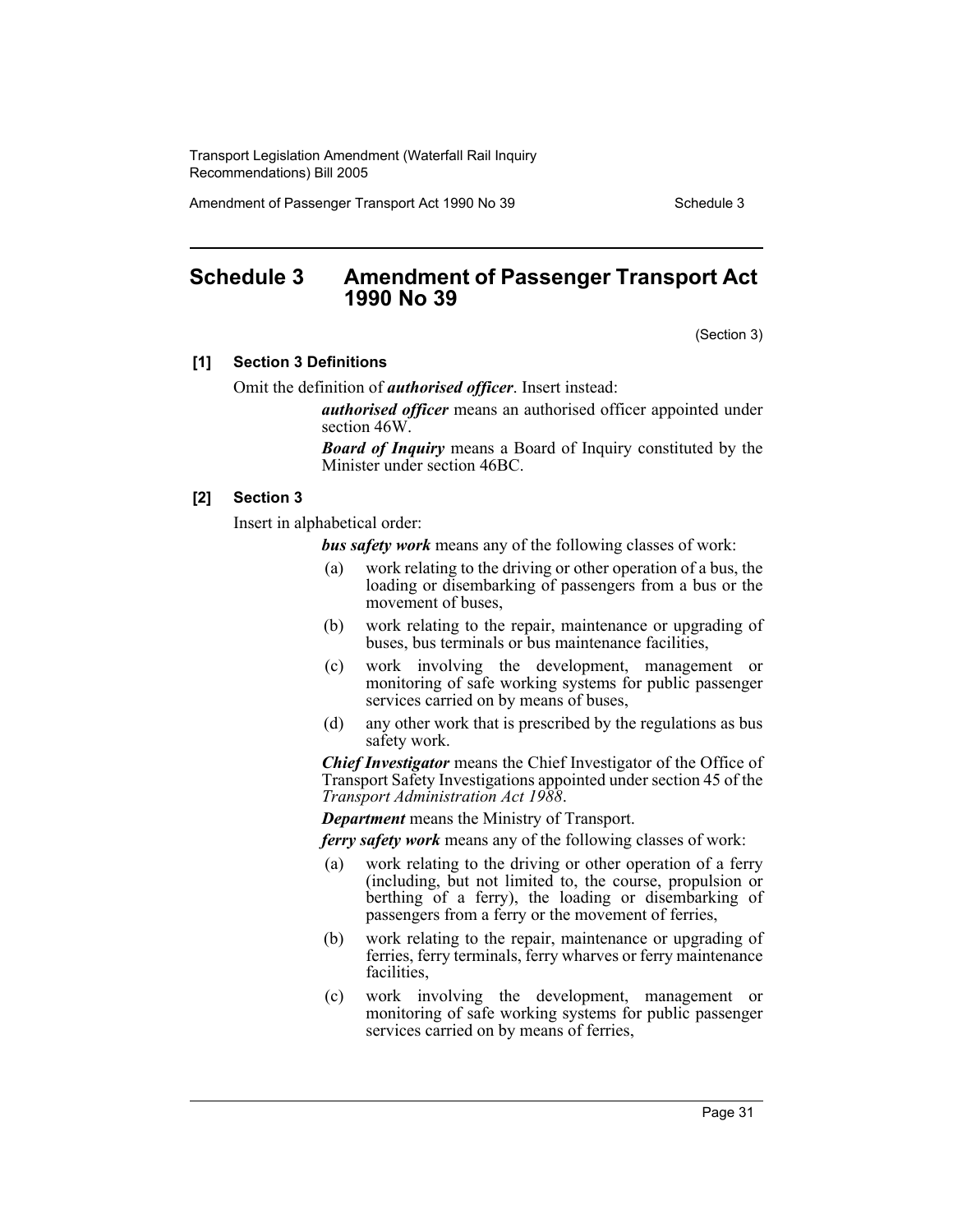Schedule 3 Amendment of Passenger Transport Act 1990 No 39

(d) any other work that is prescribed by the regulations as ferry safety work.

*previous offender*, in relation to the maximum penalty for an offence, means a person who has, at any time before being sentenced for that offence, been convicted of an offence of any kind against this Act or the regulations.

#### *regulator* means:

- (a) in relation to a public passenger service carried on by means of a bus—the Director-General, and
- (b) in relation to a public passenger service carried on by means of a ferry—the Waterways Authority.

#### *transport safety employee* means:

- (a) an employee or a contractor of an accredited service operator, or of an operator of a public passenger service carried on by means of a ferry, who performs transport safety work, or
- (b) a person who, without remuneration or reward, voluntarily and without obligation performs transport safety work for an accredited service operator, or an operator of a public passenger service carried on by means of a ferry, or
- (c) an individual who is an accredited service operator, or an operator of a public passenger service carried on by means of a ferry, and who performs transport safety work.

*transport safety work* means bus safety work or ferry safety work, as the case requires.

*Waterways Authority* means the Waterways Authority constituted under Part 4 of the *Ports Corporatisation and Waterways Management Act 1995*.

#### **[3] Section 3, definitions of "Director-General" and "transport safety inquiry"**

Omit the definitions. Insert instead:

*Director-General* means the Director-General of the Department.

*transport safety inquiry* has the same meaning that it has in section 46BC.

#### **[4] Section 3, definitions of "Independent Transport Safety and Reliability Advisory Board" and "ITSRR"**

Omit the definitions.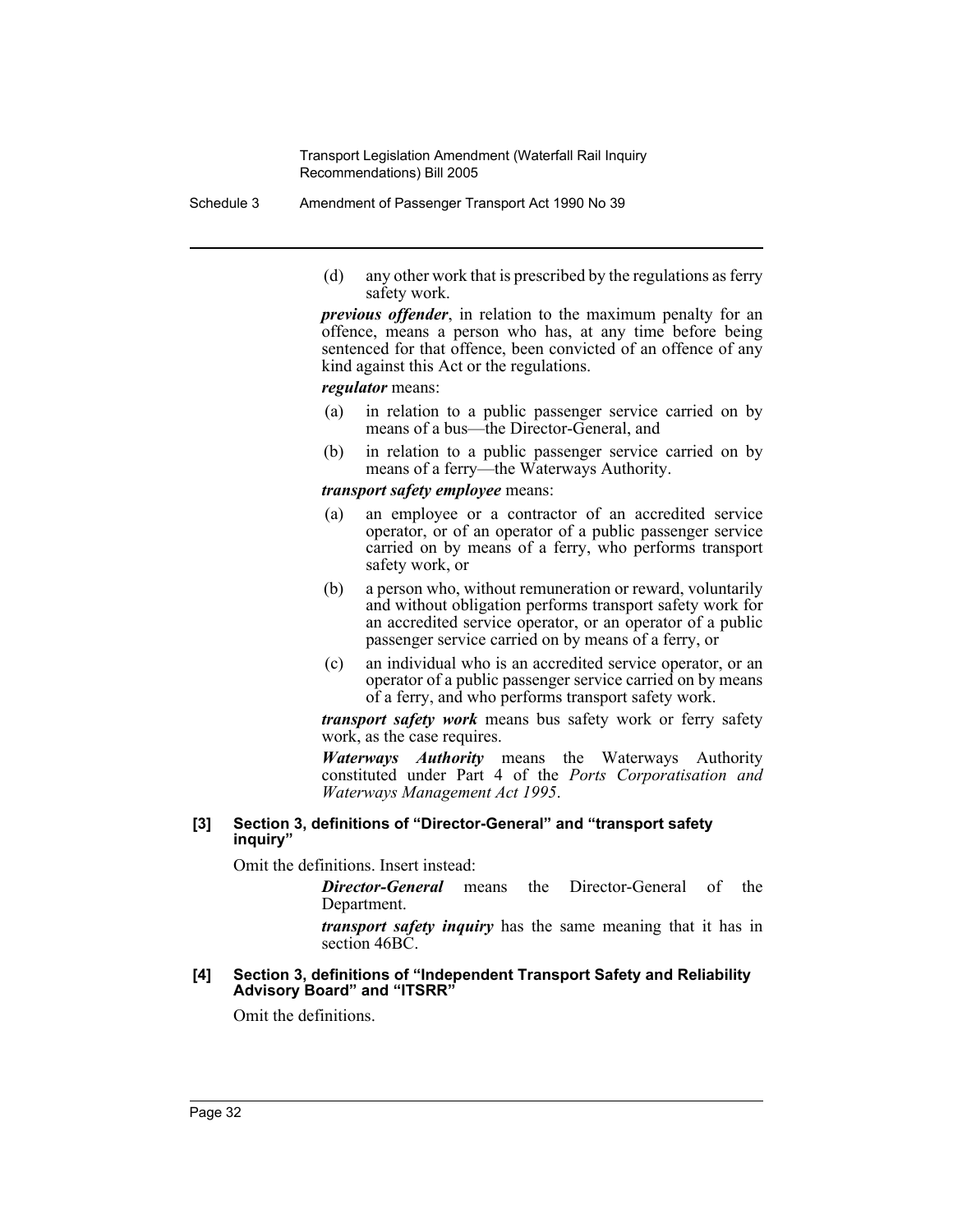Amendment of Passenger Transport Act 1990 No 39 Schedule 3

#### **[5] Section 3 (2)**

Insert at the end of section 3:

(2) Notes in the text of this Act do not form part of this Act.

## **[6] Section 6A Notes**

Omit the section.

**[7] Section 9C Accreditation conditions relating to drug and alcohol programs and testing**

Omit section 9C (8).

- **[8] Section 9D Safety management systems for bus services** Omit "ITSRR" wherever occurring in section 9D (2) (c), (3) and (4). Insert instead "Director-General".
- **[9] Section 9D (6)**

Omit the subsection.

**[10] Section 46A Provision of information relating to safety to regulator**

Omit "the ITSRR" wherever occurring. Insert instead "the regulator".

## **[11] Sections 46AA, 46B and 46BA–46BG**

Omit sections 46B and 46C. Insert instead:

## **46AA Provision of information to Chief Investigator**

A regulator is to make available to the Chief Investigator all information that is provided to the regulator under section 46A that relates to a transport accident or incident that may affect the safe provision of a public passenger service carried on by means of a bus or ferry.

## **46B Persons must report notifiable occurrences**

(1) A person who carries on a public passenger service by means of a bus or ferry must report any occurrence, of a kind prescribed by the regulations as a notifiable occurrence, affecting the public passenger service.

Maximum penalty: 100 penalty units.

(2) A report under subsection (1) is to be made to the regulator, or such other person or persons as may be prescribed, in the time and manner prescribed.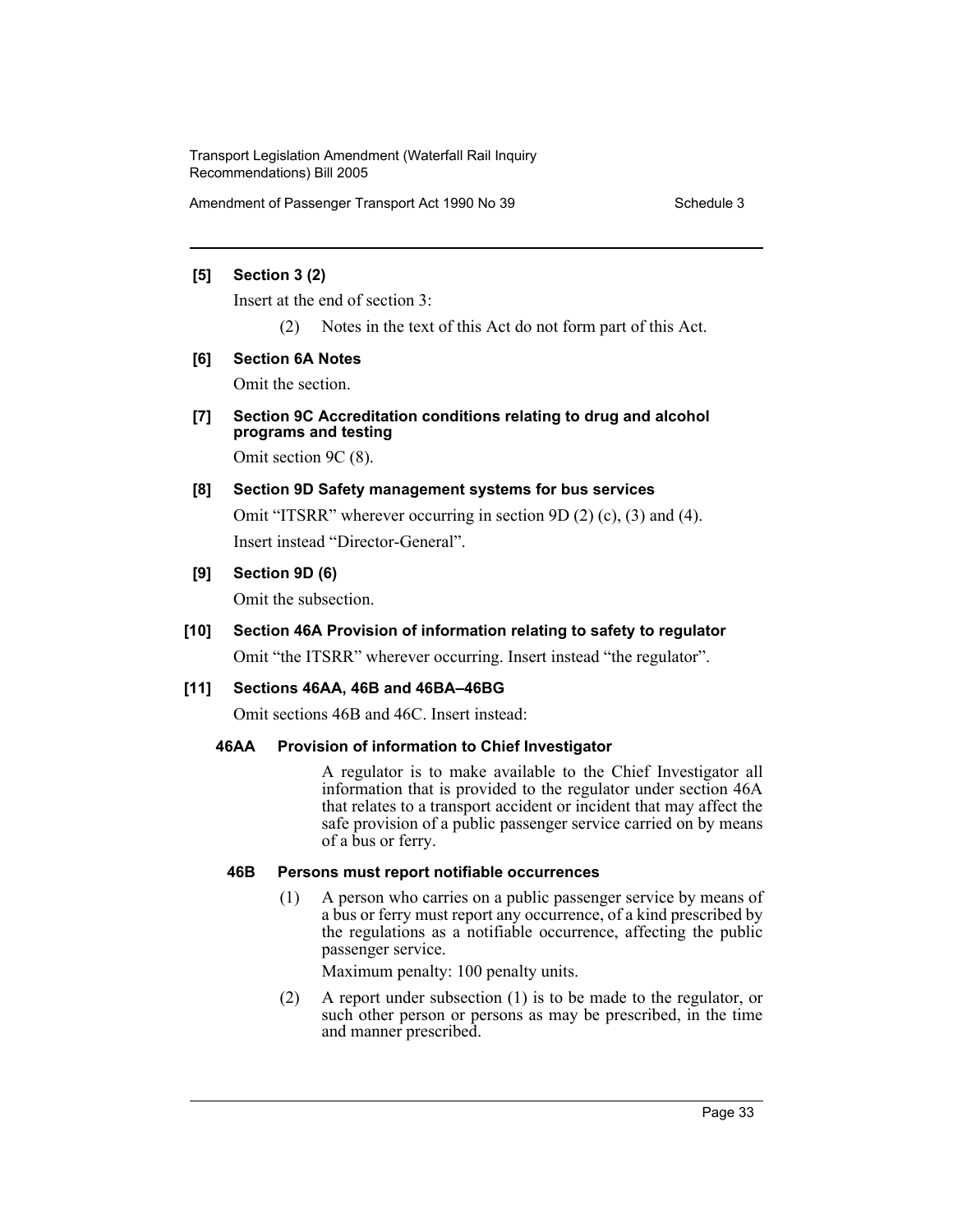Schedule 3 Amendment of Passenger Transport Act 1990 No 39

(3) The regulations may prescribe different reporting requirements in respect of different occurrences.

#### **46BA Investigations by the Chief Investigator**

- (1) The Chief Investigator may investigate any transport accident or incident that may affect the safe provision of public passenger services carried on by means of buses or ferries.
- (2) The Chief Investigator must provide to the Minister a written report on an investigation under this section.
- (3) The Minister may require the Chief Investigator to investigate and report to the Minister on any transport accident or incident that may affect the safe provision of public passenger services carried on by means of buses or ferries.
- (4) The Chief Investigator may recover the reasonable costs of conducting an investigation under this section as a debt due to the Crown in a court of competent jurisdiction. The costs are recoverable jointly or severally from any one or more service operators in respect of the services concerned.
- (5) An investigation under this section may be carried out and a report provided under this section whether or not:
	- (a) an investigation is being, or has been, conducted under any other Act or law (including a law of the Commonwealth) relating to the same matter, or
	- (b) the matter is or may be subject to any criminal or civil proceedings, or
	- (c) the matter is the subject of an inquest or inquiry under the *Coroners Act 1980*, or
	- (d) the matter is or may be the subject of a transport safety inquiry.

#### **46BB Chief Investigator and transport safety investigator's functions**

- (1) The Chief Investigator may, by notice in writing, require either or both of the following:
	- (a) the attendance of any person at any place to answer questions in relation to an investigation under section 46BA,
	- (b) the production of any documents or other things required for the purposes of any such investigation.
- (2) The Chief Investigator may require a person to answer questions in relation to an investigation under section 46BA.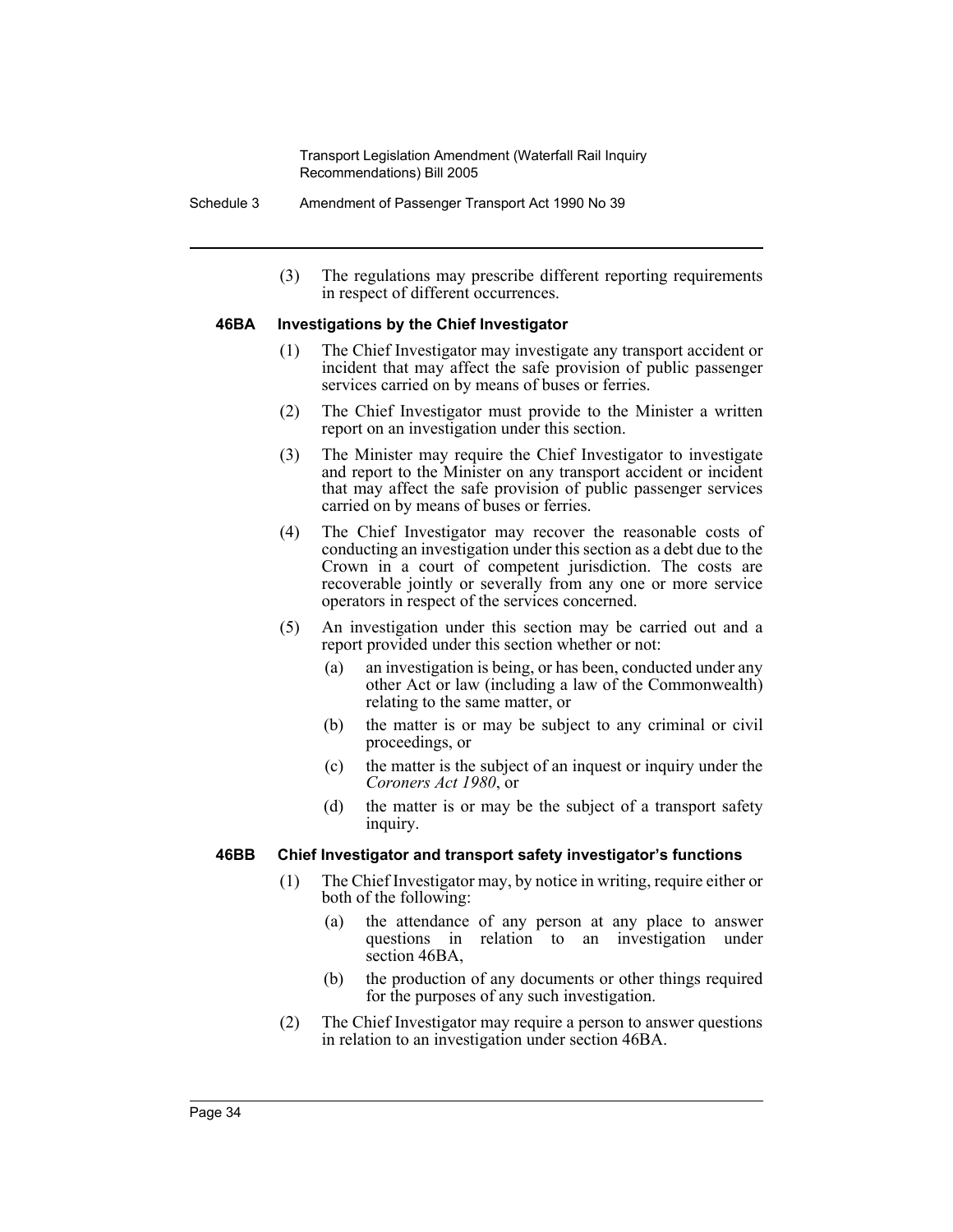Amendment of Passenger Transport Act 1990 No 39 Schedule 3

- (3) A person must not, without reasonable excuse, fail to comply with a requirement made of the person under this section. Maximum penalty: 100 penalty units. **Note.** Section 46U provides protection in relation to self-incriminating evidence.
- (4) A person attending at a place to answer questions is to be paid expenses of the amount or at the rate approved by the Minister for the purposes of this section.
- (5) The Chief Investigator may appoint an authorised person (within the meaning of section 45DA of the *Transport Administration Act 1988*) as a transport safety investigator for the purposes of conducting an investigation under section 46BA.

**Note.** Section 45DA of the *Transport Administration Act 1988* permits the Chief Investigator to delegate any of his or her functions.

(6) The Chief Investigator and each transport safety investigator have, in respect of any investigation under section 46BA, all the functions and immunities of an authorised officer and in the exercise of those functions, any reference in Division 2 of Part 4C to the regulator is taken to be a reference to the Chief Investigator.

## **46BC Transport safety inquiries**

- (1) The Minister may constitute one or more persons as a Board of Inquiry to conduct an inquiry (a *transport safety inquiry*) into any transport accident or incident or any other event, occurrence, practice or matter that may affect the safe provision of a public passenger service carried on by means of a bus or ferry.
- (2) An transport safety inquiry may be carried out and a report provided whether or not:
	- (a) an investigation is being, or has been, conducted under any other Act or law (including a law of the Commonwealth) relating to the same matter, or
	- (b) the matter is or may be subject to any criminal or civil proceedings, or
	- (c) the matter is the subject of an inquest or inquiry under the *Coroners Act 1980*.
- (3) The Minister may not terminate a transport safety inquiry.
- (4) A Board of Inquiry may, at a transport safety inquiry conducted by it, take evidence on oath or affirmation and, for that purpose, the person constituting the Board: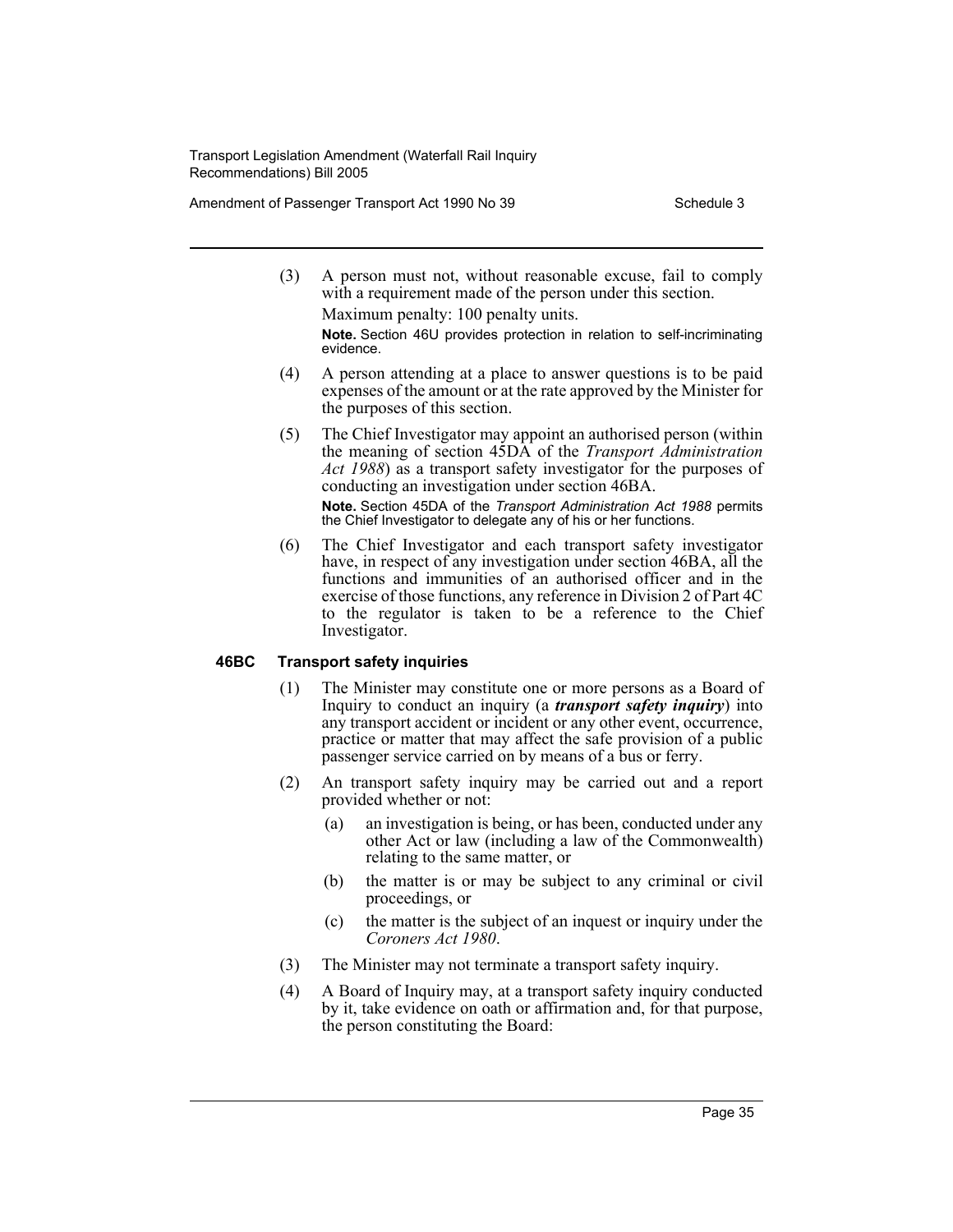Schedule 3 Amendment of Passenger Transport Act 1990 No 39

- (a) may require a person appearing at the inquiry to give evidence, to take an oath or to make an affirmation in a form approved by the person presiding, and
- (b) may administer an oath to, or take an affirmation from, a person appearing at the inquiry.
- (5) In conducting a transport safety inquiry, a Board of Inquiry:
	- (a) is not bound to act in a formal manner, and
	- (b) is not bound by the rules of evidence and may inform itself on any matter in any way that it considers appropriate.
- (6) If the Board of Inquiry agrees, an agent (including a legal practitioner) may represent a person or body at a transport safety inquiry.
- (7) A Board of Inquiry is to determine its own procedure, except as provided by this Act or the regulations.

#### **46BD Chief Investigator may request transport safety inquiry**

- (1) The Chief Investigator may, if he or she considers it to be appropriate in the circumstances, give a written notice to the Minister requesting that any transport accident or incident or any other event, occurrence, practice or matter that may affect the safe provision of a public passenger service carried on by means of a bus or ferry be the subject of a transport safety inquiry.
- (2) If the Minister receives a written notice under subsection (1) from the Chief Investigator, the Minister is to:
	- (a) constitute a Board of Inquiry to conduct a transport safety inquiry into the accident, incident, event, occurrence, practice or matter, or
	- (b) within one month after receiving the notice, provide the Chief Investigator with written reasons for not doing so and table the notice and the reasons in each House of Parliament.

#### **46BE Assessors**

- (1) A Board of Inquiry, when conducting, and making a determination in respect of, a transport safety inquiry is to sit with any assessors that may be appointed by the Minister for the purposes of the inquiry.
- (2) An assessor sitting with a Board of Inquiry has the power to advise the Board of Inquiry but not to adjudicate on any matter before the Board of Inquiry.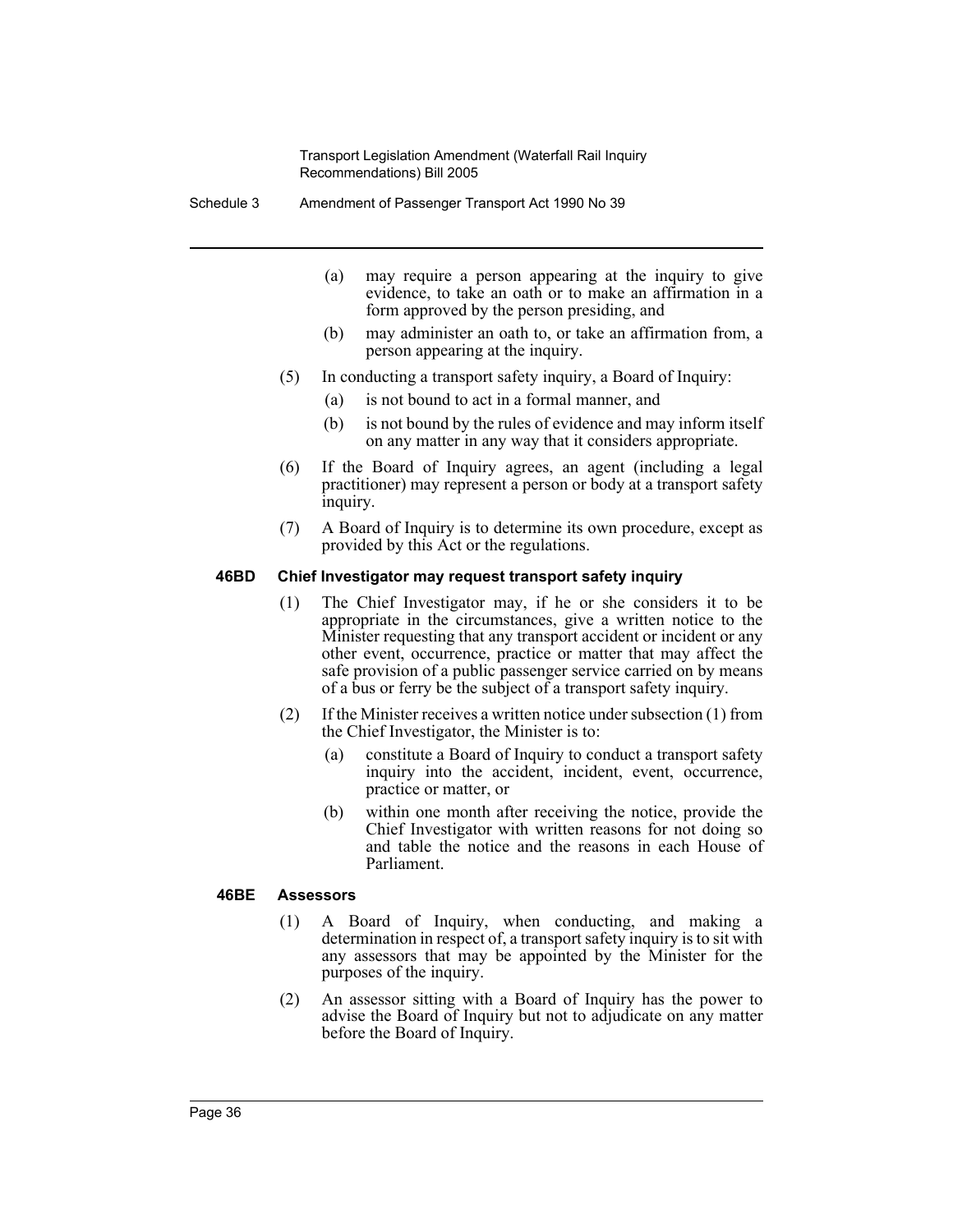Amendment of Passenger Transport Act 1990 No 39 Schedule 3

(3) A Board of Inquiry has the right to consult, either collectively or individually, and either in public or in private, with assessors sitting with it.

## **46BF Witnesses and evidence at transport safety inquiries**

- (1) A Board of Inquiry may summon a person to appear at a transport safety inquiry conducted by the Board to give evidence and to produce any documents that are specified in the summons.
- (2) A Board of Inquiry may require a person appearing at a transport safety inquiry to do any one or more of the following:
	- (a) be sworn or affirmed,
	- (b) produce a document,
	- (c) answer a question.
- (3) A person attending as a witness before a Board of Inquiry is to be paid expenses of the amount or at the rate approved by the Minister for the purposes of this section.
- (4) A person must not, without reasonable excuse, fail to comply with a requirement made of the person under this section. Maximum penalty:
	- (a) in the case of a corporation (being a previous offender)— 750 penalty units, or
	- (b) in the case of a corporation (not being a previous offender)—500 penalty units, or
	- (c) in the case of an individual (being a previous offender)— 375 penalty units, or
	- (d) in the case of an individual (not being a previous offender)—250 penalty units.

## **46BG Report on transport safety inquiry**

A Board of Inquiry must, within the period required by the Minister, prepare a report as to the causes of the accident or incident or prepare a report on the other event, occurrence, practice or matter into which it was to inquire and provide a copy of the report to the Minister.

## **[12] Section 46D Tabling of reports**

Omit "section 46B" from section 46D (1).

Insert instead "section 46BA (2) or 46BG".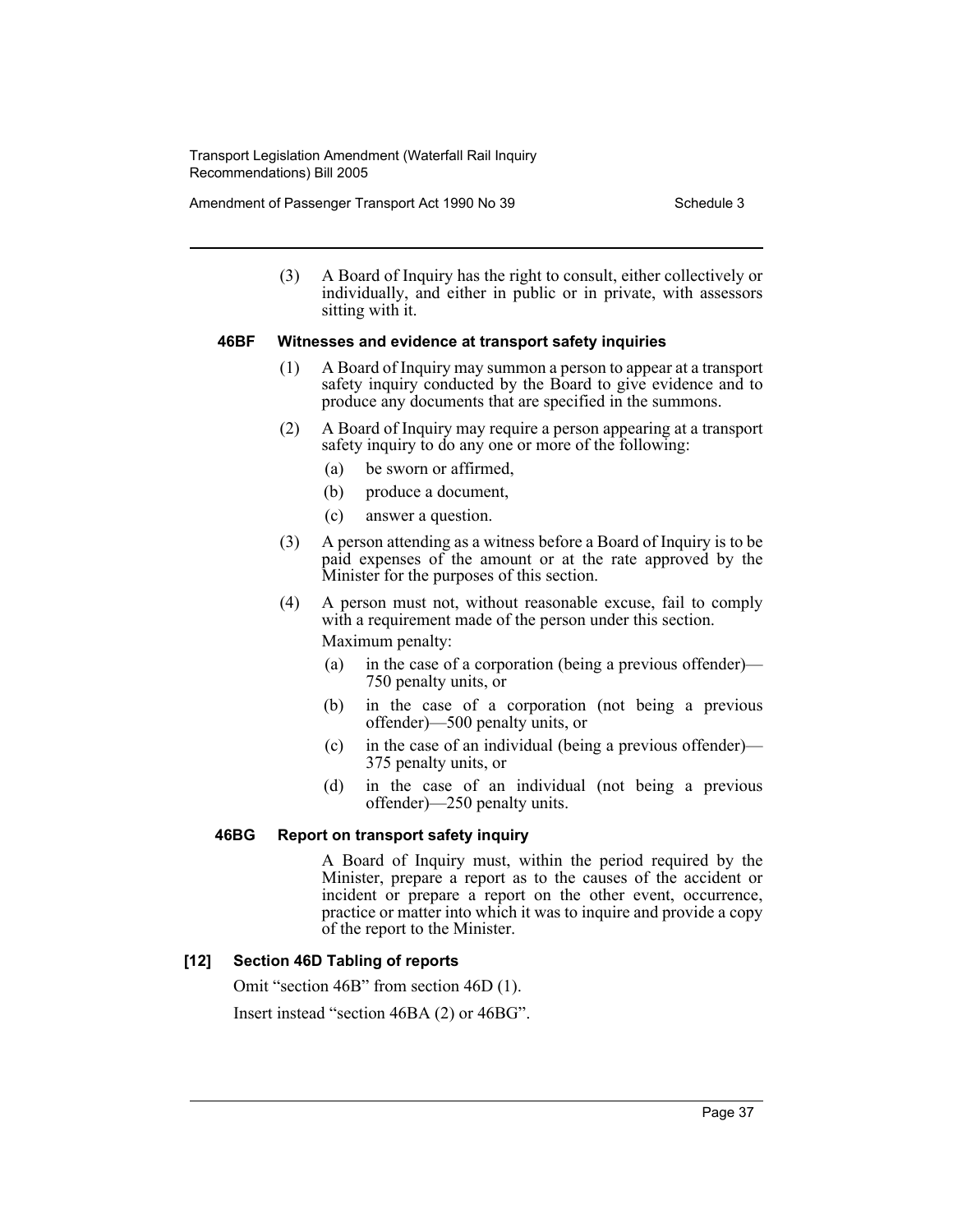Schedule 3 Amendment of Passenger Transport Act 1990 No 39

#### **[13] Section 46D (1)**

Omit "not later than 28 days".

Insert instead "as soon as reasonably practicable, but not later than 7 days,".

#### **[14] Section 46E Confidential reporting of safety information by transport safety employees**

Omit section 46E (3). Insert instead:

(3) Nothing in this section prevents the Chief Investigator from disclosing information obtained under this section to the regulator.

## **[15] Section 46E (5)**

Omit the subsection.

## **[16] Section 46F Definitions**

Omit the section.

## **[17] Section 46G Use of powers by authorised officers**

Omit "An authorised officer".

Insert instead "Subject to section 46W, an authorised officer".

## **[18] Section 46H Inspections by regulator of bus and ferry services**

Omit "Director-General or ITSRR" wherever occurring in section 46H (1), (2) and (3).

Insert instead "regulator".

## **[19] Section 46J Powers on entry**

Omit "Director-General or ITSRR" from section 46J (k). Insert instead "regulator".

## **[20] Section 46Q Compensation**

Omit "Director-General" from section 46Q (1). Insert instead "regulator".

## **[21] Section 46R Authority to enter**

Omit "Director-General or ITSRR" from section 46R (2). Insert instead "regulator".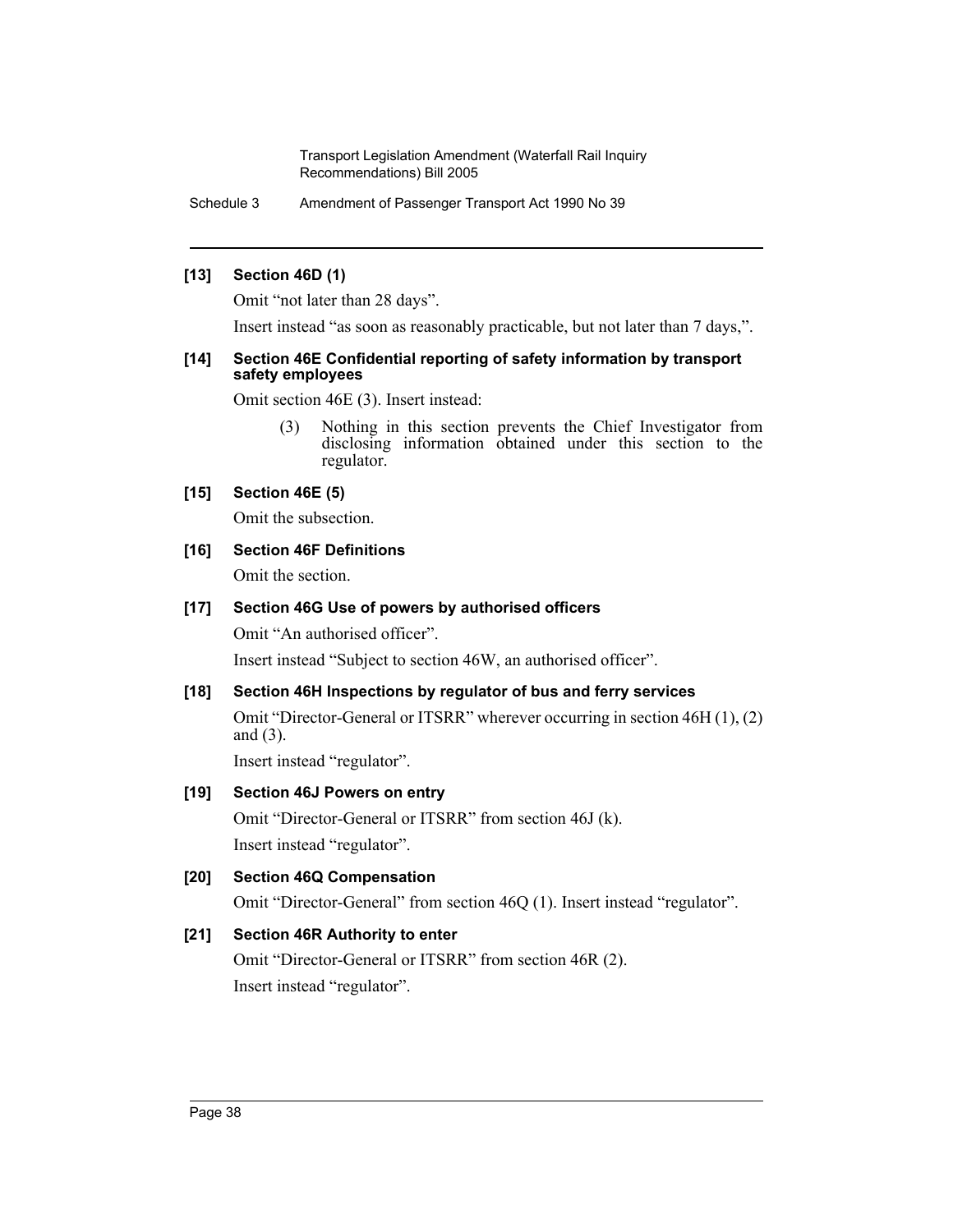Amendment of Passenger Transport Act 1990 No 39 Schedule 3

## **[22] Section 46R (2) (f)**

Omit the paragraph. Insert instead:

- (f) bears the signature of:
	- (i) the Director-General or a person approved by the Director-General—if the Director-General is the regulator, or
	- (ii) the Chief Executive of the Waterways Authority or a person approved by the Chief Executive—if the Waterways Authority is the regulator.

## **[23] Section 46S Assistance to be given to authorised officers**

Omit "Director-General or ITSRR" from section 46S (2).

Insert instead "regulator".

#### **[24] Section 46W**

Omit the section. Insert instead:

#### **46W Appointment of authorised officers**

- (1) A regulator may appoint a member of staff of the regulator (or if the regulator is the Director-General, a member of staff of the Department) or a person of a class prescribed by the regulations, to be an authorised officer for the purposes of this Act.
- (2) An authorised officer appointed by the Waterways Authority may exercise the functions of an authorised officer under this Act only in so far as those functions relate to any one or more of the following:
	- (a) a public passenger service carried on by means of a ferry,
	- (b) a person who carries on a public passenger service by means of a ferry,
	- (c) the employees of a person who carries on a public passenger service by means of a ferry.
- (3) An authorised officer appointed by the Director-General may exercise the functions of an authorised officer under this Act except in so far as those functions relate to any of the matters set out in subsection (2).
- (4) The authority of an authorised officer may be limited by the relevant instrument of appointment to the functions specified in the instrument of appointment.
- (5) In addition to other persons who may be appointed as authorised officers under this Act, a regulator may, for the purposes of a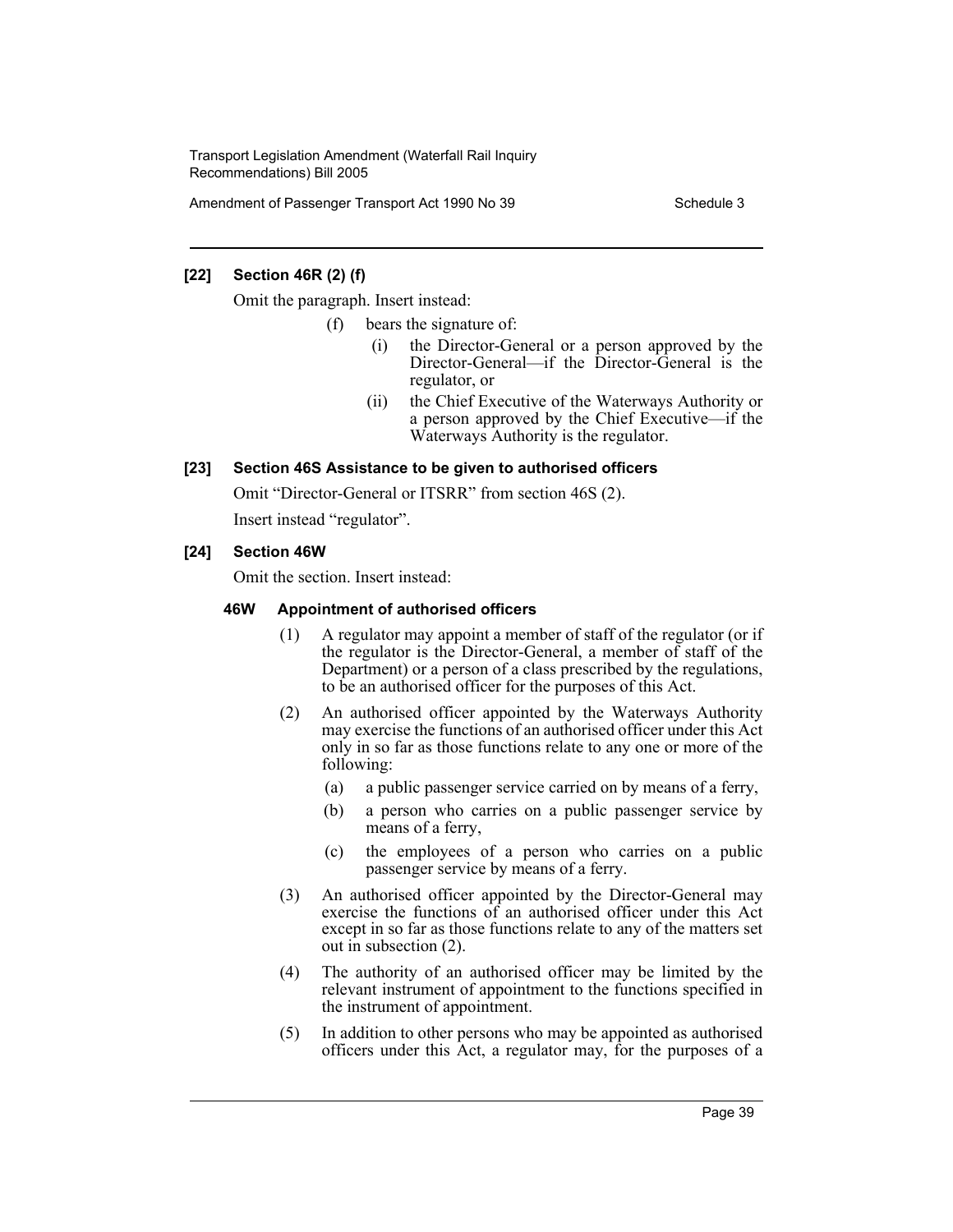Schedule 3 Amendment of Passenger Transport Act 1990 No 39

specified bus or ferry accident or incident, appoint as an authorised officer a person exercising powers, or holding office under a Commonwealth Act.

## **[25] Section 53**

Insert before section 53A:

#### **53 Exchange of information**

- (1) The regulator may enter into an arrangement (an *information sharing arrangement*) with a relevant agency for the purposes of sharing or exchanging information held by the regulator and the agency.
- (2) The information to which an information sharing arrangement may relate is limited to the following:
	- (a) information concerning possible breaches of this Act or the regulations,
	- (b) information concerning the safe provision of a public passenger service carried on by means of a bus or ferry,
	- (c) any other information that may be prescribed by the regulations.
- (3) Under an information sharing arrangement, the regulator and the relevant agency are, despite any other Act or law of the State, authorised:
	- (a) to request and receive information held by the other party to the arrangement, and
	- (b) to disclose information to the other party,

but only to the extent that the information is reasonably necessary to assist in the exercise of functions of the regulator under this Act (or any other Act administered by the Minister for Transport, whether solely or jointly with another Minister) or the functions of the relevant agency concerned.

- (4) This section does not limit the operation of any Act under which the regulator or a relevant agency is authorised or required to disclose information to another person or body.
- (5) This section does not permit the disclosure of information in contravention of section 46E.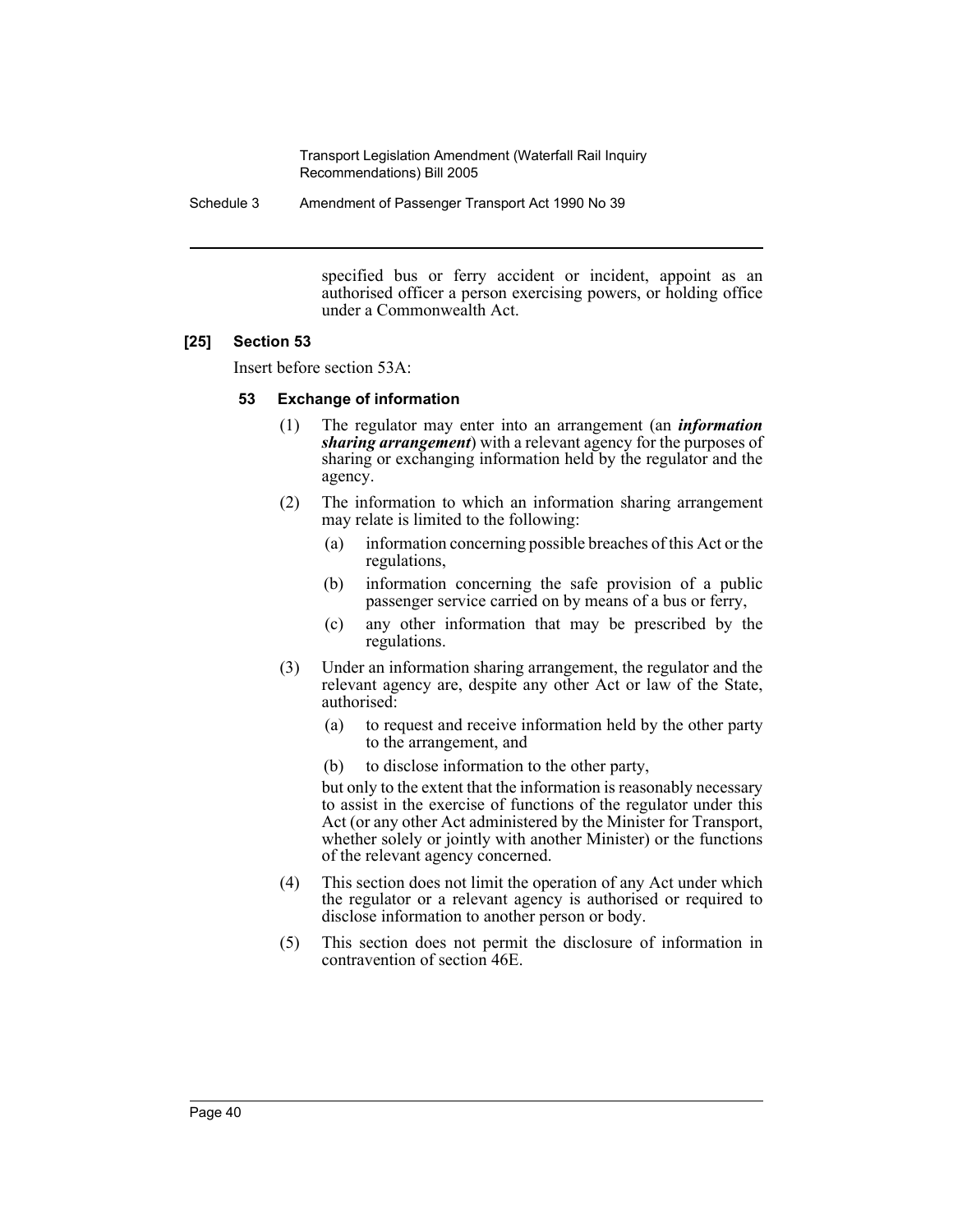Amendment of Passenger Transport Act 1990 No 39 Schedule 3

(6) In this section:

*relevant agency* means:

- (a) the WorkCover Authority constituted by the *Workplace Injury Management and Workers Compensation Act 1998*, or
- (b) the Chief Investigator, or
- (c) any other person or body prescribed by the regulations.
- **[26] Section 53C Drug and alcohol programs and testing relating to ferry services**

Omit "Director-General" wherever occurring in section 53C (2) (a) and (c), (3) and (5).

Insert instead "Waterways Authority".

#### **[27] Section 53C (7)**

Omit the subsection.

#### **[28] Section 53D Ferry operators to have approved safety management systems**

Omit section 53D (5).

#### **[29] Section 53E**

Insert after section 53D:

#### **53E Recommendations arising from investigations**

- (1) The Minister, in consultation with the Waterways Authority, may, by order in writing, direct a person who carries on a public passenger service by means of a ferry to comply with a recommendation contained in a report provided to the Minister under section 46BA (2) or 46BG.
- (2) A person who, without reasonable excuse, fails to comply with an order of the Minister under this section is guilty of an offence. Maximum penalty: 1,000 penalty units.

## **[30] Section 55 Offenders to state name and address**

Omit "member of the Police Force" wherever occurring from section 55 (1), (2) (a) and (3).

Insert instead "police officer".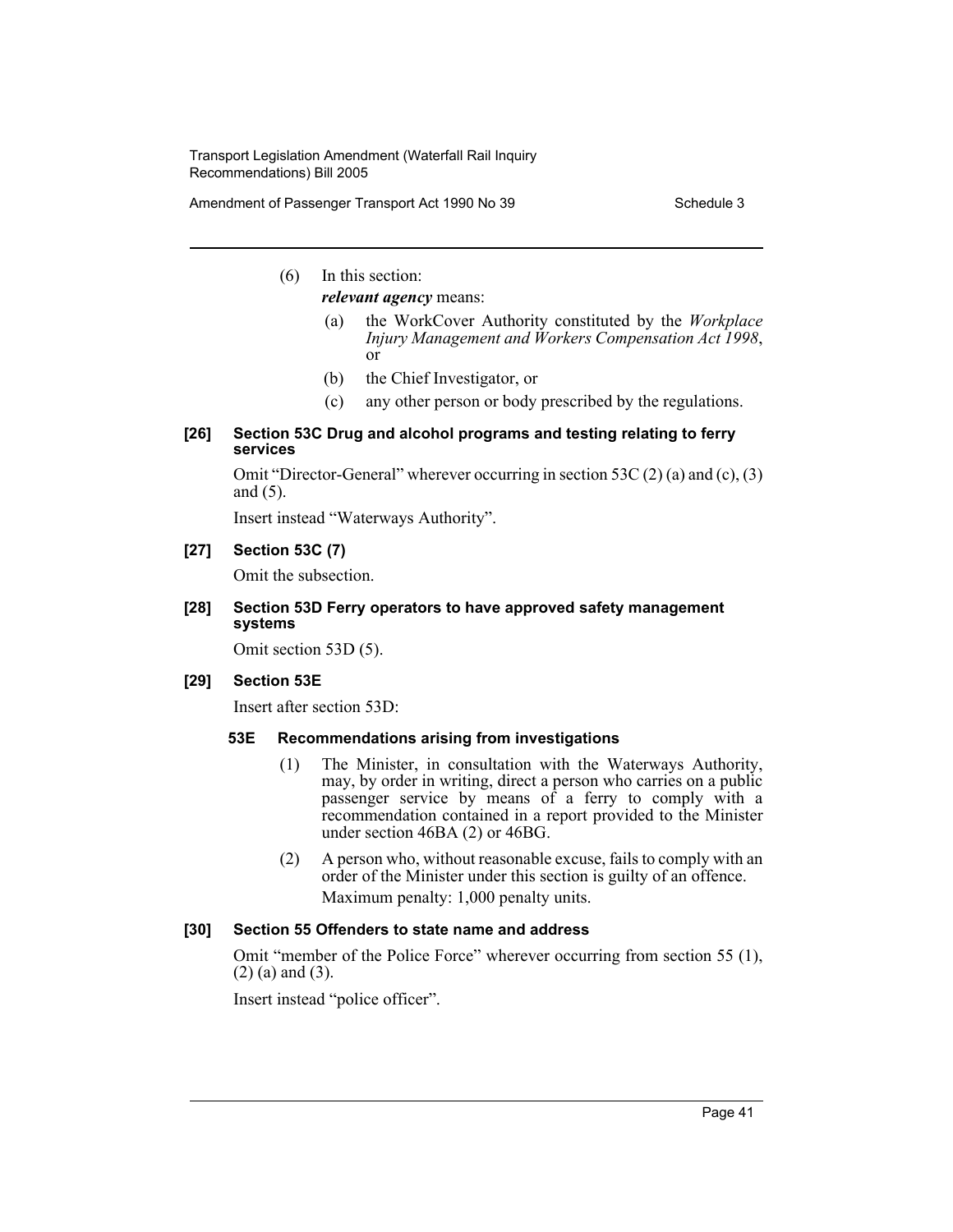Schedule 3 Amendment of Passenger Transport Act 1990 No 39

#### **[31] Section 57 False or misleading information**

Omit the section.

#### **[32] Section 66 Exclusion of liability of the State**

Omit "ITSRR, the Chairperson or other member of the Independent Transport Safety and Reliability Advisory Board".

Insert instead "Chief Investigator, a member of a Board of Inquiry, an assessor appointed in relation to a transport safety inquiry".

#### **[33] Section 66**

Omit "ITSRR" where secondly occurring. Insert instead "Chief Investigator".

#### **[34] Schedule 3 Savings and transitional provisions**

Insert at the end of clause 2 (1):

*Transport Legislation Amendment (Waterfall Rail Inquiry Recommendations) Act 2005* (but only to the extent that it amends this Act)

## **[35] Schedule 3, Part 8**

Insert after Part 7:

# **Part 8 Provisions consequent on enactment of Transport Legislation Amendment (Waterfall Rail Inquiry Recommendations) Act 2005**

#### **40 Definitions**

In this Part:

*Independent Transport Safety and Reliability Advisory Board* has the same meaning that it has in the *Transport Administration Act 1988*.

*ITSRR* means the Independent Transport Safety and Reliability Regulator constituted under the *Transport Administration Act 1988*.

*the amending Act* means the *Transport Legislation Amendment (Waterfall Rail Inquiry Recommendations) Act 2005*.

## **41 Guidelines and directions by ITSRR**

(1) Any guidelines issued by the ITSRR under section 9D, and in force immediately before that section was amended by the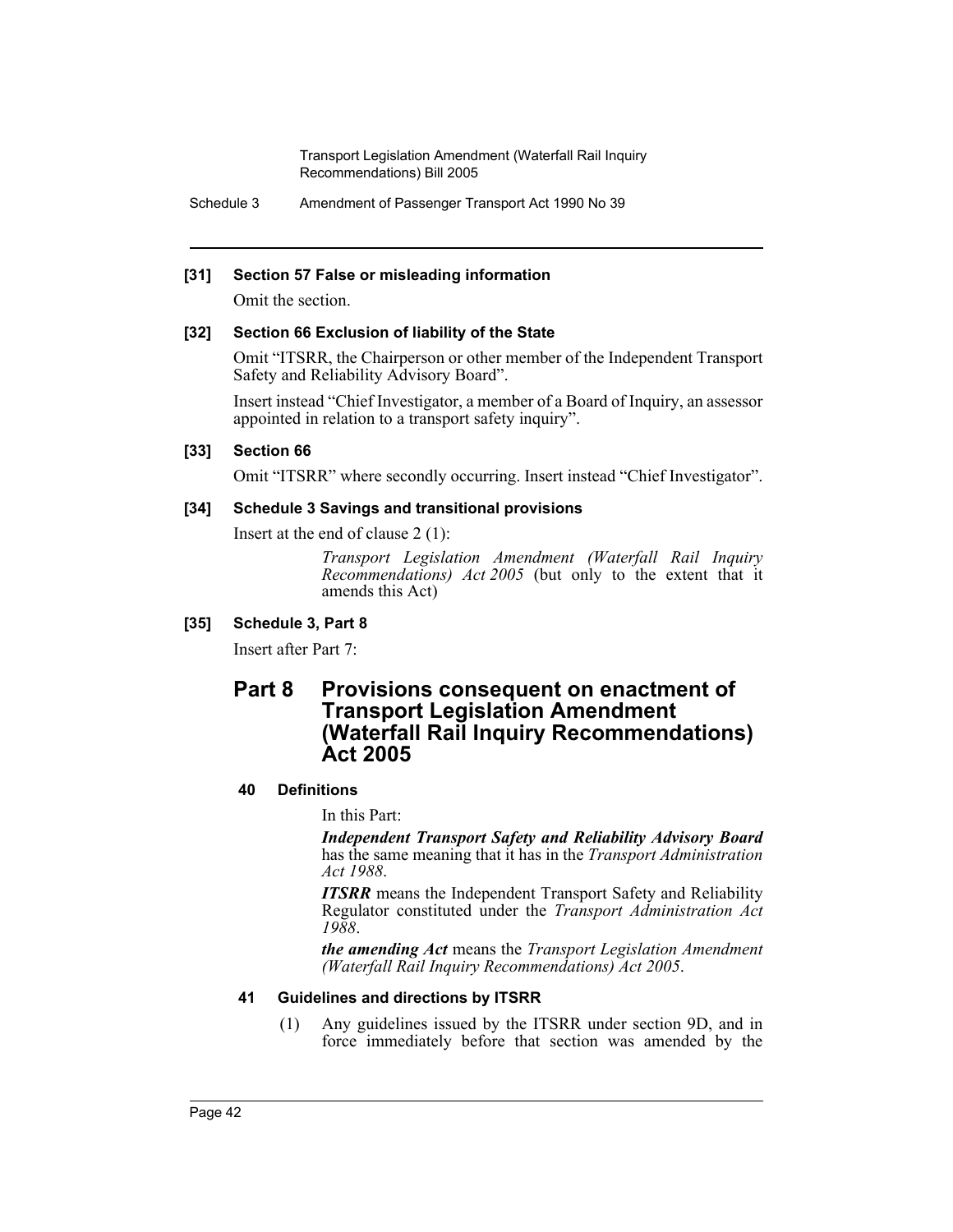Amendment of Passenger Transport Act 1990 No 39 Schedule 3

amending Act, are, after that amendment, taken to have been issued in accordance with that section by the Director-General.

(2) Any direction given by the ITSRR to an accredited service operator under section 9D that has not been complied with before that section was amended by the amending Act is taken to have been given in accordance with that section by the Director-General.

#### **42 Investigation of bus or ferry accidents or incidents**

Sections 46BA and 46BC, as inserted by the amending Act, apply to an accident or incident that occurred before, on or after the commencement of those sections.

#### **43 Existing inquiries**

- (1) Any inquiry being carried out by the ITSRR or the Chairperson of the Independent Transport Safety and Reliability Advisory Board (*the Chairperson*) under section 46B immediately before the substitution of that section by the amending Act is to be completed by the Chief Investigator as an investigation under section 46BA as inserted by the amending Act.
- (2) For any inquiry to which subclause (1) applies, the ITSRR or the Chairperson is to provide all relevant information and documents to the Chief Investigator to permit the Chief Investigator to complete the investigation.

#### **44 Provision of information to regulator**

Section 46E (3), as substituted by the amending Act, applies to information provided to the Chief Investigator before, on or after the substitution of that subsection.

#### **45 Authorised officers**

- (1) A person who was an authorised officer immediately before section 46W was substituted by the amending Act is taken to have been:
	- (a) appointed as an authorised officer by the regulator under that section as substituted and subject to the limitations specified in the person's instrument of appointment, and
	- (b) authorised under clause 3 (1) (a) of Schedule 5, as amended by the amending Act.
- (2) This clause does not prevent the variation or revocation of any limitations specified in the person's instrument of appointment.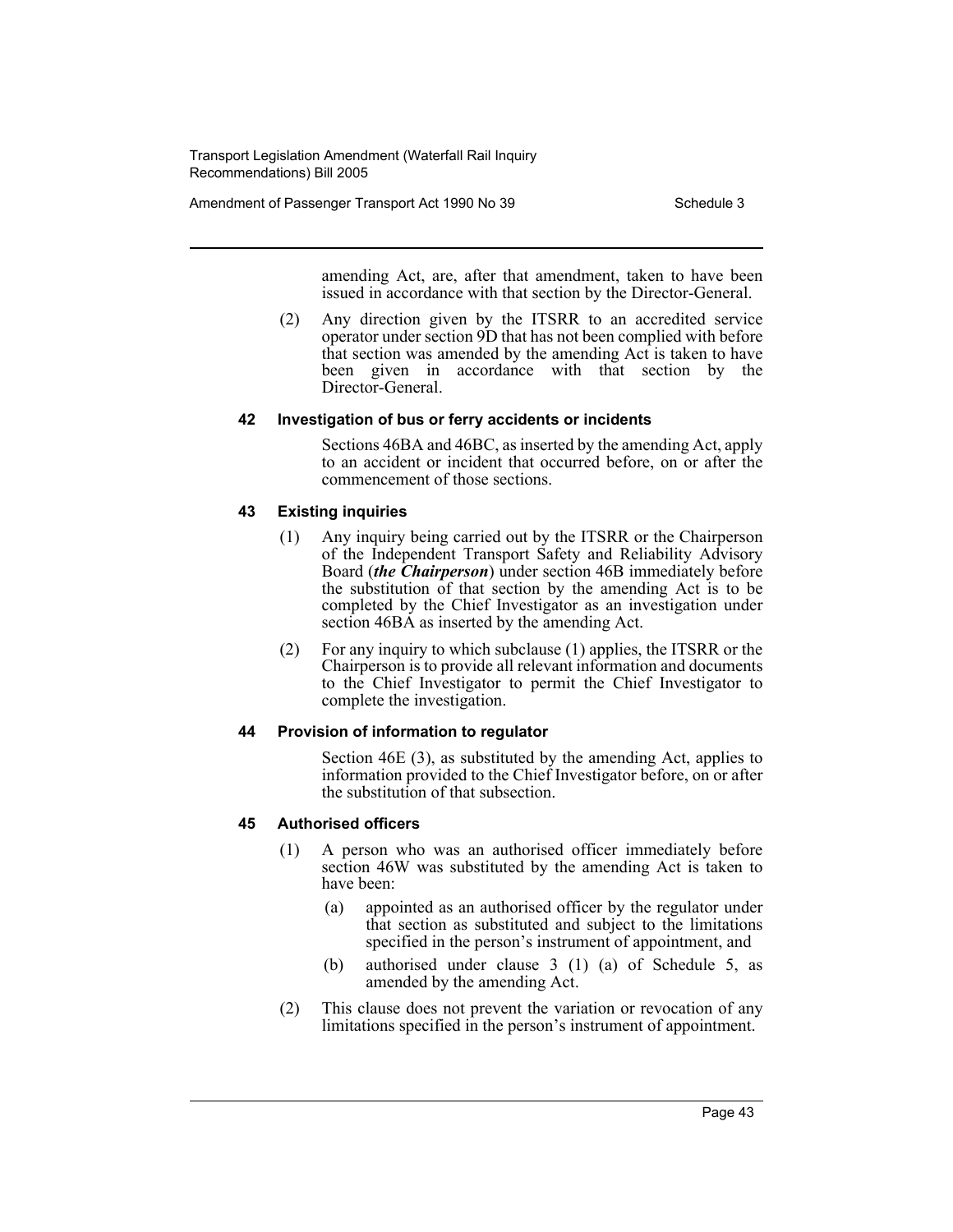Schedule 3 Amendment of Passenger Transport Act 1990 No 39

## **46 Authority to enter**

An authority issued by the ITSRR under section 46R and in force immediately before that section was amended by the amending Act is taken to have been issued on the same terms by the regulator under that section as amended.

#### **47 Assistance to authorised officers**

A notice in writing served by the ITSRR on the occupier of premises under section 46S, and in force immediately before that section was amended by the amending Act, is taken to have been served on the same terms by the regulator under that section as amended.

#### **48 Guidelines**

Guidelines issued by the Director-General under section 53C and in force immediately before that section was amended by the amending Act are, after that amendment, taken, for the purposes of that section, to have been issued in accordance with that section by the Waterways Authority.

## **49 Exclusion of liability**

Section 66 continues to apply to the ITSRR, the Chairperson and other members of the Independent Transport Safety and Reliability Advisory Board in relation to any act or omission occurring before that section was amended by the amending Act.

## **[36] Schedule 5 Transport safety employees—alcohol or other drugs**

Omit clause 1.

## **[37] Schedule 5, clause 3 (1) (a)**

Omit "appointment of authorised officers and the authorisation of persons". Insert instead "authorisation of persons (including authorised officers)".

## **[38] Schedule 6 Transport safety inquiries**

Omit the Schedule.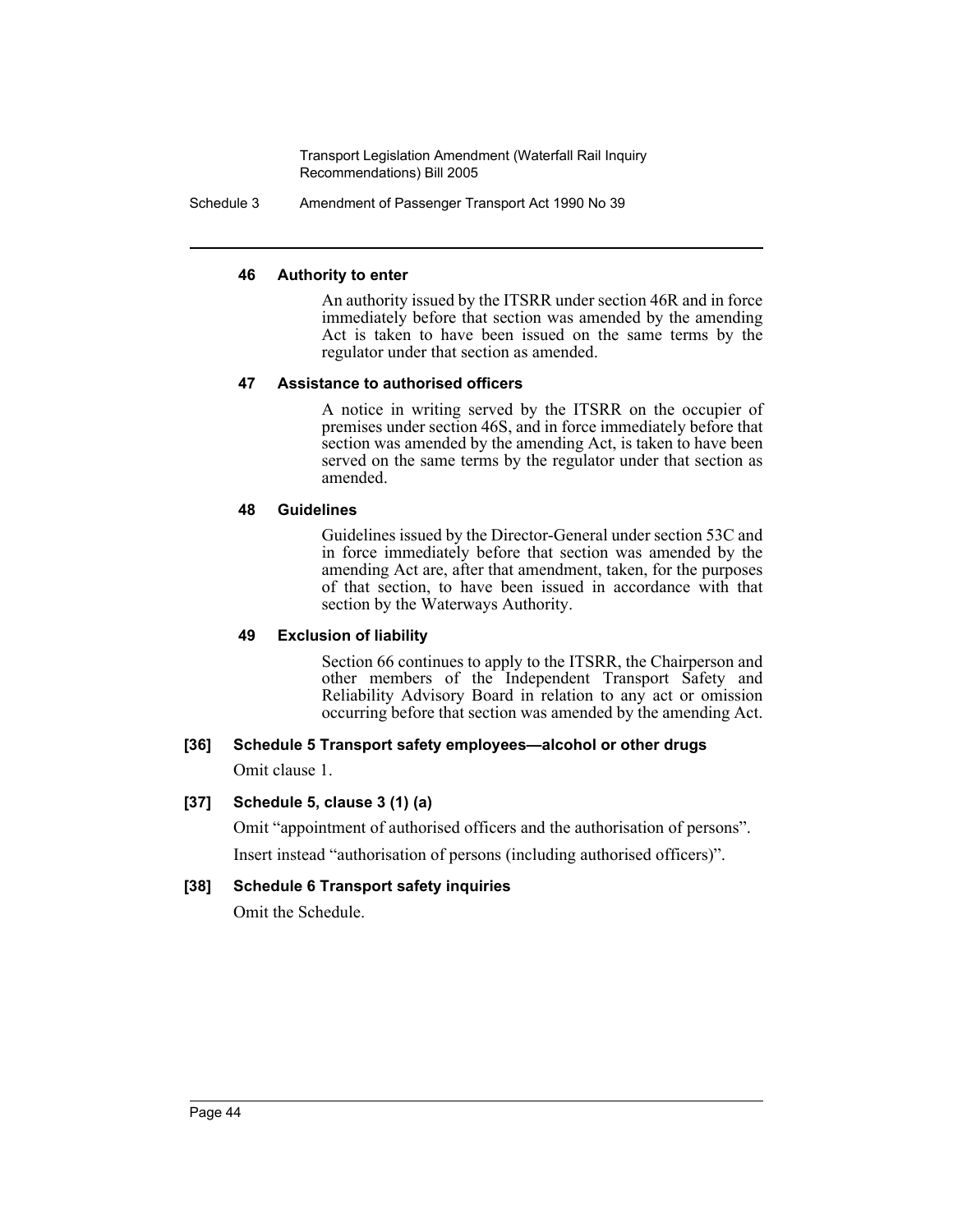Amendment of other Acts and regulation Schedule 4

# **Schedule 4 Amendment of other Acts and regulation**

(Section 3)

## **4.1 Freedom of Information Act 1989 No 5**

#### **[1] Schedule 1 Exempt documents**

Omit clause 20 (1) (f) and (g). Insert instead:

- (f) matter relating to an investigation or inquiry into a railway accident or incident under section 66, 67 or 67B of the *Rail Safety Act 2002*, or
- (g) matter relating to an investigation or inquiry into a transport accident or incident under section 46BA or 46BC of the *Passenger Transport Act 1990*.

#### **[2] Schedule 1, clause 20 (2) and (3)**

Omit the subclauses. Insert instead:

- (2) Despite subclause (1) (f), a document containing matter referred to in that paragraph ceases to be an exempt document:
	- (a) in the case of a document containing matter relating to an inquiry under section 66 into an accident or incident that is not also the subject of an investigation under section 67 or an inquiry under section 67B, if the inquiry under section 66 is included in a list forwarded to the Minister under that section, or
	- (b) in the case of a document containing matter relating to an investigation under section 67 or an inquiry under section 67B, when the report into the investigation or inquiry is tabled before both Houses of Parliament.
- (3) Despite subclause (1) (g), a document containing matter referred to in that paragraph ceases to be an exempt document when the report into the investigation or inquiry is tabled before both Houses of Parliament.

## **4.2 Marine Safety Act 1998 No 121**

#### **[1] Section 94 Definitions**

Insert in alphabetical order in section 94 (1):

*Chief Investigator* means the Chief Investigator of the Office of Transport Safety Investigations appointed under section 45 of the *Transport Administration Act 1988*.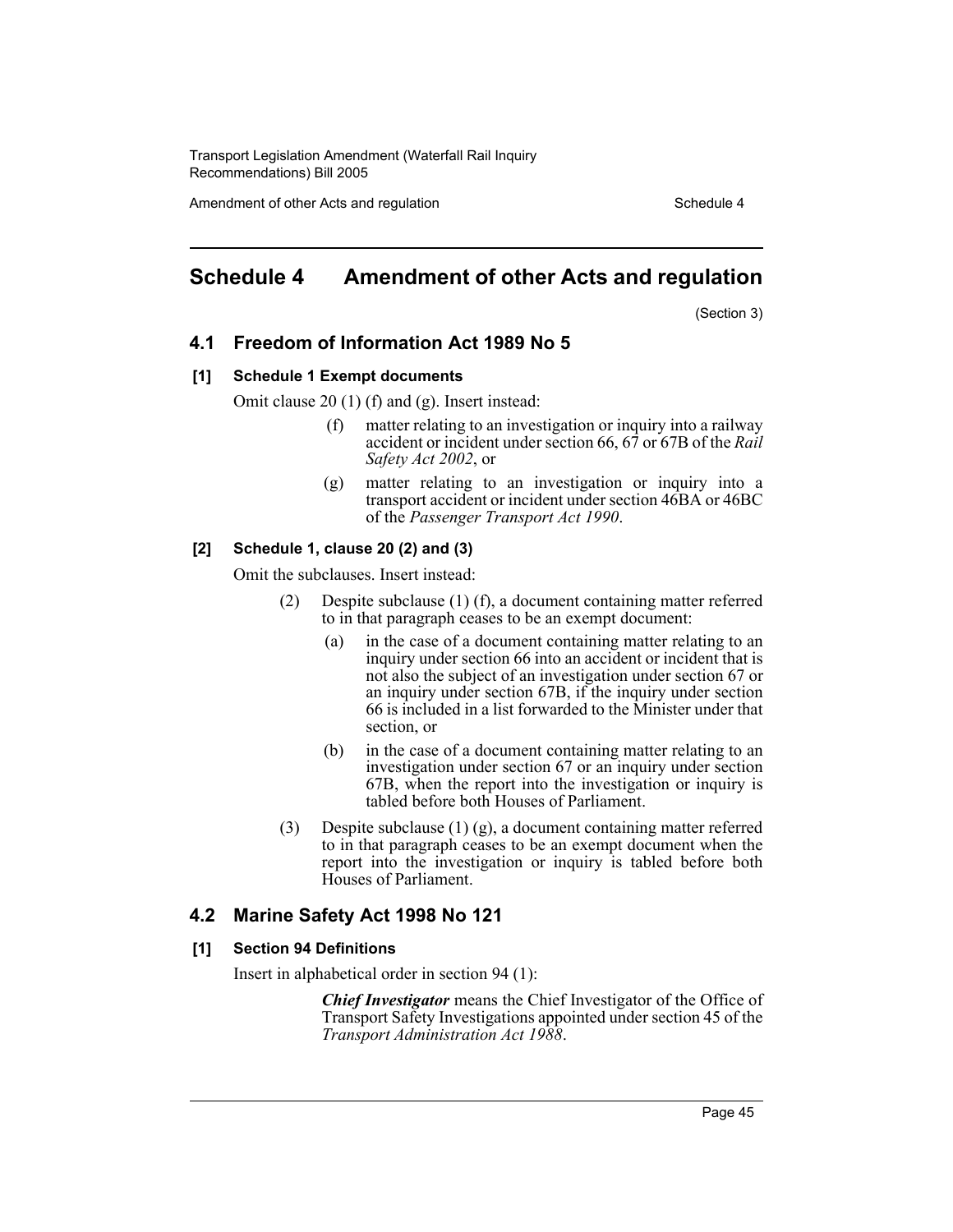Schedule 4 Amendment of other Acts and regulation

#### **[2] Section 94 (1), definitions of "Independent Transport Safety and Reliability Advisory Board" and "Independent Transport Safety and Reliability Regulator"**

Omit the definitions.

#### **[3] Section 96 Appointment of authorised officers (other than harbour masters and police officers)**

Omit "the Independent Transport Safety and Reliability Regulator," from section 96 (1).

#### **[4] Section 96 (1)**

Insert "or the Chief Investigator or a person appointed under section 65 (1) of the *Transport Administration Act 1988*" after <sup>"c</sup>local authority".

#### **[5] Section 105 Appointment of investigator**

Omit "Chairperson of the Independent Transport Safety and Reliability Advisory Board" from section 105 (1A).

Insert instead "Chief Investigator".

## **[6] Section 111 Action by Minister following report of investigation**

Omit "the Director-General of the Ministry of Transport, the Independent Transport Safety and Reliability Regulator or the Independent Transport Safety and Reliability Advisory Board" from section 111 (2) (h).

Insert instead "the Waterways Authority or the Chief Investigator".

#### **[7] Schedule 4 Savings, transitional and other provisions**

Insert at the end of clause 1 (1):

*Transport Legislation Amendment (Waterfall Rail Inquiry Recommendations) Act 2005* (but only to the extent that it amends this Act)

## **4.3 Public Finance and Audit Act 1983 No 152**

## **Schedule 2 Statutory bodies**

Insert in alphabetical order:

Chief Investigator of the Office of Transport Safety Investigations